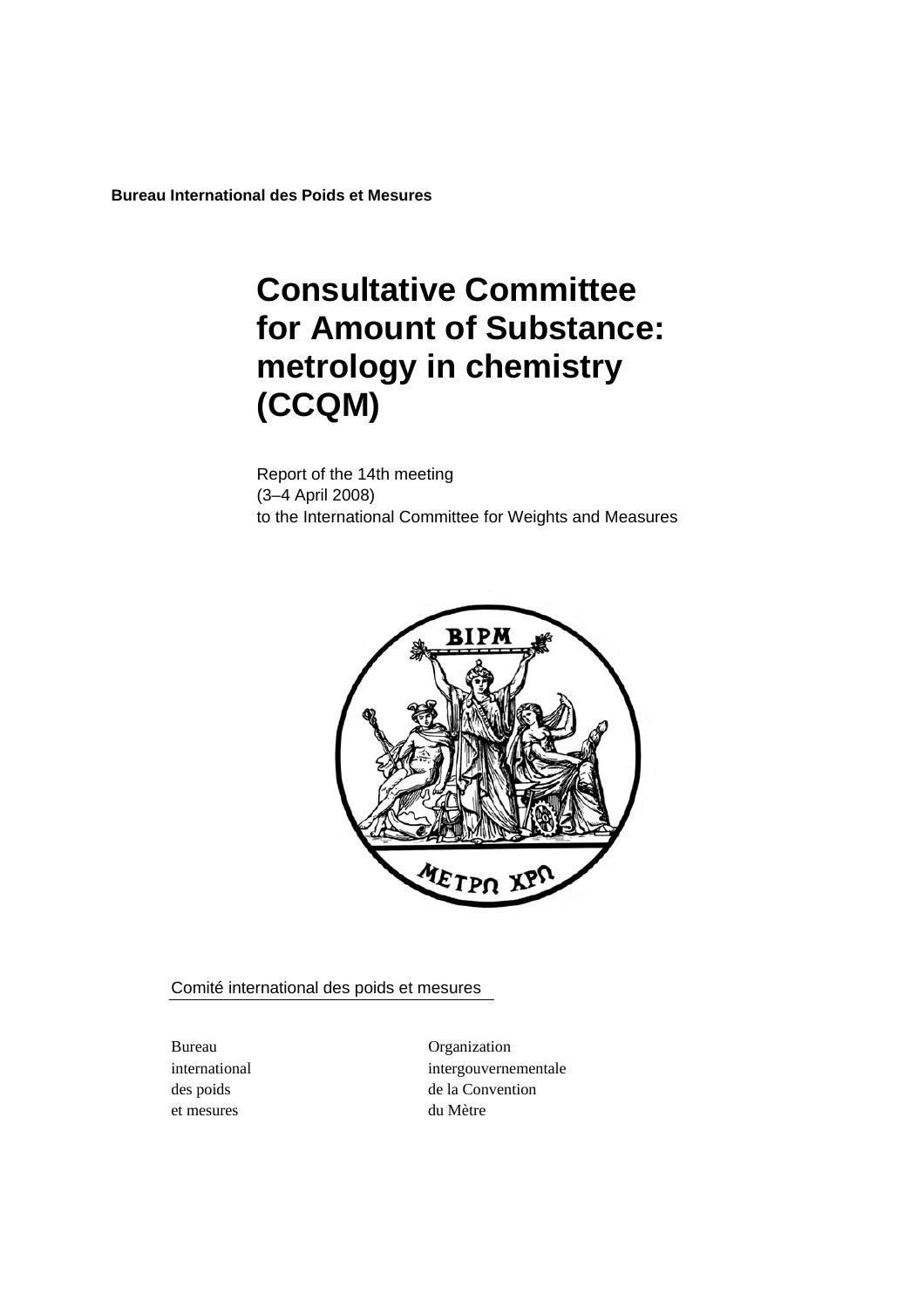#### **2 ·** 14th Meeting of the CCQM

Note:

Following a decision made by the International Committee for Weights and Measures at its 92nd meeting in October 2003, reports of meetings of Consultative Committees will henceforth be published only on the BIPM website in the form presented here.

Full bilingual printed versions in French and English will no longer appear.

> A.J. Wallard, Director BIPM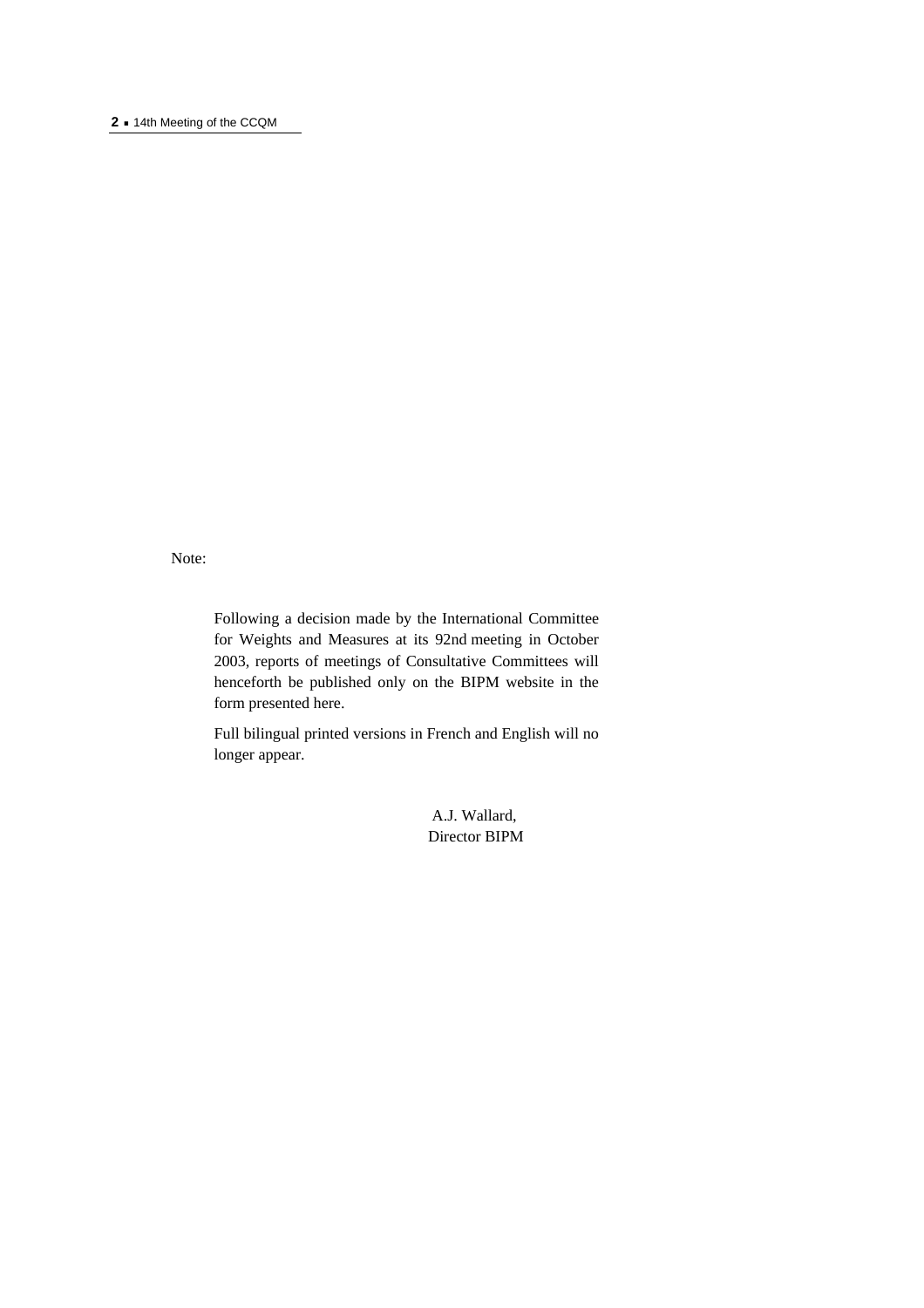# **LIST OF MEMBERS CONSULTATIVE COMMITTEE FOR AMOUNT OF SUBSTANCE: METROLOGY IN CHEMISTRY**  as of 3 April 2008

# **President**

Dr R. Kaarls, member of the International Committee for Weights and Measures.

#### **Executive Secretary**

Dr R. Wielgosz, International Bureau of Weights and Measures [BIPM], Sèvres.

#### **Members**

Centro Nacional de Metrología [CENAM], Querétaro.

D.I. Mendeleyev Institute for Metrology, Rostekhregulirovaniye of Russia [VNIIM], St Petersburg.

Danish Fundamental Metrology Ltd [DFM], Lyngby.

Federal Office of Metrology [METAS], Bern-Wabern.

Institute for Reference Materials and Measurements [IRMM].

International Atomic Energy Agency [IAEA].

International Federation of Clinical Chemistry and Laboratory Medicine [IFCC].

International Organization for Standardization, Committee on Reference Materials [ISO REMCO].

International Union of Pure and Applied Chemistry [IUPAC].

Korea Research Institute of Standards and Science [KRISS], Daejeon.

Laboratoire National de Métrologie et d'Essais [LNE], Paris.

National Institute of Metrology [NIM], Beijing.

National Institute of Standards and Technology [NIST], Gaithersburg.

National Measurement Institute, Australia [NMIA], Lindfield.

National Metrology Institute of Japan, National Institute of Advanced Industrial Science and Technology [NMIJ/AIST], Tsukuba.

National Metrology Institute of South Africa [NMISA], Pretoria.

National Physical Laboratory [NPL]/Laboratory of the Government Chemist [LGC], Teddington.

National Research Council of Canada, Institute for National Measurement Standards [NRC-INMS], Ottawa.

NMi Van Swinden Laboratorium, Nederlands Meetinstituut [NMi VSL], Delft.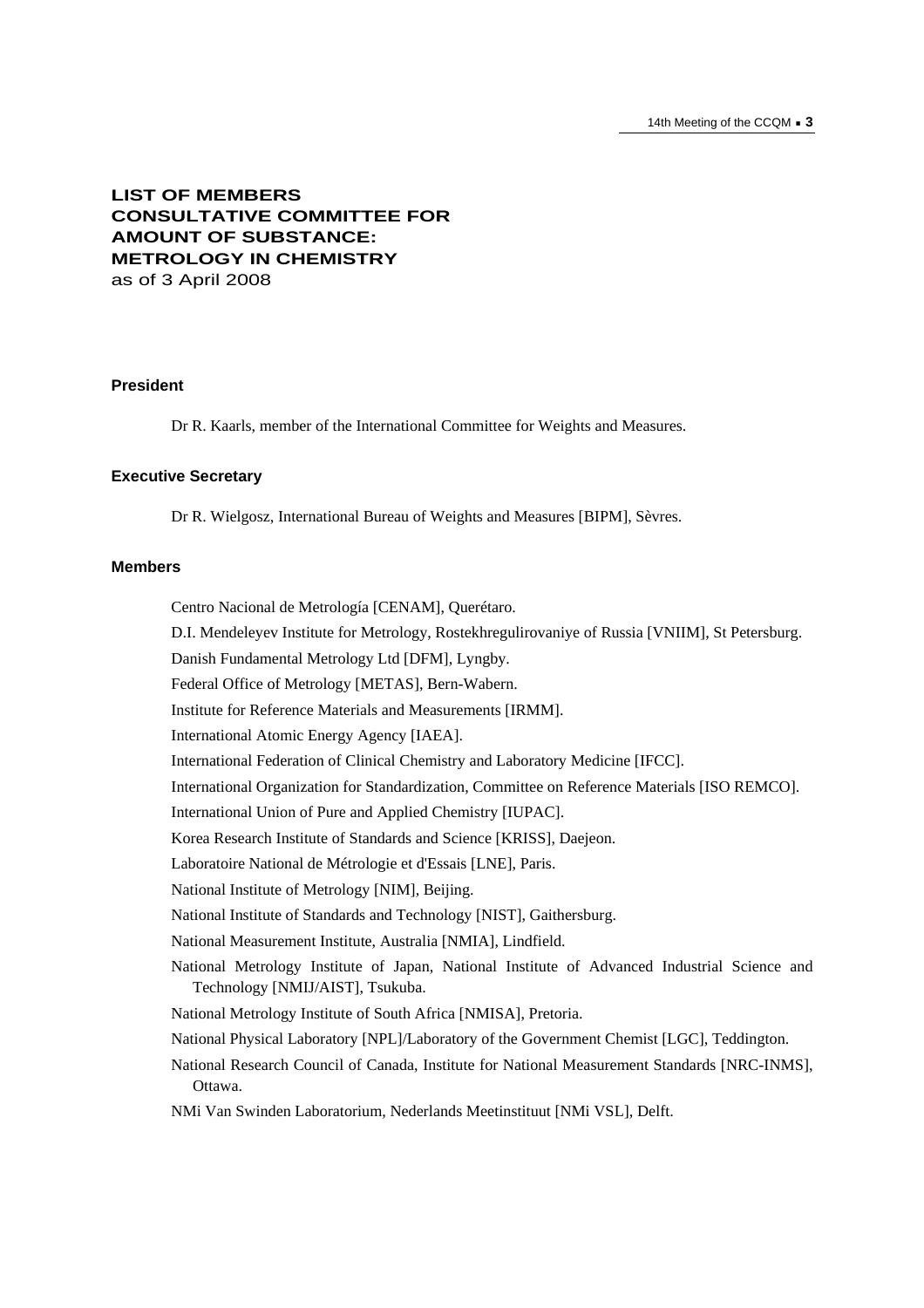#### **4 ·** 14th Meeting of the CCQM

- Physikalisch-Technische Bundesanstalt [PTB]/Bundesanstalt für Material-forschung und -prüfung [BAM]/Federal Institute for Materials Research and Testing, Braunschweig and Berlin.
- Slovak Institute of Metrology/Slovenský Metrologický Ústav [SMU], Bratislava.
- SP Technical Research Institute of Sweden [SP], Borås.

State Laboratory [SL], Co. Kildare.

The Director of the International Bureau of Weights and Measures [BIPM], Sèvres.

#### **Observers**

Agency for Science, Technology and Research [A\*STAR], Singapore.

Bulgarian Institute of Metrology [BIM], Sofia.

Central Office of Measures/Glόwny Urzad Miar [GUM], Warsaw.

Centro Español de Metrología [CEM], Madrid.

Hungarian Trade Licensing Office [MKEH], Budapest.

Istituto Nazionale di Ricerca Metrologica [INRIM], Turin.

National Institute of Metrology, Standardization and Industrial Quality [INMETRO], Rio de Janeiro. National Metrology Institute of Turkey/Ulusal Metroloji Enstitüsü [UME], Gebze-Kocaeli.

National Physical Laboratory of India [NPLI], New Delhi.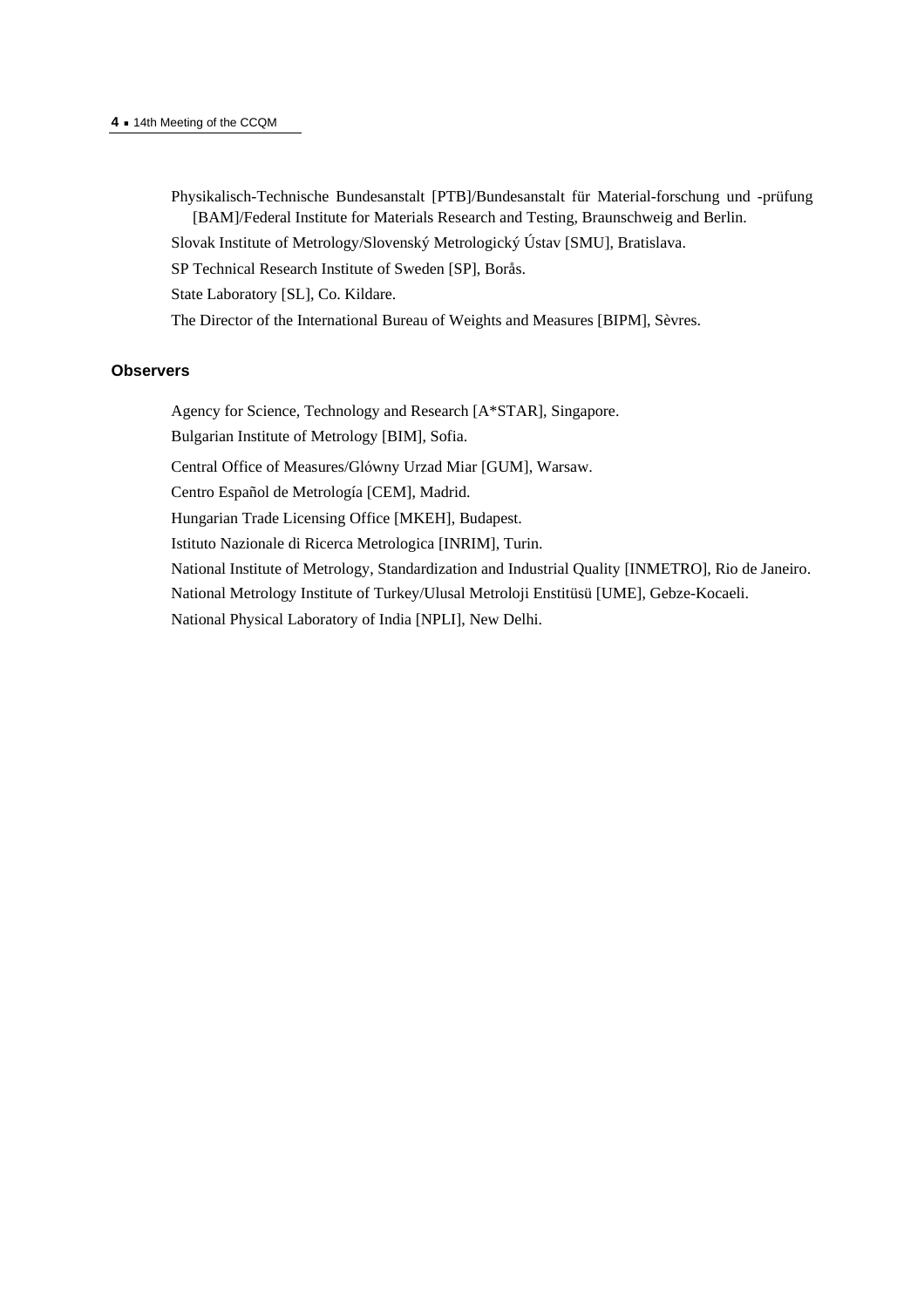# **1 OPENING OF THE MEETING**

The Consultative Committee for Amount of Substance: metrology in chemistry (CCQM)\* held its fourteenth meeting at the International Bureau of Weights and Measures (BIPM), at Sèvres, on 3-4 April 2008.

The following were present: H. Andres (METAS), L. Besley (NMIA), A. Brewin (NPL), R. Brown (NPL), G. Carroll (SL), P. Charlet (LNE), K. Chiba (NMIJ/AIST), P. De Bièvre (IUPAC/CIAAW), R. Dybkaer (IFCC), O. Efremova (VNIIM), H. Emons (IRMM), H. Ent (NMi VSL), A. Fajgelj (IAEA/IUPAC), B. Güttler (PTB), H.D. Jensen (DFM), R. Kaarls (President of the CCQM), J.S. Kim (KRISS), K. Kato (NMIJ/AIST), Y. Kustikov (VNIIM), H. Li (NIM), W. Louw (NMISA), L. Mackay (NMIA), B. Magnusson (SP), M. Máriássy (SMU), W.E. May (NIST), M.J.T. Milton (NPL), Y. Mitani (CENAM), U. Panne (BAM), S.-R. Park (KRISS), H. Parkes (LGC), S. Prins (NMISA), J.A. Salas Téllez (CENAM), M. Sargent (LGC), L. Siekmann (RfB), R. Sturgeon (NRC), W. Unger (BAM), A. van der Veen (NMi VSL, ISO REMCO), A.J. Wallard (Director of the BIPM), S. Wise (NIST), Y. Yu (NIM).

Observers: O. Cankur (UME), V.S. Da Cunha (INMETRO), J. da Jornada (INMETRO), R. Daroda (INMETRO), P.K. Gupta (NPLI), W. Kozlowski (GUM), M.P. Sassi (INRIM), M. Sega (INRIM), Z.N. Szilágyi (MKEH), A. Zoń (GUM).

Invited: E.J. Amis (NIST), M. Amos (NIST), C. Bertler (SKL), C. Cherdchu (NIMT), S. Sik-Man Choi (GL), P. Chui (HSA), S. Doyran (FAO), S. Ellison (LGC), E. Gray (NIBSC), C.M. Jackson, L.T. Kooi (HSA), I. Kuselman (INPL), C.K. Li (GL), A. Squirrell (ILAC, NATA), P. Totarong (NIMT).

Also present: A. Daireaux, E. Flores Jardines, R. Josephs, P. Moussay, T.J. Quinn (Director Emeritus of the BIPM), C. Thomas (Coordinator of the KCDB), J. Viallon, S. Westwood, R. Wielgosz (Executive Secretary of the CCQM, BIPM).

Sent regrets: A. Bryden (ISO), T. Fernández Vicente (CEM), V. Ivanova (WADA), J.W. McLaren (NRC), T. Steiger (BAM), P. Taylor (IRMM), L. Yang (NRC), M. Walsh (INAB).

Dr Kaarls, the President, welcomed participants and observers to the 14th meeting of the CCQM. Professor Wallard, the Director of the BIPM, also expressed a warm welcome to all, further adding that there were more participants than ever before.

Dr Kaarls brought to the attention of all the sudden passing of Dr de Leer and proceeded to present a brief eulogy in honour of his significant contributions and experience brought to the CCQM. His warm personality, noting that he was a man of songs, laugh and dance in addition to his scientific activities, was fondly recalled; he will be greatly missed by his many colleagues and friends throughout the world. A respectful moment of silence was observed in memory of Dr de Leer.

 $\overline{\phantom{a}}$ 

<sup>\*</sup> For the list of acrony[ms, click here.](https://www.bipm.org)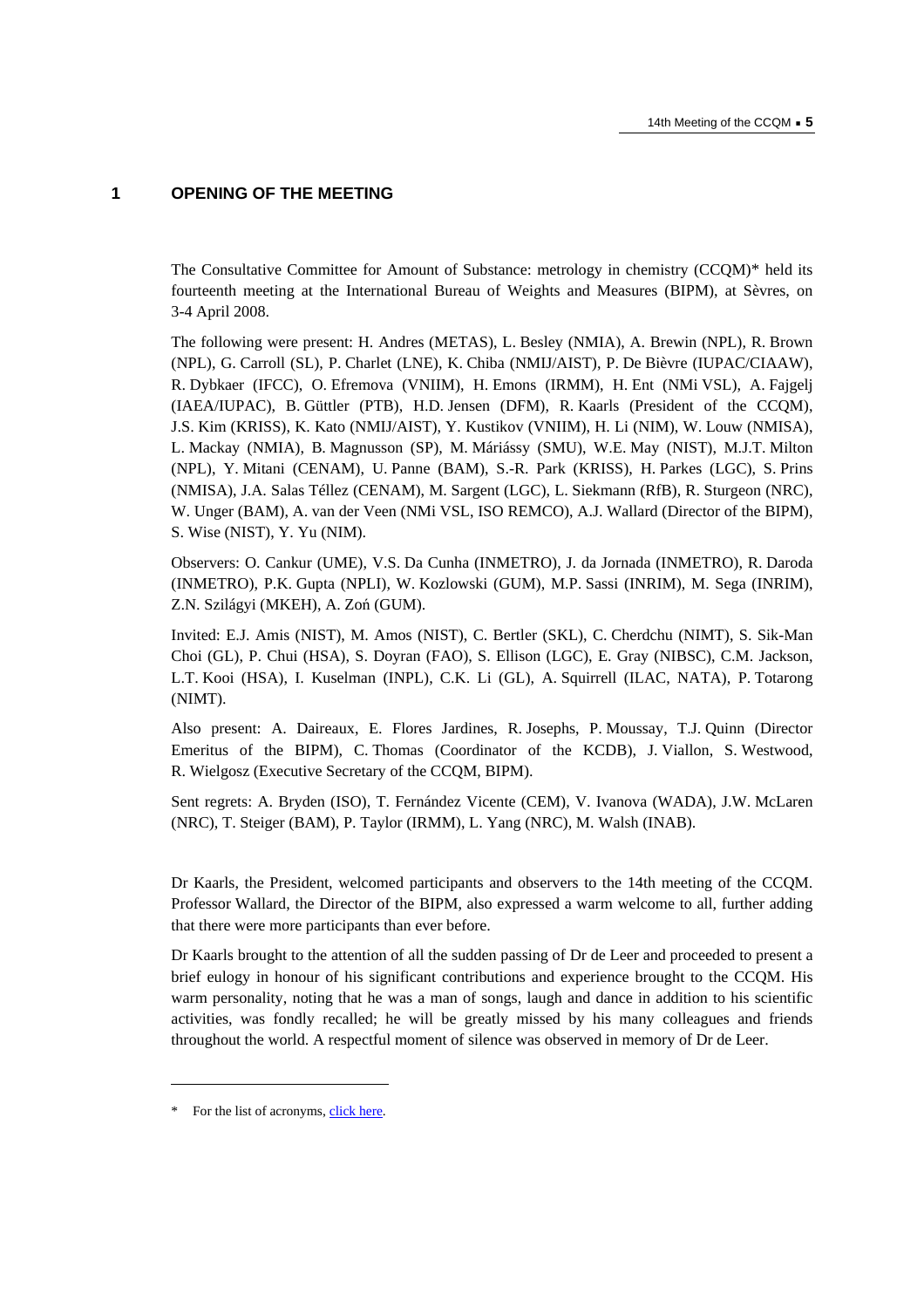The President then commented on presentations made in the days preceding the CCQM, particularly noting the workshop on 2 April devoted to considerations of the Key Comparison Reference Value Working Group (KCRVWG) and the Efficient and Effective Testing of CMC Claims Working Group (EETWG) and to the 15 years of achievements and challenges of the CCQM, as aptly summarized in the "progress" report delivered by Dr H-Y. So, embracing the belief that the CCQM has been "doing the right thing". Dr Kaarls added that although significant progress had been made, there was much more work yet to be done to enhance the efficiency and transparency of many processes. He expressed hopes that the newly established *Ad hoc* working groups on the KCRV and EET would be able to finish their tasks by the end of the year. Dr Kaarls then thanked the BIPM, its staff and Prof. Wallard for the infrastructure support needed to organize the meetings.

# **2 APPOINTMENT OF A RAPPORTEUR**

Dr Kaarls thanked Dr Milton for his seven years of excellent service to the CCQM in his role as rapporteur, but noted that because he was now tasked with chairing the CCQM Working Group on Gas Analysis, that he should be relieved of this duty. Dr Kaarls proposed that Dr Sturgeon act as rapporteur for the meeting. Dr Sturgeon agreed. Dr Wielgosz would assist him.

The introduction of all delegates, observers and international representatives present was then undertaken, following which Dr Kaarls offered his public congratulations to Dr Besley on his appointment as Chief Executive for NMIA. He further noted that because of this, Dr Besley would likely be unable to attend future CCQM meetings.

## **3 APPROVAL OF AGENDA**

Dr Kaarls stated that short reports from both the Codex Alimentarius and CITAC were to be added to the existing agenda. The amended agenda was approved.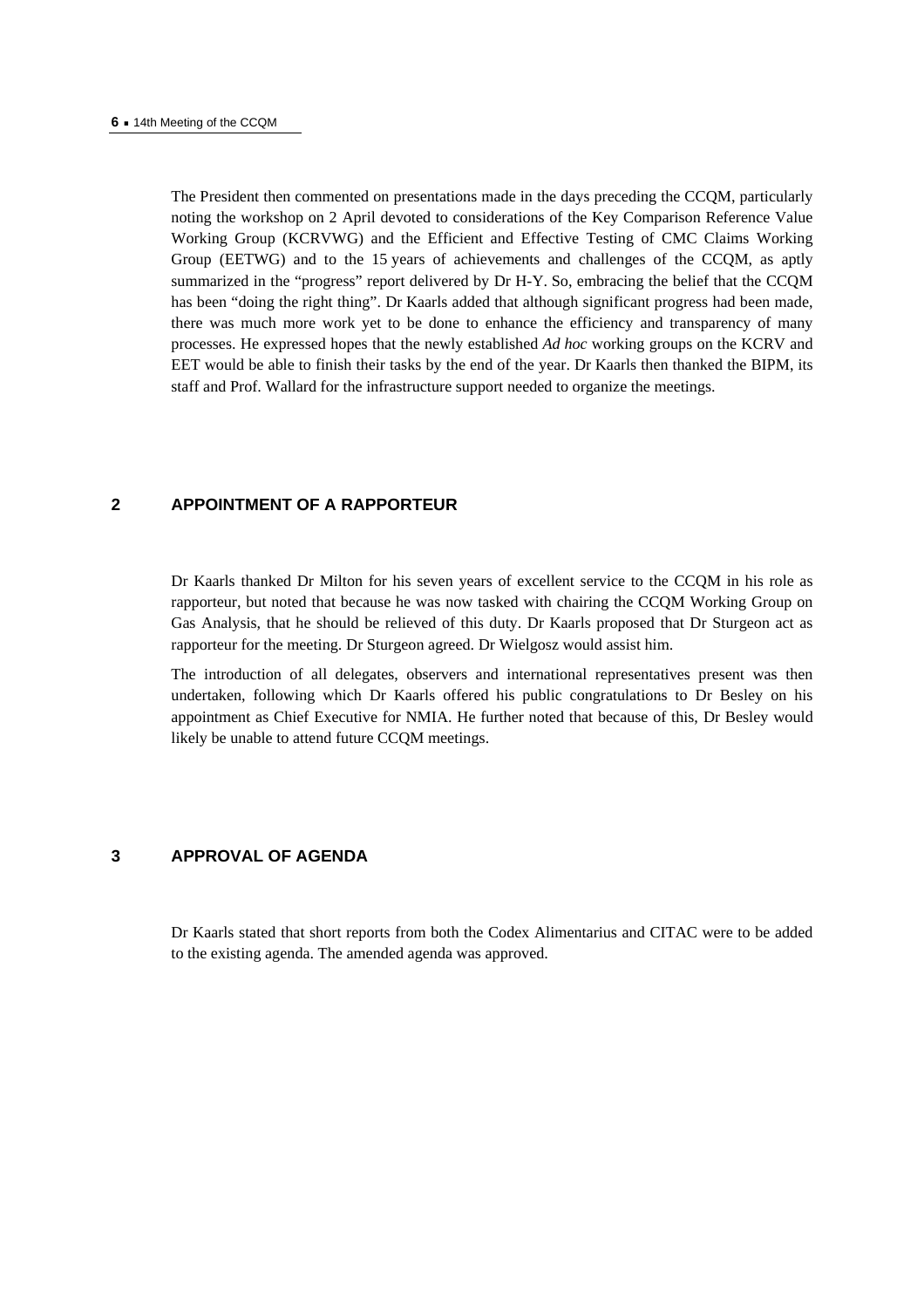## **4 REPORT ON THE THIRTEENTH MEETING OF THE CCQM**

Dr Fajgelj (IAEA/IUPAC) raised the issue of having the technique of instrumental neutron activation analysis (NAA) formally recognized as a primary method of analysis. Although this was discussed at a meeting of the inorganic analysis working group in 2007 and recorded in the report of the last CCQM meeting, he expressed a strong desire to have it more prominently recorded in the minutes. The President agreed that, although the CCQM no longer listed 'primary methods', it was recognised that NAA had claims to a similar status to that of the five methods listed originally by the CCQM and he would return to a reconsideration of this list of techniques in the future. The report of the 13th meeting was subsequently approved and Dr Milton thanked for his efforts.

# **5 REPORTS OF THE CCQM WORKING GROUPS**

# **5.1 Organic analysis**

Dr May presented his report of progress made by the CCQM Working Group on Organic Analysis (OAWG), which had met twice since the last meeting of the CCQM; during October 2007 at the PTB with 40 participants from 21 institutes and earlier in the week at the BIPM, with 45 participants representing 28 institutes. He briefly outlined the terms of reference of the group and emphasised the importance of benchmarking the capabilities of the national metrology institutes (NMIs). Dr May then proceeded to report on four key and four pilot comparisons that had been completed, as well as those in progress at the time of the meeting.

- [CCQM-K50.a,b \[in](http://kcdb.bipm.org/AppendixB/KCDB_ApB_info.asp?cmp_idy=756&cmp_cod=CCQM%2DK50&page=) parallel with CCQM-P69.1] (PAHs in soil//Particulate matter). Data for five PAHs submitted by most participating laboratories agreed to within  $\pm$ 5 % of the mean for the analysis of the soil sample and within  $\pm 10\%$  for the particulate matter. Discussions within the OAWG relating to sample homogeneity and the effects of temperature on extraction efficiency of the measurands were to be completed with the issue of a Draft B report and proposal of the mean of eligible results as the KCRV and the standard deviation of the mean of the eligible results taken as the standard uncertainty of the KCRV. An "operational" definition of the measurement, commensurate with current state-of-the-art practice, would specify the measurands as "amount of specific PAH in soil/sediment as extracted under exhaustive extraction conditions".
- [CCQM-K62 \[in pa](http://kcdb.bipm.org/AppendixB/KCDB_ApB_info.asp?cmp_idy=825&cmp_cod=CCQM%2DK62&page=)rallel with CCQM P78.1] (Nutrients in infant/Adult formula: Vitamins). The test sample was commercially purchased and packaged, and the analytes under study were folic acid, niacin and vitamin A (as retinol). Although only 2 to 3 participants were registered for these comparisons, Dr May reminded all present that the OAWG had adopted a working policy only those laboratories participating in the pilot study organized prior to a key comparison were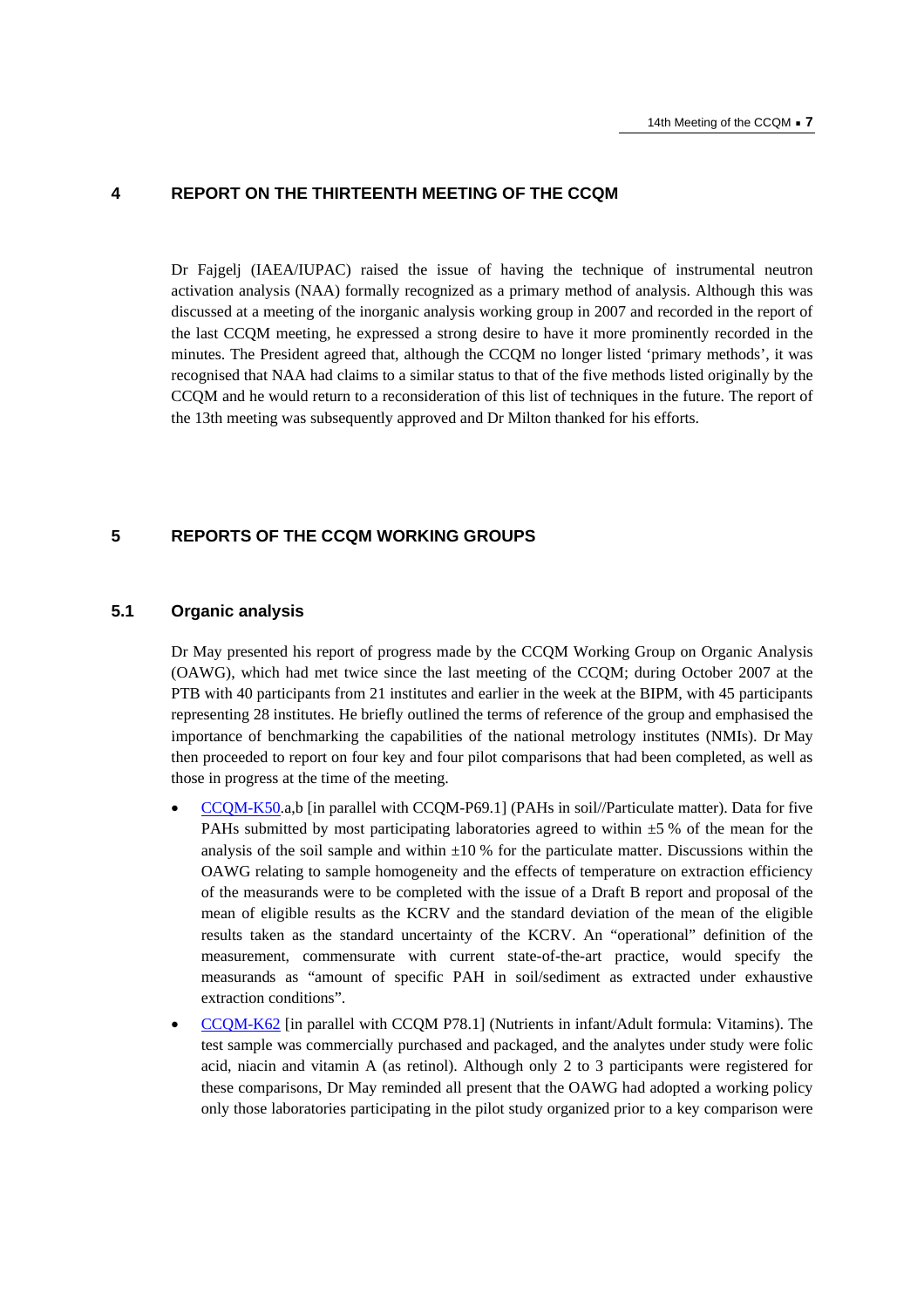eligible to have their data for the respective key comparison considered for the establishment of the KCRV. A Draft B report was to be assembled after the investigation of the possibility of a folic acid calibration bias had been completed.

- [CCQM-K63.a,](http://kcdb.bipm.org/AppendixB/KCDB_ApB_info.asp?cmp_idy=826&cmp_cod=CCQM%2DK63%2Ea&page=) [CCQM-K63.b \(](http://kcdb.bipm.org/AppendixB/KCDB_ApB_info.asp?cmp_idy=827&cmp_cod=CCQM%2DK63%2Eb&page=)Non-peptide hormones in serum: Cortisol and progesterone). This study followed a successful pilot study and was designed to underpin work on clinical diagnostics. The arithmetic mean of data from five of six laboratories contributed to the KCRV for cortisol and from three of eight laboratories for progesterone in human female serum. The data not included in the KCRV calculation originated from NMIs that had either not participated in the pilot study or had not made independent measurements on their primary calibrator (unless their primary calibrator was a Certified Reference Material purchased from another NMI).
- [CCQM-K47 \(V](http://kcdb.bipm.org/AppendixB/KCDB_ApB_info.asp?cmp_idy=734&cmp_cod=CCQM%2DK47&page=)OCs in solution). Dr May noted that this study had begun some four years earlier and there was still no comprehensive explanation to account for the spread of the results for benzene, p-xylene, m-xylene and o-xylene. He suggested that the issue may be re-examined in the future with input from the gas analysis working group, but for certain analytes a KCRV based on the gravimetric preparation of the test samples combined with a standard uncertainty derived from the dispersion of the participants data would be adopted for the present.

Results from a number of pilot studies were then presented:

- CCQM-P20.f (Organic purity assessment series: Digoxin). Determination of the mass fraction of digoxin in a high purity digoxin material attracted thirteen participants. The approach typically involved assessment of purity based on the summation of all detected impurities, including inorganic, volatile and organic impurities. The coordinating laboratory, the BIPM, will expand their report to compare reported mass fractions of individual impurities and groups of related impurities, in order to clarify the reasons for differences in reported results. Dr Wielgosz commented that he would present the CCQM-P20.f results in greater detail during his presentation on the BIPM programme.
- CCQM-P109 (Determination of acrylamide in cooked high-carbohydrate food). The spread of the thirteen participant's results was such that the coordinating laboratory (KRISS) agreed to undertake an additional meta-analysis of the data to be included in a report to be circulated in time for the next meeting of the OAWG. A decision would be taken at that time as to whether another pilot study was warranted or a key comparison could be recommended. No consensus value for the study result was tabled.
- CCQM-P88 (Antifungals in food: Malachite green in fish). Seven participants took part in the measurement of malachite green (MG) and LeucoMG in a salmon tissue. An initial 15 % heterogeneity of the test sample was acknowledged at the start of the study, but it was likely that the resulting 48 % content value of the data for MG and 8 % for LeucoMG arose because of the difficulty some participants had with the chemical instability of MG and with its extraction from the high fat matrix. It was recommended that the first draft summary report by LGC be distributed to the participants and the working group (WG) so as to review the details of the procedures used. A decision would be made regarding repeating the study if a more homogeneous sample became available.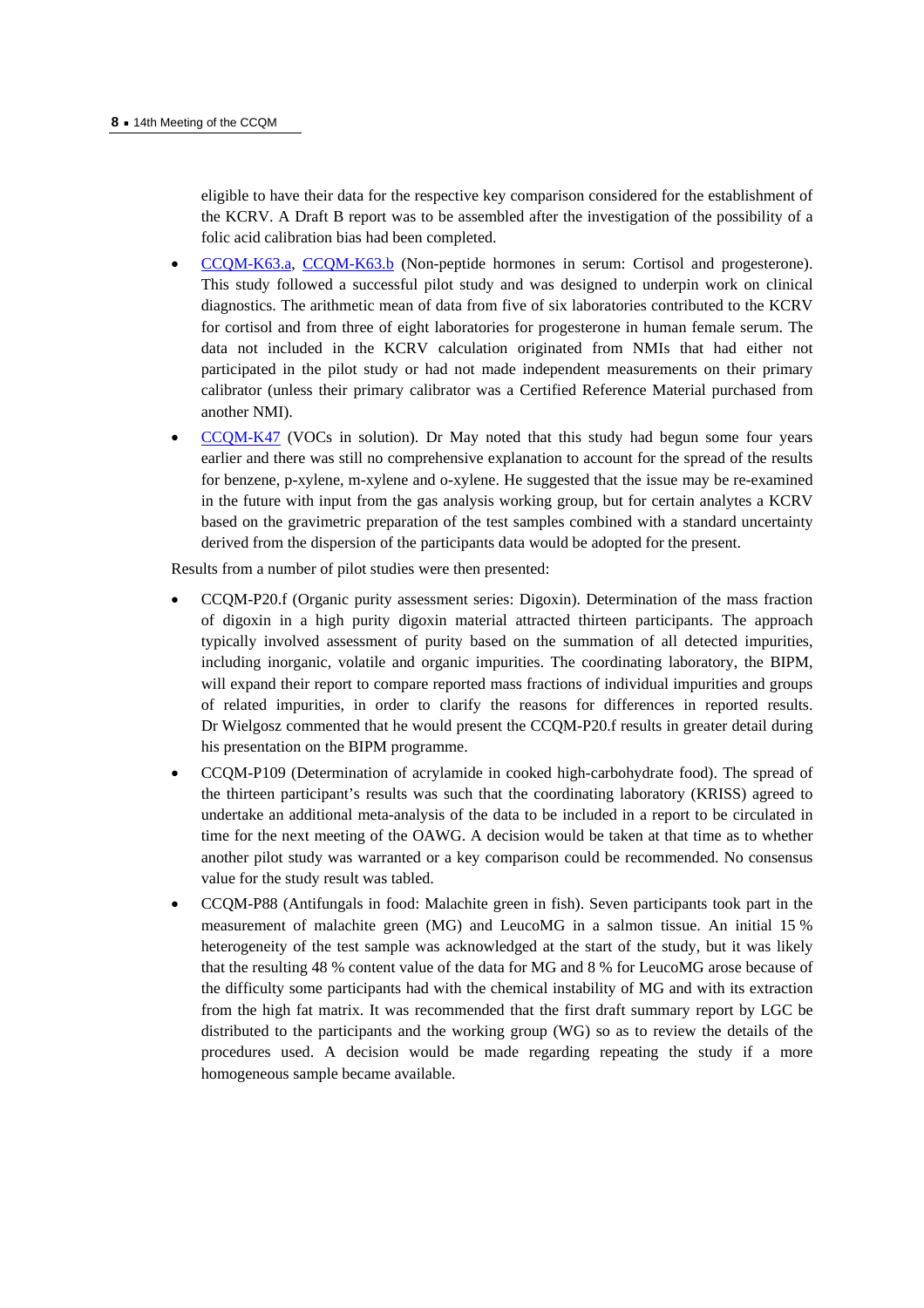• CCQM-P90 (Chloramphenicol (CAP) in milk). Participant's presentations were made and discussed during the October meeting of the OAWG. A first draft summary report was distributed to the OAWG in March 2008. The IRMM is now preparing a CRM for CAP in a pork muscle tissue and will report on the assessed homogeneity of this material at the next meeting for use as a possible test material. As it was agreed that as the analytical challenge of making measurements of CAP in muscle tissue was greater than that of making the measurements in milk, CMCs in milk would be covered.

Dr May proceeded to summarize proposed pilot and key studies, which are to include:

- [CCQM-K55.a: App](http://kcdb.bipm.org/AppendixB/KCDB_ApB_info.asp?cmp_idy=823&cmp_cod=CCQM%2DK55%2Ea&page=)roach to purity assessment of high purity organic materials: beta-estradiol;
- CCQM-K69: Anabolic steroid in urine testosterone glucuronide and epitestosterone glucuronide in freeze dried human urine;
- CCQM-P91: Pesticides in foods pyrethroids in apple juice;
- CCQM-P114: Flame retardants in plastics selected PBDEs and PPBs.

He then noted that several proposals for additional studies were not adopted, including quinolones in pork, tetracyclines in poultry and acetylcholine in microdialysate, these being deferred because the exponential increase in interest and needs expressed by the CCQM Working Group on Organic Analysis (OAWG) members will not permit the needs of the CIPM MRA to be met either strategically nor practically if activities continue using the same approach and same level of effort. Dr May outlined a proposed way forward, based on a strategic planning framework for key comparisons within the OAWG. He envisaged that future comparisons would be divided into three types: key comparisons that test the core competencies of NMIs in providing primary calibration reference services or accuracy control reference services; key comparisons that assess the equivalence of measurement services provided by NMIs (such as delivery of CRMs and value assignments to PT samples); and finally selected pilot studies that address emerging areas of interest or those that are of strategic importance. This approach would result in a limited number of key comparisons in which all NMIs with CMCs would be expected to participate and at least five NMIs would need to agree to participate in any pilot study to enable it to go forward. He further elaborated this model by elucidating the need to first identify and agree to a list of core competencies required for the delivery of higher order measurement services with the need to design and conduct WG studies to support assessment of these competencies.

Dr May finished by announcing an international conference entitled, "Accelerating innovation in 21st century biosciences: identifying measurement, standards and technological challenges" hosted by the NIST on 20-22 October 2008. Experts from five focus areas, notably medicine, energy, manufacturing, agriculture and environment and workshops would identify and prioritize challenges impeding innovation in these areas. The anticipated outcome would be a list of needs to guide research at NIST as well as measurement and standards communities worldwide. An open invitation to attend was offered to all.

Dr Louw raised discussion regarding the proposed way forward with key comparisons, chiefly the need to clarify how extensive participation must be in pilot comparisons in order to support CMCs, given all of the current pressures on NMIs. Dr May reiterated that if core competencies are being tested, then all NMIs having relevant CMCs must participate. Studies targeting emerging areas, however, may only be of interest to selected NMIs. Dr Máriássy questioned whether the KCRV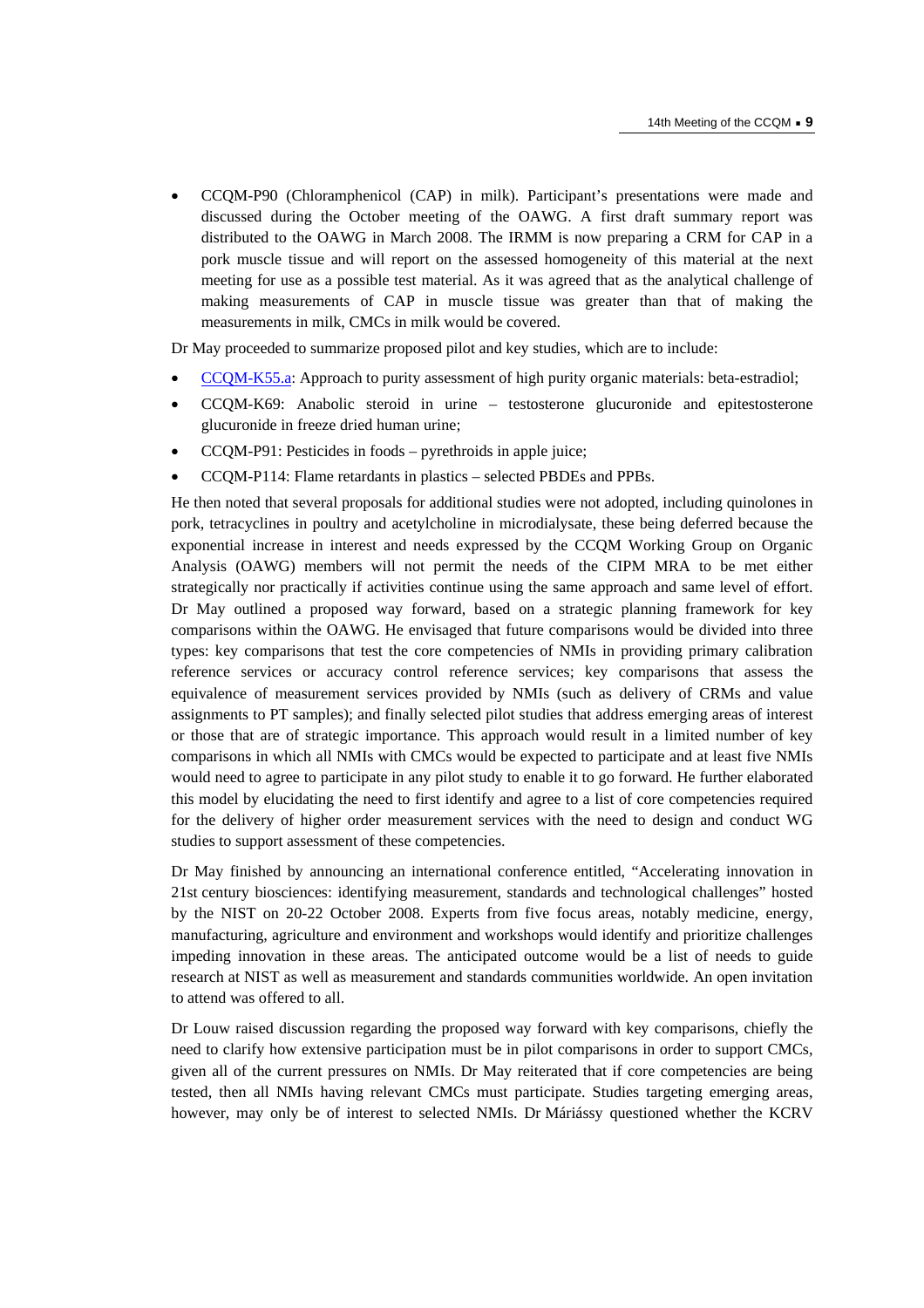should be the best estimate of the truth or simply a comparative reference value; this was addressed by Dr Kaarls, who reminded the CCQM that the answer to this issue was the purview of the KCRV working group.

# **5.2 Inorganic analysis**

Dr Sargent presented his review of the work of the CCQM Working Group on Inorganic Analysis (IAWG). The group had met twice (jointly with the EAWG) since the last CCQM; at the NIST Hollings Marine Laboratory in Charleston (October 2007) during which a workshop on metrological applications of multi-collector ICP-MS techniques was arranged, and the previous week at the BIPM (Novotel, Sèvres) wherein a workshop on uncertainties with isotope ratio determinations was conducted. Significant discussions relating to the establishment of a core competencies matrix were also undertaken. A Gantt chart of all current pilot and key comparisons was presented, permitting him to conclude that a healthy portfolio of activities was underway.

Dr Sargent subsequently reported on four key comparisons (several of which had been conducted with parallel pilot studies) completed since the last reporting period:

- [CCQM-K43.1 \(As](http://kcdb.bipm.org/AppendixB/KCDB_ApB_info.asp?cmp_idy=829&cmp_cod=CCQM%2DK43%2E1&page=), Hg, Se and methylmercury content in marine fish). A concurrent pilot study (CCQM-P96, As and arsenobetaine content in marine fish) was also conducted in parallel with an APMP study. Relatively few issues arose during the performance of these comparisons, apart from the small number of participants and the presence of "outliers". It was emphasized that technical outliers were typically the result of participation of less experienced laboratories or arose from those that do not provide sufficient detail as to their procedures when questioned. In all cases, the decision to include data in the calculation of the KCRV was based on scientific merit and not on purely statistical tests. Altho[ugh CCQM-K43.1 w](http://kcdb.bipm.org/AppendixB/KCDB_ApB_info.asp?cmp_idy=829&cmp_cod=CCQM%2DK43%2E1&page=)as derived fro[m CCQM-](http://kcdb.bipm.org/AppendixB/KCDB_ApB_info.asp?cmp_idy=638&cmp_cod=CCQM%2DK43&page=)[K43, it w](http://kcdb.bipm.org/AppendixB/KCDB_ApB_info.asp?cmp_idy=638&cmp_cod=CCQM%2DK43&page=)as argued that the KCRV should not be anchored to that [of CCQM-K43 be](http://kcdb.bipm.org/AppendixB/KCDB_ApB_info.asp?cmp_idy=638&cmp_cod=CCQM%2DK43&page=)cause there were insufficient results for a statistical evaluation of the KCRV, and that the test samples constituted different matrices with rather different analyte concentrations. It was proposed that the median be used as the best estimate of the KCRV.
- [CCQM-K56 \(Trac](http://kcdb.bipm.org/AppendixB/KCDB_ApB_info.asp?cmp_idy=832&cmp_cod=CCQM%2DK56&page=)e elements in whole fat soybean powder) was run parallel with CCQM-P64.1. Eleven participants submitted results to the key comparison while only seven of 10 registered laboratories provided results for the pilot. As both the mean and median of the key comparison results were in agreement, the simpler approach of using the mean as the measure of the KCRV was adopted, with the uncertainty of the KCRV being given as the standard deviation of the mean.
- [CCQM-K57 \(Chem](http://kcdb.bipm.org/AppendixB/KCDB_ApB_info.asp?cmp_idy=833&cmp_cod=CCQM%2DK57&page=)ical composition of clay) was run in parallel with CCQM-P65.1. Six NMIs participated in the key comparison with seven laboratories in the pilot study. A variety of techniques was used to assess mass fractions of Si, Al, Fe, Ca and Mg with all participants' data contributing to the KCRV, established as the median of the results. The coordinating laboratory (CENAM) calculated the uncertainty of the KCRV from the median absolute deviation (MAD), adopting a coverage factor of 2.57 (Student's *t* for five effective degrees of freedom).
- [CCQM-K58 \(Det](http://kcdb.bipm.org/AppendixB/KCDB_ApB_info.asp?cmp_idy=834&cmp_cod=CCQM%2DK58&page=)ermination of nitrogen and trace elements in silicon nitride powder) was conducted in parallel with CCQM-P74.1. Mass fractions of Al, Fe, Ca, Ti and N were assessed.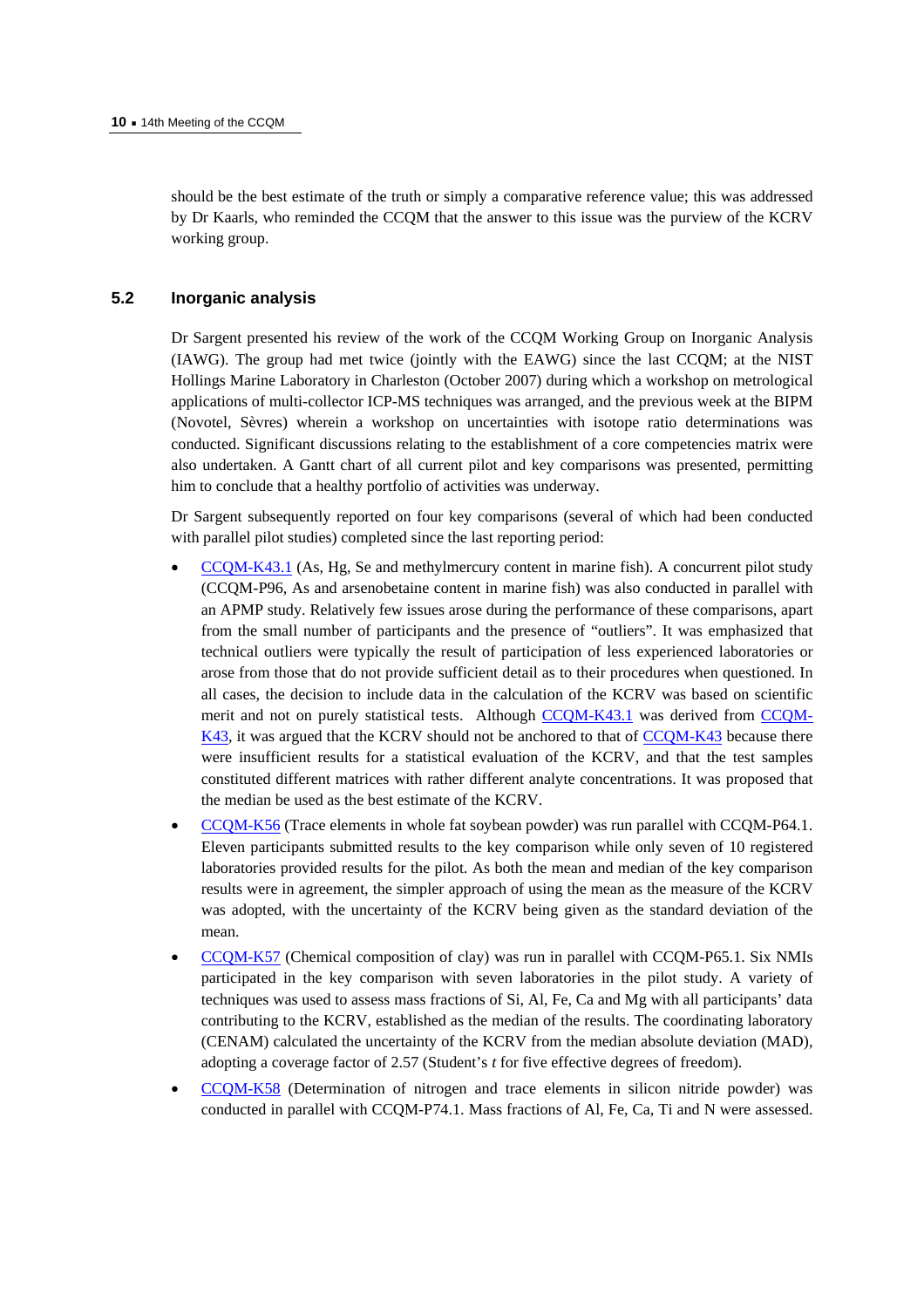Because of the relatively small number of NMIs in this key comparison, the best choice of KCRV for each element was the arithmetic mean of results from all participants. It was noted that there was relatively good agreement amongst the results submitted by NMIs, whereas the laboratories contributing data to the pilot study suffered from more divergent results. Degrees of equivalence were presented.

Dr Sargent made brief mention of several other pilot studies reported in the 2007-2008 period, including:

- CCQM-P96: As and arsenobetaine content in marine fish (NMIJ);
- CCQM-P97: Cd and Pb in herb (*Herba Demodii Styracifolii*) (Government Laboratory Hong Kong);
- CCQM-P100.1: Hg in pure water (PTB);
- CCQM-P100.2: Hg in natural water (PTB);
- CCQM-P107: Purity analysis of zinc (BAM).

Additional key comparisons and pilot studies approved by the IAWG for activity in 2007-2008 included:

- CCQM-K34.2: Assay of potassium hydrogen phthalate (SMU);
- [CCQM-K64: Ana](http://kcdb.bipm.org/AppendixB/KCDB_ApB_info.asp?cmp_idy=866&cmp_cod=CCQM%2DK64&page=)lysis of copper alloy (BAM);
- CCQM-P19.2: Assay of HCl (NIST);
- CCQM-P111: Salinity and seawater composition (PTB);
- CCQM-P112: Assay of EDTA (BAM).

He reported that the IAWG was planning several new comparisons:

- CCQM-P100.3 (PTB): Mercury in natural water along with a corresponding key comparison to be conducted in parallel with a EURAMET project for reference laboratories;
- CCQM-P96.1 (NMIJ): Arsenobetaine along with a parallel key comparison once anomalies with respect to available arsenobetaine calibration standards were resolved;
- Proposed pilot study (INMETRO) for trace elements in biofuels;
- Proposed key and/or pilot studies for trace elements in frozen urine, coal or fly ash.

Future activities included a scheduled joint meeting of the IAWG and EAWG hosted by the IAEA in Vienna (October 2008); continuing work on the refinement of a core competencies matrix; an update of the review of future CMC plans by all NMIs, and the establishment of a system to prioritize KC proposals, likely based on the implementation of recommendations of the *ad hoc* KCRVWG, to fill in the gaps and maintain testing of core competencies. He noted that a key comparison and additional pilot studies would be organized to address stable isotope ratio measurements, as only one such study had been conducted to date.

In conclusion, Dr Sargent summarized by stating that good progress had been made with comparisons, noting that the technical information received from participants had improved but that there were still delays in completing some reports. A strategy to link key comparisons with CMCs is now nearing completion and that priorities need to be set which will "illuminate" the core competencies matrix. Pilot studies continue to play a useful role in assisting newer NMIs with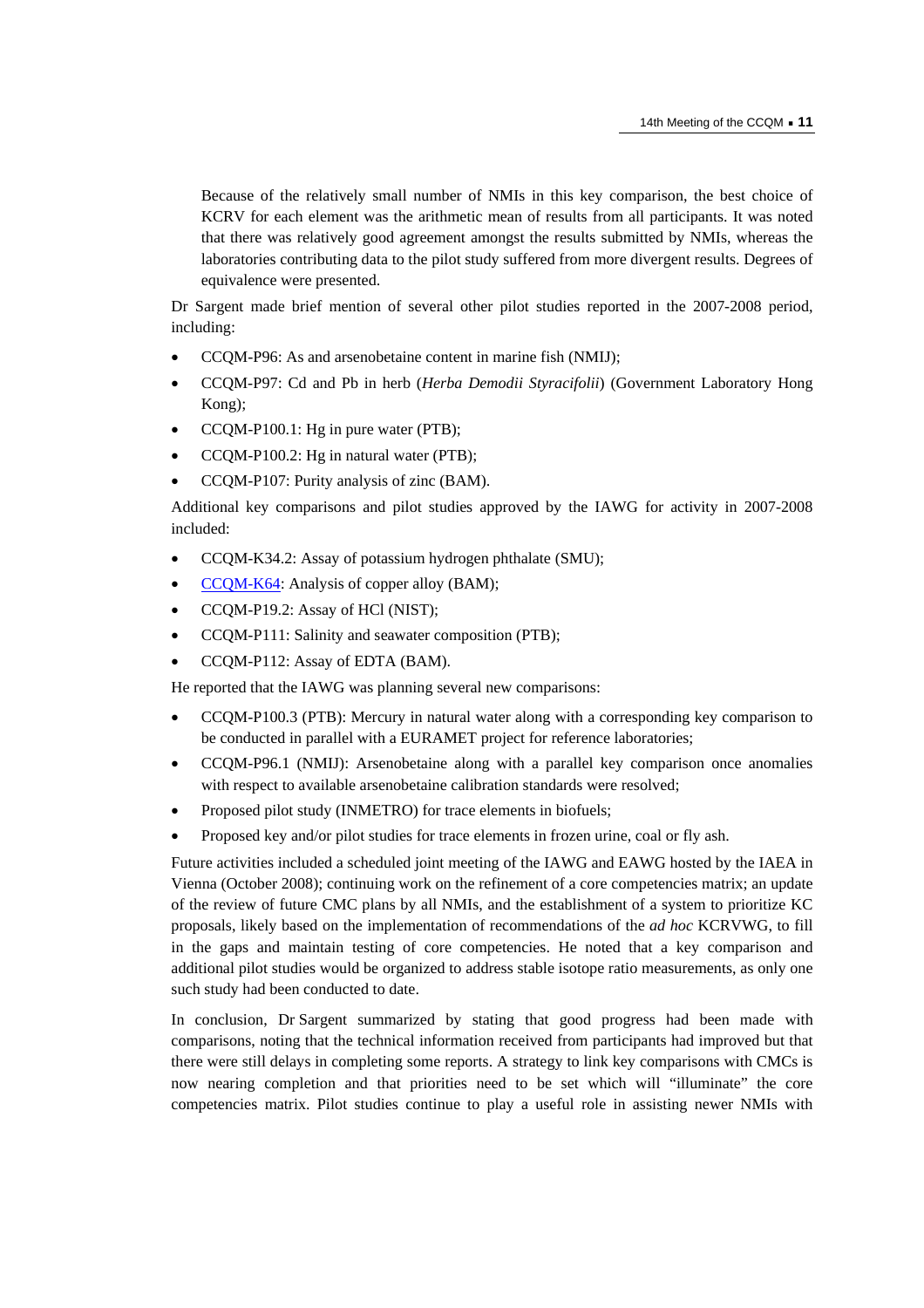training and obtaining experience while providing a vehicle for the more experienced NMIs to address problems and new areas of interest. Two meetings per year were considered cost effective as they ensure that the work progresses steadily while permitting sufficient time for a wide range of technical presentations and discussion to be accomplished.

Dr Sargent completed his presentation by also announcing an upcoming meeting, the BERM 12 Conference (Biological and Environmental Reference Materials), scheduled for 8-10 July 2008 in Oxford. This meeting is organized to evaluate the status and asses the future needs of users, producers, accreditation bodies and regulators for CRMs.

Dr Fajgelj commented that the area of isotope ratio measurements is quite broad and that interest from both IUPAC and the IAEA has been found to be sufficiently high that they will be organizing a major workshop in the first half of 2009 (most likely to be in Berlin), to which the CCQM will be invited to participate.

With respect to debate over the uncertainties of results delivered by laboratories participating in comparisons, Prof. De Bièvre noted that the GUM has "arrived" at a very timely period in that it provides the analyst with tools to distinguish Type A and B components of measurement uncertainty and reestablishes the authority of the analyst over the final result, an accomplishment that cannot be achieved by use of statistics alone.

# **5.3 Gas analysis**

Dr Milton prefaced his report of progress made by the CCQM Working Group on Gas Analysis (GAWG) with a brief eulogy to Dr de Leer (chair of the GAWG since 2000), noting how much he was appreciated and would be missed. He then proceeded to note that the WG had met twice since the last meeting of the CCQM; at the NMIA in October 2007 during which a workshop was held to consider general strategies for future activities of the GAWG and gas metrology to support measurements of the atmosphere and ambient air quality, and a second, at the BIPM earlier in the week, with a workshop on ambient VOCs involving the WMO-Global Atmosphere Watch and the development of optical spectroscopic methods for gas analysis. He noted that there had been excellent participation in all comparison activities of the GAWG, covering 28 countries and 33 institutes. He then proceeded to outline a flowchart for the calculation of the KCRV, citing three scenarios in use: calculation based on an independent method (i.e., gravimetric) which was "tested" against the participant's data; calculation of the weighted mean (after rejection of any data based only on technical considerations) and, in those cases where data and uncertainties were not consistent, the KCRV was derived by other means (this has happened only once in the history of the GAWG activities).

Dr Milton summarized progress with four key comparisons:

• [CCQM-K46 \(Amm](http://kcdb.bipm.org/AppendixB/KCDB_ApB_info.asp?cmp_idy=692&cmp_cod=CCQM%2DK46&page=)onia in nitrogen): seven NMIs using a variety of independent measurement techniques returned a suite of data characterizing ammonia at a nominal mole fraction of 30  $\mu$ mol/mol with significant dispersion in the results (-6 % to +1.5 % relative deviation), thereby prompting a need for additional technical investigation, which is currently underway.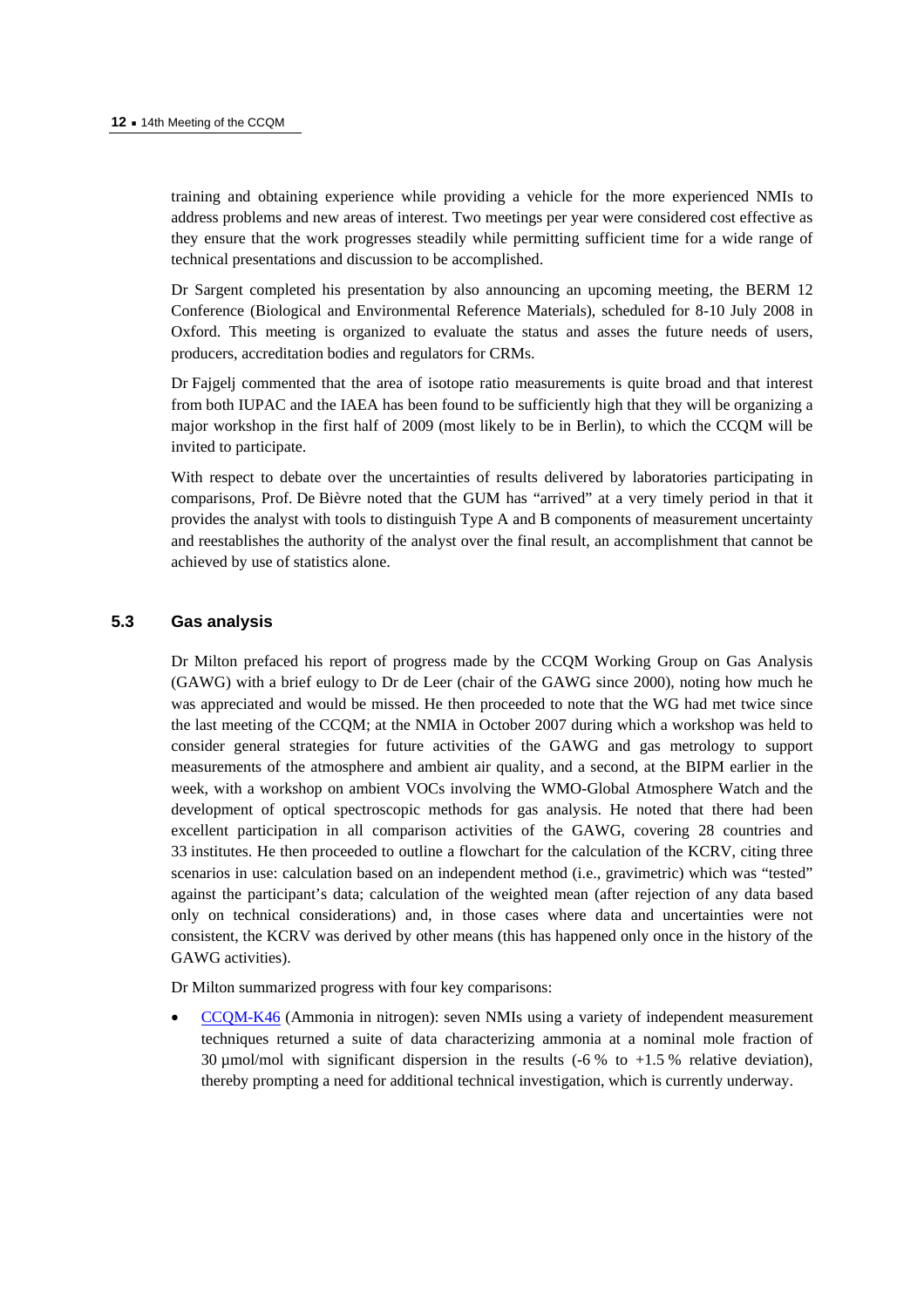- [CCQM-K52 \(Carb](http://kcdb.bipm.org/AppendixB/KCDB_ApB_info.asp?cmp_idy=758&cmp_cod=CCQM%2DK52&page=)on dioxide in synthetic air): a successful intercomparison involving eighteen laboratories.
- [CCQM-K53 \(Ox](http://kcdb.bipm.org/AppendixB/KCDB_ApB_info.asp?cmp_idy=759&cmp_cod=CCQM%2DK53&page=)ygen in nitrogen): this had been a preparative exercise coordinated by the KRISS which had developed a very high accuracy comparison method based on GC-TCD. Some discordance of the results amongst the twelve participants prompted discussion of the possibility that excess Ar may have been present in four of the cylinders, but this argument was rejected and the data replotted to exclude those NMIs not having sufficient sensitivity for the measurement of trace oxygen in their nitrogen balance gas.
- [CCQM-K51 \(CO](http://kcdb.bipm.org/AppendixB/KCDB_ApB_info.asp?cmp_idy=757&cmp_cod=CCQM%2DK51&page=) in nitrogen at 5 µmol/mol) [and CCQM-K65 \(Met](http://kcdb.bipm.org/AppendixB/KCDB_ApB_info.asp?cmp_idy=894&cmp_cod=CCQM%2DK65&page=)hyl- and ethyl-mercaptan at 20-30 µmol/mol in methane) are currently on-going with some 25 and 3 participants, respectively. This work was required to underpin CMCs relating to the odourisation of natural gas.

Several proposed key comparisons were further outlined:

- [CCQM-K66 \(Pu](http://kcdb.bipm.org/AppendixB/KCDB_ApB_info.asp?cmp_idy=895&cmp_cod=CCQM%2DK66&page=)rity of methane): this was the first time an exercise was undertaken on a purity analysis wherein a single vessel of the test gas was decanted into individual 3L cylinders that were distributed to a maximum of 10 participants. Cylinders have been distributed and data are expected by June 2008 with work on a draft report commencing in October 2008.
- [CCQM-K68 \(Ni](http://kcdb.bipm.org/AppendixB/KCDB_ApB_info.asp?cmp_idy=896&cmp_cod=CCQM%2DK68&page=)trous oxide): this comparison will demonstrate the comparability of measurements at the level of 320 nmol/mol and will also involve two expert global reference laboratories – NOAA and GAW/WCC. The target level is typical of current ambient  $N_2O$  levels arising from sources in the oceans, soils and anthropogenic emissions.
- CCQM-K71 (Multi-component stack gas emissions): NMi VSL has proposed work on the first multi-component mixture relevant to monitoring of typical industrial stack-emission gases. Measurands targeted include µmol/mol levels of NO,  $SO_2$ ,  $CO$ ,  $CO_2$  and  $C_3H_8$ , with nitrogen as the balance.
- New activities for 2008 include CCQM-P110 (NO<sub>2</sub> in synthetic air) with test samples being value assigned at the BIPM using their  $NO<sub>2</sub>$  dynamic preparation facility. The registration deadline is set for November 2008, to allow time for the BIPM laboratory to complete validation and stability studies of their analytical method and the gas standards. Participant analysis of mixtures is scheduled for October-December 2009.

Dr Milton continued with a commentary on harmonization of CMC claims, whereby he used an example of current claims for ozone measurements from Appendix C to present a model which would link the uncertainties listed in the CMC to the performance of laboratories in key comparisons. The performance achieved in a key comparison would be linked in some quantitative fashion with the CMC claims in accordance with the thirteen principles elucidated by the *Ad hoc* Working Group on the KCRV chaired by Dr Cox, i.e., the uncertainty permitted in the CMC claims would be related to both the laboratory's degree of equivalence and it's uncertainty in results reported in the relevant key comparison.

Dr Milton continued with the presentation of a strategy proposed for the GAWG to ultimately limit the "proliferation" of key comparisons by classifying them into three groups in accordance with the measurands and their tested ranges, notably: core comparisons utilizing generic techniques for the analysis of stable species; those constituting an analytical challenge for which species may not be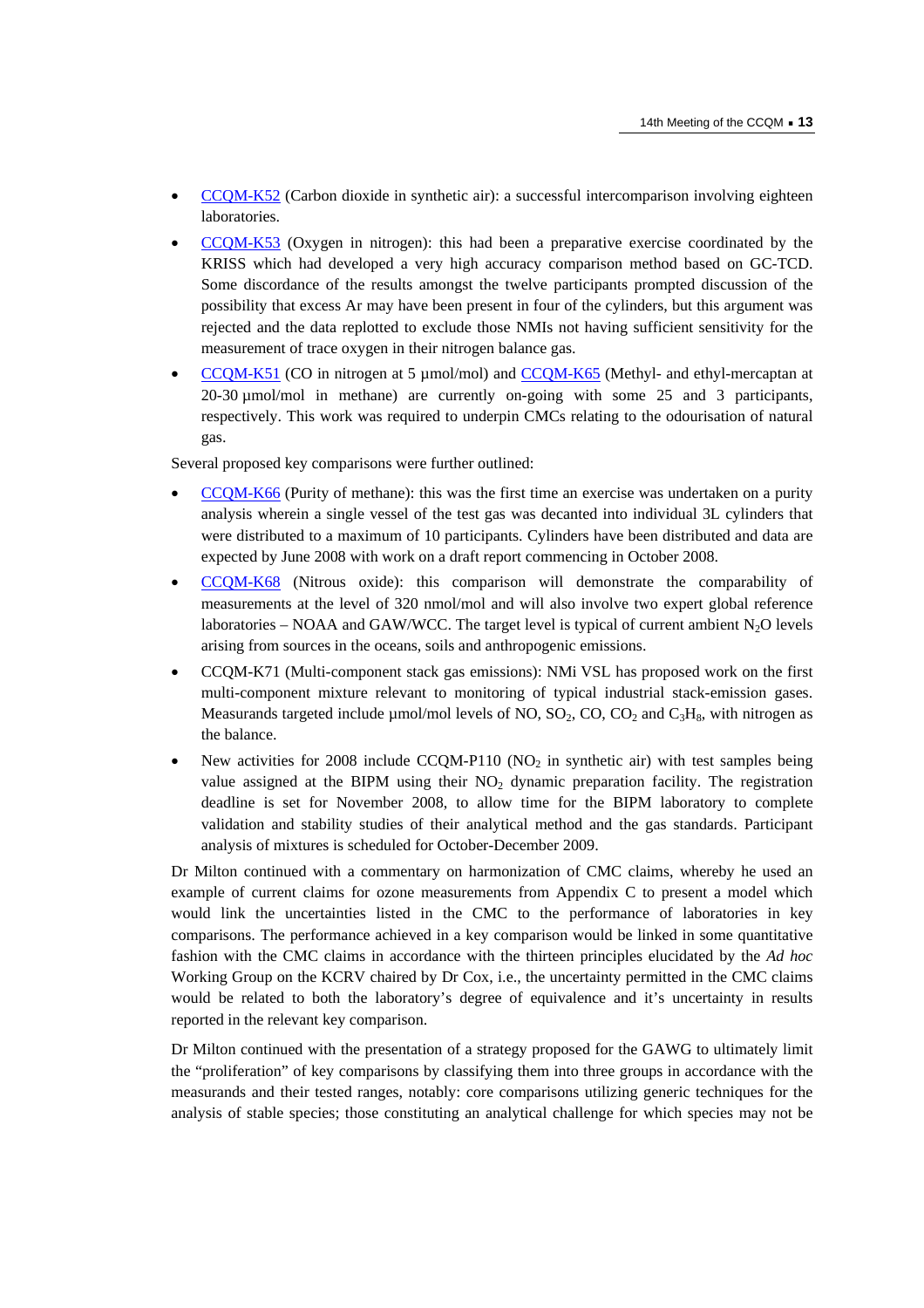stable in cylinders and preparation of standards may be complex; and finally those for natural gas, which may comprise features of the latter two groups. He proceeded to provide examples of this by selecting a group of species and concentrations for which performance is expected to be linked and plotting data for the relative degrees of equivalence arising from all corresponding GAWG key comparisons (long-term performance) against the amount fraction of the measurands, illustrating that such an approach would be capable of linking broad core competency performance capabilities to corresponding CMCs.

Future challenges raised by the GAWG include nano-particles and trace water vapour detection. Current European particle measurement programmes provide emission results for diesel vehicles using two different methodologies (condensation particle counter and a mobility device) which do not overlap in their stated uncertainties. The NMIJ is addressing this issue by developing an aerosol electrometer as a primary standard for this purpose since a number of regulatory and health study parameters are in need of definitive particle mass concentration, number concentration, size distribution, surface area and other characterization measurements. In the area of trace water vapour measurements, it was noted that some standards are available at the trace level but only NPL has CMCs listed ((10-100) nmol/mol range) and the only comparability study undertaken to date has involved the NIST, NMIJ and PTB in a EURAMET study. Activities in the area of humidity were starting in the CCT community and in APMP, but these were at much higher concentrations.

He concluded by noting that collaborations are underway with the WMO and he would have more to say on this with his next report (below).

Professor Wallard asked if contacts had been made with any regulators in Europe regarding the nano-particle issue to which Dr Milton replied that the European Particle Measurement Programme had been consulted and that the METAS and NPL were engaged in this issue but a fundamental question of importance remained as to how to make such measurements traceable, and thereby comparable. Dr Emons posed more general remarks relating to nano-particles, stating that within the EU links have been established between an ISO committee and the OECD to foster health related studies and that since January 2008 the IRMM has been coordinating such measurement issue discussions and their activities should be linked with those of EURAMET and the BIPM. The President agreed that it was important to ensure that the appropriate agencies had been contacted such that we were seen to be "doing the right thing".

# **5.4 Electrochemical analysis**

Dr Máriássy presented his report of the work of the CCQM Working Group on Electrochemical Analysis (EAWG), which had met twice since the last meeting of the CCQM (both joint meetings with the IAWG; in Charleston in October 2007 and earlier during the present week). He presented the results of five key comparisons:

• CCQM-K36.1 (Electrolytic conductivity). This comparison was linked to the earlier CCQM-K36 through participation of the DFM, PTB and SMU. A weighted mean was used for calculation of the KCRV. Two NMIs showed evidence of problems that may have been related to cell surface effects.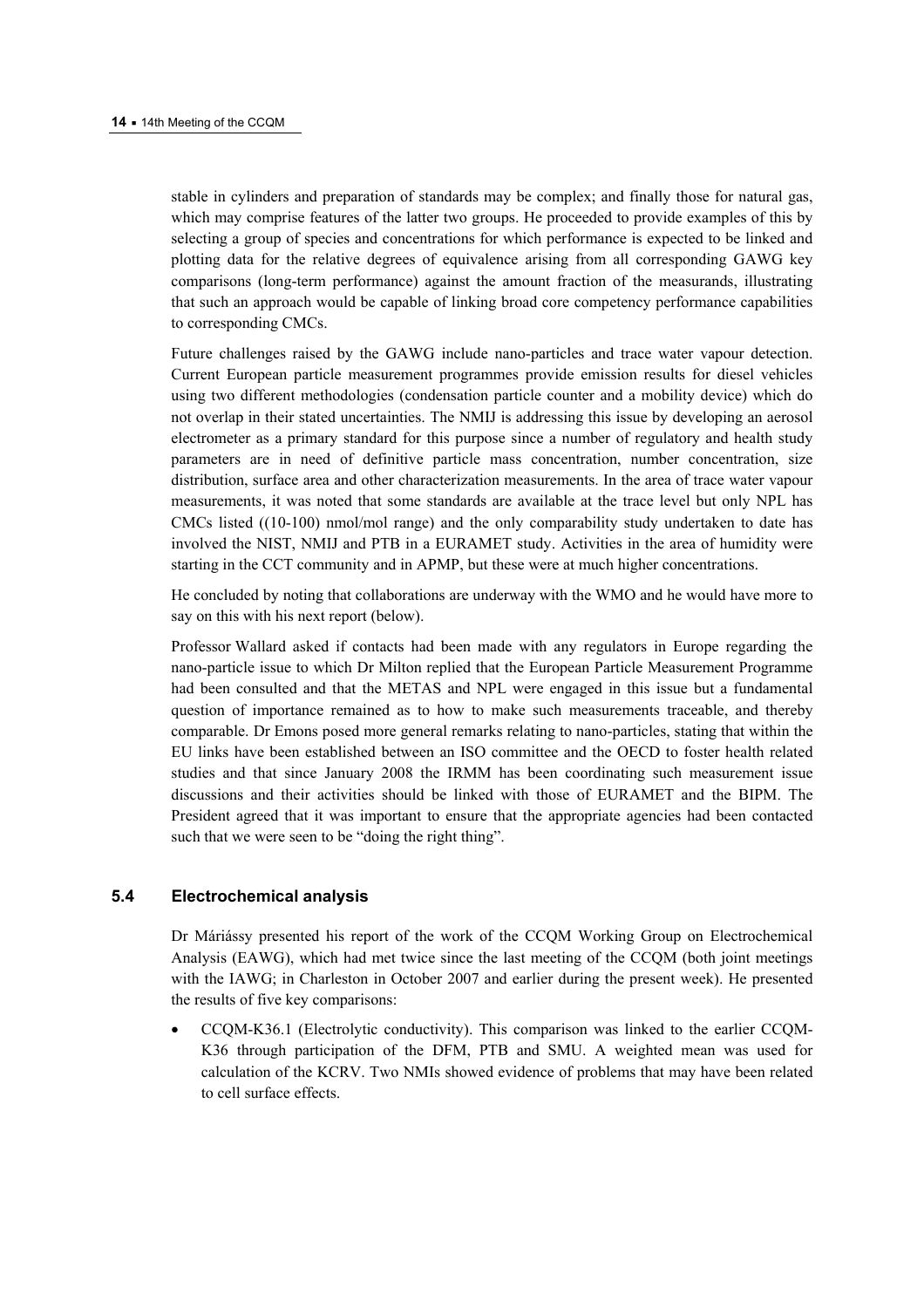- [CCQM-K18.1 \(pH o](http://kcdb.bipm.org/AppendixB/KCDB_ApB_info.asp?cmp_idy=813&cmp_cod=CCQM%2DK18%2E1&page=)f carbonate buffer). This comparison assessed the measurement capabilities for alkaline buffers and was linked to the ear[lier CCQM-K18 thro](http://kcdb.bipm.org/AppendixB/KCDB_ApB_info.asp?cmp_idy=169&cmp_cod=CCQM%2DK18&page=)ugh participation of SMU. Improved performance of most institutes was evident over that achieved [in CCQM-K18. A](http://kcdb.bipm.org/AppendixB/KCDB_ApB_info.asp?cmp_idy=169&cmp_cod=CCQM%2DK18&page=)  weighted mean was used for calculation of the KCRV.
- [CCQM-K20 \(pH](http://kcdb.bipm.org/AppendixB/KCDB_ApB_info.asp?cmp_idy=171&cmp_cod=CCQM%2DK20&page=) of oxalate buffer). This comparison assessed the measurement capabilities for acidic buffers and engaged twelve participants. Most laboratories agreed well and the KCRV was calculated from the weighted mean of the results for all participants save one that submitted no uncertainty budget.
- [CCQM-K48 \(Assa](http://kcdb.bipm.org/AppendixB/KCDB_ApB_info.asp?cmp_idy=735&cmp_cod=CCQM%2DK48&page=)y of KCl): the ability to determine the amount content of chloride in KCl was assessed for seven participants in an exercise that was jointly conducted with the IAWG. With the exception of one laboratory undertaking gravimetry, all others used coulometry. A variety of additional analytical techniques was used (IC, XRF, ICP-MS) for detection of impurities and a KCRV based on the median of the results was calculated. The corresponding uncertainty was very small because of the large number of results that were in close agreement.
- [CCQM-K59/](http://kcdb.bipm.org/AppendixB/KCDB_ApB_info.asp?cmp_idy=831&cmp_cod=CCQM%2DK59&page=)P89 (Nitrate and nitrite in calibration solutions and natural water). This key comparison was motivated by the importance of providing traceability for these analytes in food chemistry, water analysis and agriculture. The spread of results was larger than in previous comparisons and although the KCRV was established as that arising from the gravimetric preparation of the test solutions, it was in good agreement with the weighted mean of the participants' results. A significant spread in the submitted data for these measurands in a seawater matrix resulted in values not in agreement even within specified uncertainties. The complexity of the matrix and the 1000-fold lower concentration of  $NO_2^-$  and  $NO_3^-$  were suggested as reasons for this.

It was noted that CCQM-P111 (Seawater) was in progress and had attracted 24 participants (11 NMIs) for measurement of conductivity. This comparison is important as it will provide traceability of salinity measurements to the SI. Salinity is a significant parameter used by oceanographers and climatologists due to its impact on global temperatures. Results are expected next year as samples were to be shipped in April 2007.

Dr Máriássy summarised the plans made by the EAWG for future comparisons, concluding that key comparisons targeting pH now span the range 1.5 to 10 and are considered complete and will only be readdressed at least three years hence. Similarly, the suite of key and pilot studies undertaken for electrolyte conductivity spans nearly 5 orders of magnitude with seawater on the one extreme but pure water not yet being accessed and lying 100-fold below the lowest conductivity comparisons undertaken to date by the EAWG, i.e., CCQM-P83.

Plans for the future were outlined and include CCQM-P83 (conductivity, 0.5 mS/m), CCQM-P37.1 (pH) and CCQM-P19.2 (HCl), all of which are scheduled for 2008, and CCQM-P93 (pH 7 preparation study) slated for 2009.

Dr Máriássy proceeded to discuss several technical presentations hosted by the ECWG, including: headspace effects in the preparation of carbonate buffers which cause problems with pH due to equilibrium shifts in the bicarbonate system, this problem increasing in importance with the relative headspace volume; concerns with the slope of the acidity function plots and the effect of minor changes in temperature and chloride content; and the issue of pHe measurement in anhydrous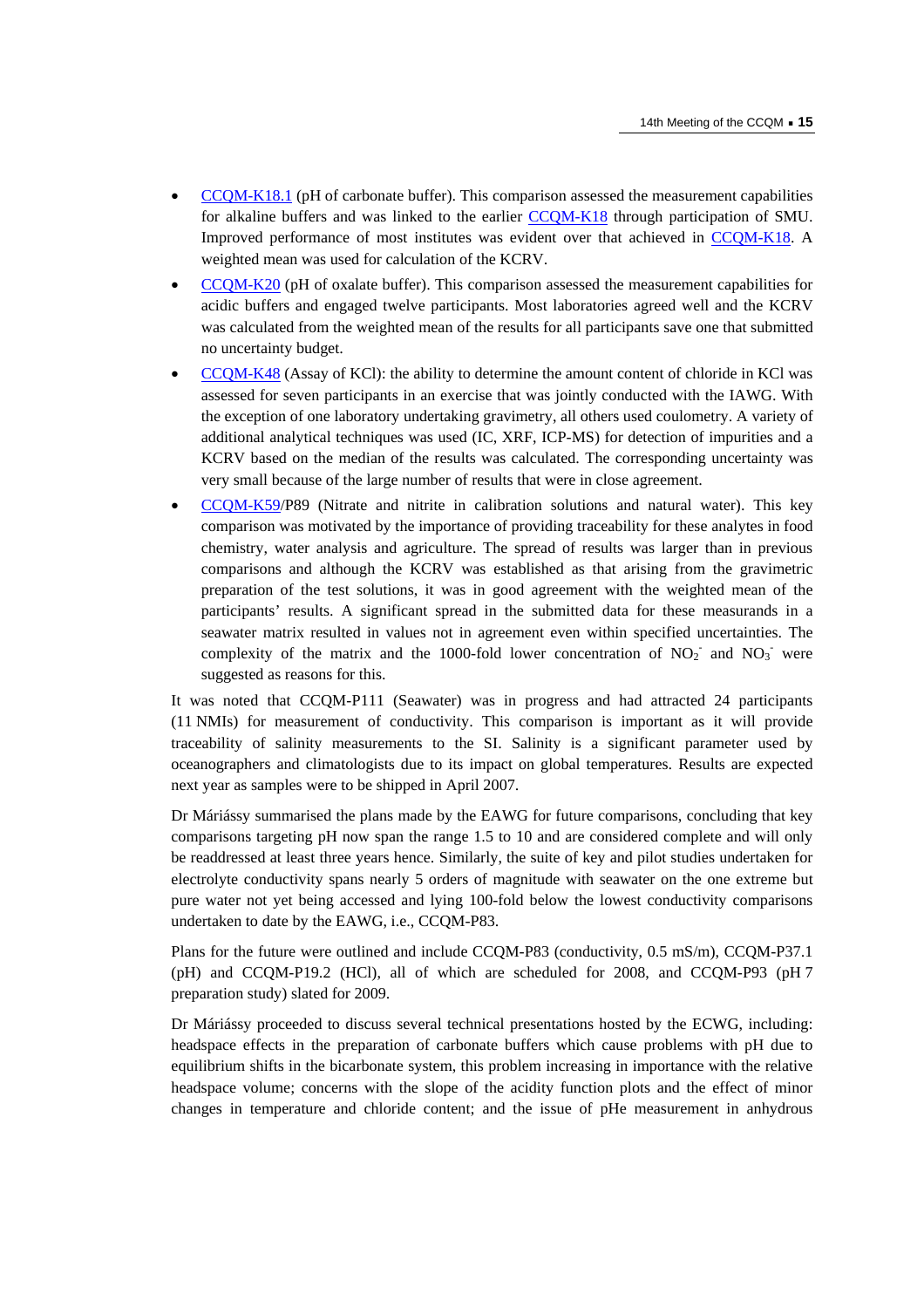ethanol. The latter measurement problem is deemed particularly important in light of the global interest in ethanol and other biofuels for transportation. The standard methodology [D6423- 99(2004)] for this test produces pHe values that are electrode and instrument dependent, a problem compounded by the fact that specified electrode designs adopted by the ASTM and EU are different. There is a need for harmonization since, for example, Brazil, a major biofuels producer, uses equipment from both sources and obtains discordant results. The issue is most likely due to differences in the liquid junction potentials for aqueous buffer calibration standards and the ethanolic test matrix. The standardization organizations need to be contacted.

Dr Brewin raised the issue of a need for non-aqueous calibration standards and a more rigorous methodology for measurement of pHe along with a desire to ensure that the standardization bodies were consulted. Although the EAWG initiated contacts with the ASTM, Dr May cautioned that such actions need to be undertaken at a much higher level in order to coordinate international activities. The President agreed that duplication of effort should be avoided but that, in any case, such information should be made available to the CCQM.

# **5.5 Surface analysis**

Dr Unger presented his report of progress of the CCQM Working Group on Surface Analysis (SAWG), which comprises seventeen institutes and a total of thirty-five contributing "analysts". He noted that the SAWG has applications spanning life sciences, electronics, chemistry, physics and materials science with a portfolio of techniques that span the  $10 \text{ nm}$  to  $10 \mu \text{m}$  dimension. He immediately proceeded to discuss the status of active key comparisons and pilot studies.

- [CCQM-K32/P](http://kcdb.bipm.org/AppendixB/KCDB_ApB_info.asp?cmp_idy=550&cmp_cod=CCQM%2DK32&page=)84 (Gate oxide SiO<sub>2</sub> on Si). The first of two key compariso[ns, CCQM-K32](http://kcdb.bipm.org/AppendixB/KCDB_ApB_info.asp?cmp_idy=550&cmp_cod=CCQM%2DK32&page=) addressed the need for traceable determination of the thickness of gate oxides in the semiconductor industry. A suite of nine samples of nominal thickness in the range 1.5 nm to 8 nm on (100) and (111) Si substrates were examined. Nine NMIs participated [in CCQM-K32](http://kcdb.bipm.org/AppendixB/KCDB_ApB_info.asp?cmp_idy=550&cmp_cod=CCQM%2DK32&page=) with an additional 4 in the parallel CCQM-P84 study. A discussion of the Draft B report was completed in November 2007 and a KCRV agreed upon at the 2008 meeting of the SAWG prior to the CCQM meeting. The KCRV was calculated using a weighted mean of the results with an inverse variance weighted uncertainty. As noted in earlier reports, the existence of an effect in some results due to the presence of hydrocarbons, dehydrogenated carbon and physisorbed/chemisorbed water on the samples precipitated a lack of agreement in results. In particular, because the layer was not detected by x-ray reflectometry, results contributed by NMIJ were not included in the calculation of the KCRV. It was noted that all methods used were traceable to the metre either directly or via calibrations against another technique and that traceable thickness determination for gate oxides needs a multi-method approach. It is expected that CMC claims will be advanced for the next cycle but they will be harmonized before submissions are made.
- CCQM-P95 (Amount of low z elements in diamond-like carbon (DLC) films). DLC films are widely applied in recent technologies and low z elements in thin surface layers, such as N, need to be determined by micro-analytical and in-depth analysis methods. This study began in October 2006 with distribution of samples; results were received in February 2007 and a draft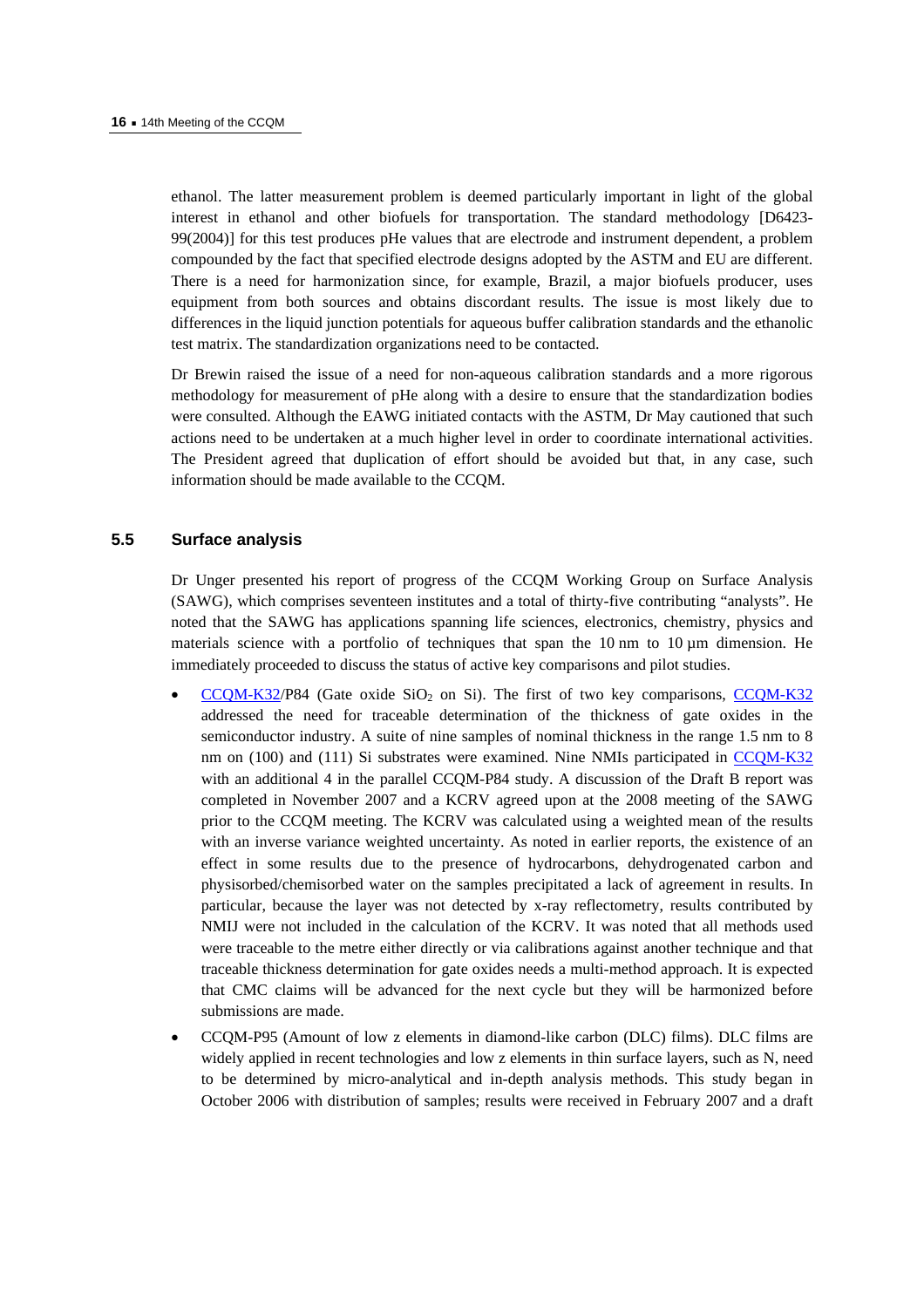of the final report circulated in March 2008. Six NMIs, a Designated Institute (DI) and a private laboratory contributed results for three test specimens. Data for nitrogen were scattered; uncertainties were mostly underestimated and there is a lack of CRMs. As such, it was concluded that the SAWG is not ready to go forward with a key comparison based on use of electron probe microanalysis (EPMA), and that the measurement of low z elements is very challenging and that the issue will be returned to in the future.

• CCQM-K67/P108 (Amount of Fe and Ni in (200 nm) Fe-Ni alloy film on Si). Thin film alloy compositions are frequently characterized by micro-analytical techniques and a set of traceable Fe-Ni alloys prepared and certified by the KRISS (using ICP-MS) were used for this study. Five NMIs and 4 expert laboratories have settled upon a (primarily XPS) measurement protocol as of earlier this week, and samples are yet to be distributed. A brief review of the performance of laboratories in CCQM-P98 showing excellent agreement amongst results obtained using EPMA, AES and XPS techniques for the determination of Fe in a Fe<sub>51</sub>Ni<sub>49</sub> CRM provided the basis for a call for CCQM-K67.

Dr Unger continued his presentation with a consideration of future activities planned by the SAWG. Foremost amongst these was a need to address calibration issues for EPMA. EPMA is extremely important for industrial applications and quantitative measurements are accomplished using a standards/matrix correction methodology whereby the unknown is measured under identical conditions relative to a suite of standards. Earlier pilot studies (CCQM-P80, CCQM-P81 and CCQM-P95) demonstrated that use of this method resulted in differences in measurements larger than the expanded uncertainties, highlighting the need for better standards and CRMs in this field. Modern instrumentation uses solid state detectors whose efficiency needs to be calibrated so as to permit standardless analysis to be undertaken in which only the unknown is measured. This approach will be attempted using the BESSY facilities at BAM to calibrate absolute spectrometer efficiency *via* a transfer (multi-element) calibration standard which can be used to normalize response from future participants' instrumentation. Such a situation will then permit future pilot comparisons on bulk materials as well as implementation of a standardization project under the auspices of ISO TC 202 and subsequently lay the foundations for a key comparison which permits a return to the issue of measurement of low z elements in a thin film sample or a Ni alloy (for the aerospace industry).

Other potential comparisons being considered by the SAWG include a sojourn into the life sciences wherein measurements of: organic functional group surface density; the amount of OH-groups at hydrophilic surfaces; the amount of NH<sub>2</sub>-groups at animated surfaces; the amount of DNA on surfaces; and the amount of a drug on a surface and at interfaces could be undertaken. A number of NMIs expressed interest in these directions and noted that productive collaborations/interactions with the BAWG would result.

Dr Unger concluded his presentation with the announcement of the 13th European Conference on Applications of Surface and Interface Analysis to be convened in Antalya, Turkey from 18- 23 October 2009, noting that this would be a good venue for promotion of the activities of the SAWG.

Dr Milton raised a question regarding the proposed future CMCs likely to arise from successful completion [of CCQM-K32 and a](http://kcdb.bipm.org/AppendixB/KCDB_ApB_info.asp?cmp_idy=550&cmp_cod=CCQM%2DK32&page=)sked for more information on how the process of harmonization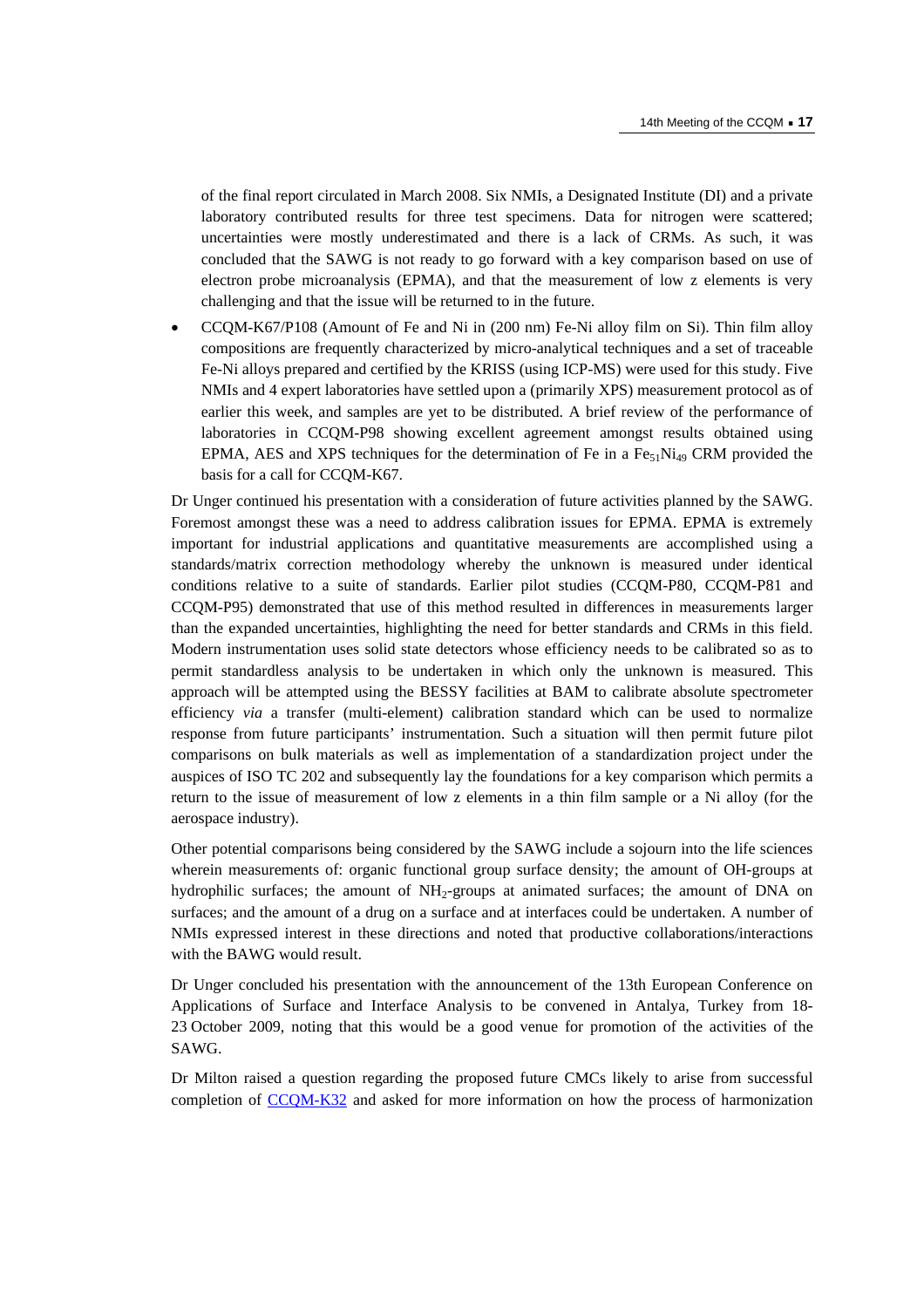will work to integrate the RMOs and EURAMET. Dr Kaarls responded that this would be accomplished through the current Quality System reviews but that the JCRB should further discuss this matter. Dr Louw commented that there were currently no CMCs submitted but that the first such ones will be assessed by the SAWG members in an effort to carefully format/harmonize them prior to submission. Dr Wielgosz asked for clarification regarding what criteria were being used for participation of private companies in pilot studies. It was noted that this is currently in the hands of the coordinating laboratory and that the majority of them came from the semiconductor industry in Korea and that they provided high quality data and were, in fact, usually more experienced than the NMIs. The President interjected that whereas there may be scientific justification for them to participate in pilot studies, care must be exercised in the selection process in order to avoid conflict of commercial interests. Dr Emons concurred with these comments and suggested that, even for pilot studies, some selection criteria should be developed. Dr May added that such decisions should not be left to the coordinating laboratory but that the entire WG be involved because it would be naive to assume that participating commercial laboratories would not use their involvement in these exercises to some financial end.

## **5.6 Bioanalysis**

Mrs Parkes presented her report of the progress made by the CCQM Working Group on Bioanalysis (BAWG) which had met twice since the last CCQM. The twelfth meeting occurred in October 2007 at the NMIA and attracted 27 participants from twelve organizations and included a workshop on "Biotechnology in Australia"; the thirteenth meeting concluded at the BIPM earlier in the week with forty-three participants from twenty-one organizations. She reviewed highlights of the past year:

- [CCQM-K61 \(Qu](http://kcdb.bipm.org/AppendixB/KCDB_ApB_info.asp?cmp_idy=828&cmp_cod=CCQM%2DK61&page=)antitative PCR calibration). This study underpins many applications of the polymerase chain-reaction (PCR) method (e.g., GMO quantification, viral infection quantification, genetic diagnostic assays and prenatal diagnosis measurements). Nine participants used quantitative real-time PCR to characterize two samples using a variety of platforms and reagents. The uncertainty in the results was increased to take into account the non-homogeneity of the distributed samples, and this resulted in satisfactory agreement with a KCRV that had been established independently using ICP-OES for quantitation of phosphorus. The spread in reported uncertainties (1.5 % to 15 % for sample 1 and 2 to 31 % for sample 2) suggested that the issue of threshold selection in the raw data might be a factor in establishing the correct baseline for subsequent interpretation of the PCR amplification curve. This will be examined further.
- CCQM-P55 (Peptide and protein quantification). The question of peptide purity is hampering establishment of traceability and this pilot study involved the determination of peptides in solution. Results for proline and angiotensin I were in good agreement for seven of eight participants. Availability of pure amino acid CRMs would improve traceability and reduce the spread of results but harmonization of uncertainty evaluation also needs to be achieved. Rather than proceed to a key comparison at this time, a decision was made to undertake a subsequent pilot study (CCQM-P55.1) using the same amino acids but a new peptide in an effort to reduce the reported uncertainties. The quantification of peptides, leading up to that of proteins, would eventually underpin the work of the JCTLM.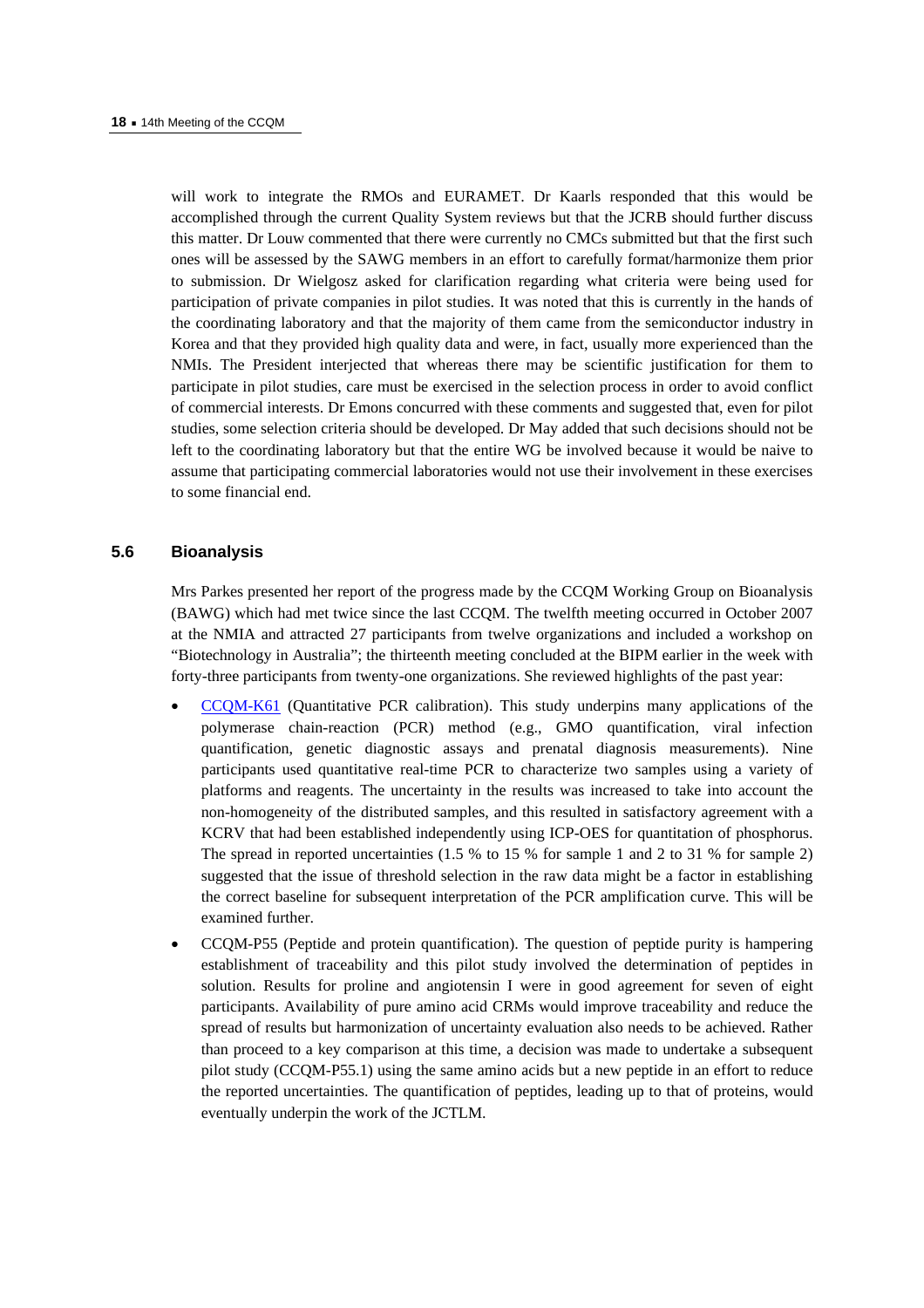- CCQM-P94 (Quantitative analysis of DNA methylation). These measurements have implications for the identification of cancerous tissue as methylcytosines are popular targets in cancer epigenetics. Good agreement amongst four of the five laboratories using different methods was achieved. The cause for the single outlier was discussed and assigned to use of too little enzyme for hydrolysis. A subsequent study, CCQM-P94.1, utilized 50 % and 90 % methylated DNA samples, revealing that insufficient sensitivity was achieved to currently permit real world determinations at the 5 % level of methylation.
- CCQM-P101 (Protein glycosylation). This study is deemed to be of high bio-pharmaceutical importance as glycosylation plays a direct role in the modulation of biological activity and such an analysis constitutes an important aspect of the quality control of glycoprotein product. The study, designed to identify and determine relative quantities of glycan species in a digested glycoprotein mixture, was coordinated by the NIBSC and the US Pharmacopoeia and attracted 52 participants from industry, academia, regulatory agencies and NMIs. The large participation from industrial laboratories afforded the opportunity for NMIs to assess what methods are being used and to judge the quality of the results. It was concluded that few  $\langle$  <5) NMIs have the resources to undertake such studies in this important area and questions were raised as to whether results meaningful to the CCQM could be obtained. It was noted that the CCQM and USP will host a workshop in December 2008 at the BIPM on "Measurement Traceability for Pharma and Bio-pharma Measurements", which will address comparability of analytical and bio-analytical measurements.

Mrs Parkes proceeded to briefly summarize progress in several on-going studies:

- CCQM-P58.1 (Comparability of fluorescence in ELISA). This study evaluated various instrumental and sample handling effects (i.e., sources of measurement uncertainty) in the ELISA assay, an immunological method to determine the quantity of a specific antigen. CCQM-P58.1 will investigate the utility of ELISA to transfer SI-traceable measurements of a protein reference material from a high concentration stock to one at the nanogram per litre (therapeutic) level. Significant independent work is underway in other laboratories examining different techniques, such as mass spectrometry, that will enable the direct quantitation of such marker species. The study is linked to an IFCC initiative for standardization and traceability of measurement of a human myocardial infarction marker (cTnI). These studies provide the basis for any future considerations of CMCs in the area of immunoassays.
- CCQM-P59.1 (Protein structural measurements by circular dichroism). Results of CCQM-P59 had been received and a further pilot study (CCQM P59.1) was in progress involving seven laboratories to improve aspects of sample handling. There had been some discussion about the range of calibration and measurement capabilities for CD measurements that a key comparison based on this study might underpin. One possibility was through the dissemination of a "molar" CD spectrum.
- CCQM-P102 (Quantification of cells with specific phenotypic characteristics). This study was intended to measure the fraction of cells of a given phenotype by flow cytometry. No details of progress were reported.
- CCQM-P103 (Measurement of a multiplexed panel of RNA transcripts). This exercise would build on experience gained fr[om CCQM-K61 with](http://kcdb.bipm.org/AppendixB/KCDB_ApB_info.asp?cmp_idy=828&cmp_cod=CCQM%2DK61&page=) DNA and demonstrate capabilities for RNA.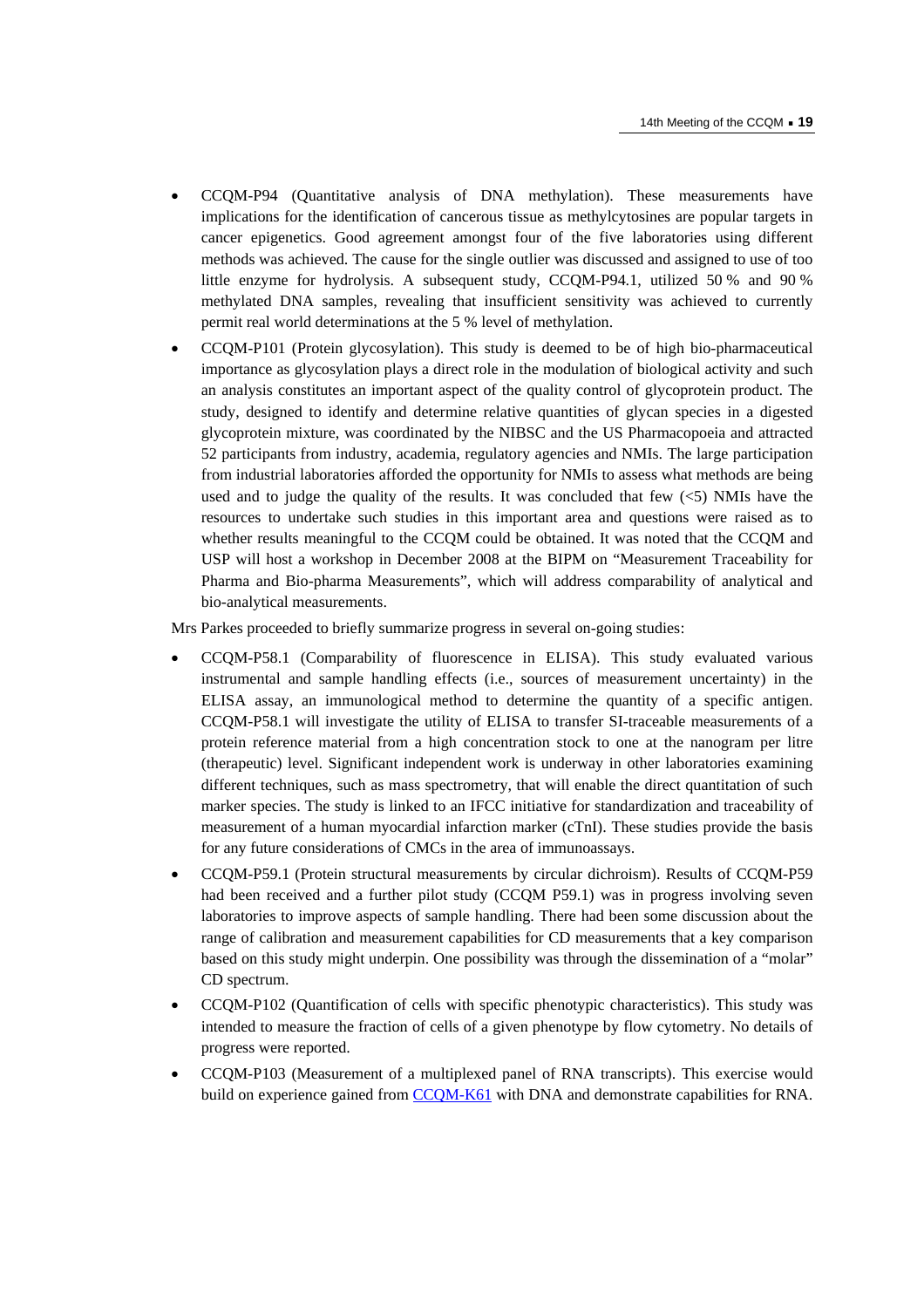The LGC and the NIST were coordinating the study involving eight laboratories. No details of progress were reported.

• CCQM-P113 (Relative quantification of genomic DNA fragments). This study had attracted fourteen laboratories and was piloted by the IRMM. No details of progress were reported.

New study proposals included:

- Measurement of  $\alpha$ -amylase activity, which is an important issue for food science but provides no added value to the clinical community. Although coordinated by NIM, liaison with Codex Alimentarius will be undertaken and perhaps the study proposal will be redefined to better align it with industry requirements and BAWG strategy by studying enzyme activity.
- Measurement of acetylcholine in a microdialysate, proposed by the NIM and referred to the OAWG.
- Atomic force microscopy measurement of DNA. Although DNA length would not be of direct interest, protein-DNA binding interactions may be and this consideration will be left for discussions at INMETRO in 2009.

Mrs Parkes then proceeded to discuss BAWG activities which overlapped with other international measurement and standardization interests, citing relevant reports from the USP, JCTLM, IFCC and WHO. A number of issues were raised, including representation of BAWG on the KCWG, collaborations with the OAWG (to leverage analytical expertise in mass spectrometry) and the SAWG (for interest in chip arrays and biomarker imaging) and the need to engage in strategic planning to ensure a tightly focussed agenda for the BAWG.

She concluded by reviewing the roadmaps developed in previous years and the manner in which the present set of pilot studies and key comparisons addressed issues. The next meeting for the BAWG was to be hosted by the NMIT in November 2008.

Dr Milton returned to the apparently unresolved issue raised in key comparison CCQM-K61 regarding potential uncertainties introduced by the need to establish threshold and [baseline values](http://kcdb.bipm.org/AppendixB/KCDB_ApB_info.asp?cmp_idy=828&cmp_cod=CCQM%2DK61&page=)  for the PCR amplification curve. The problem was acknowledged as being recognized but the key comparison results had been accepted as reported. However, the knowledge gained will be useful for subsequent CCQM-P103 and -P113 studies.

Dr Emons cautioned the use of a highly publicised USP/BIPM workshop as being inappropriate since it appear to be focussing on only the USP, stating that other pharmacopoeias should be involved since the issues at stake were global. It was remarked that the real agenda involves USP only as an organizer and sponsor but that a balanced representation had been achieved from international participants. Dr May agreed with Dr Emons that it was important not to have this perceived focus. He then went on to raise the subject of the summary roadmap and asked when CMCs will be proposed since no timeline was given and there was a need to benchmark services now being delivered by several NMIs. Mrs Parkes replied that CMCs were to be discussed at BAWG strategy sessions since there was a need to know what studies were needed to underpin such CMCs but, in the absence of claims, generic studies were being done such that the types of claims that could be derived from them could be subsequently delineated. It was recognized that this was a difficult "chicken and egg" situation as several NMIs deliver services with well defined claims.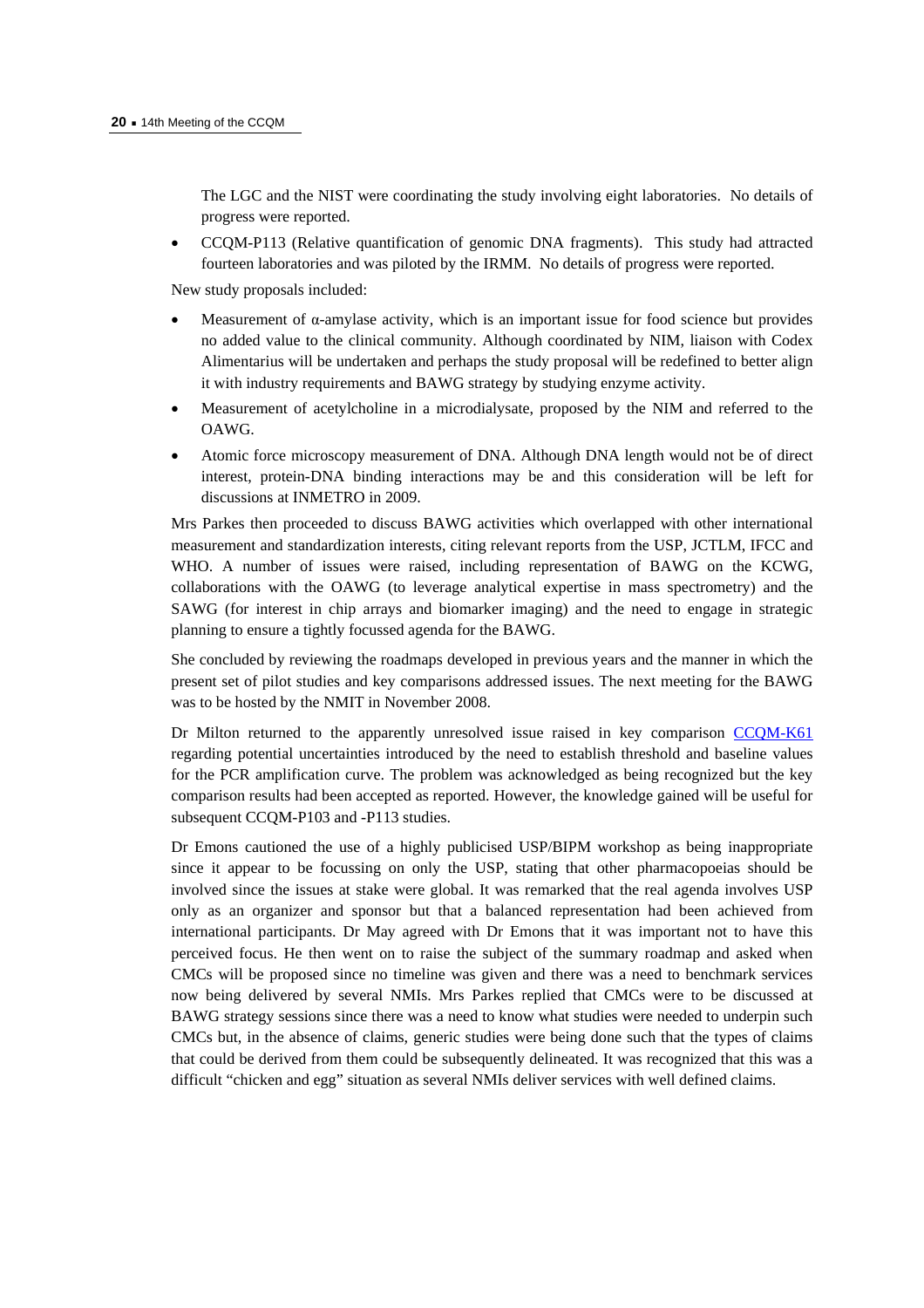#### **5.7 Key comparisons and CMC quality**

Dr Mackay presented her report on the work of CCQM Key Comparison and CMC Quality Working Group (KCWG). This WG, comprising 20 members drawn from all of the RMOs, had an opportunity to meet during the preceding days. She presented the timetable for the CMC Cycle VIII review used during 2007, highlighting that 4007 chemistry CMCs were currently in the Appendix C (as of 12 March 2007). Some 486 submissions were made during the Cycle IX process, constituting 384 new claims and 102 revisions in 13 measurement service categories. The timetable for the CMC Cycle IX review was presented and it was noted that the number of NMIs entering claims had increased by two in each of the last two years and new measurement service areas were being added to accommodate surface (NIM for silicon dioxide surface thickness) and bio-analysis (NIST for protein purity) measurement capabilities. Each WG chair has agreed to update the list of all comparisons present on the CCQM website twice per year (June and December), posting current status and availability of reports to support the work of the KCWG.

The KCWG has committed to preparation of a guidance document for the submission and review of chemistry CMCs which will cover all aspects of the process, including a hierarchy of criteria used to assess CMCs, their expected links to KCs, criteria for NMIs having CRMs as a service delivery mechanism (to define uncertainty in measurement capability *vis-à-vis* that associated with the CRM) as well as some specifics for those having calibration services as their service delivery mechanism. It was recognized that activities in the new ad hoc WGs for KCRV and EETWG will impact the work of the KCWG as there will likely no longer be a one to one relationship between claims and KCs and there will be a need to find more effective ways of using more generic comparison results from KCs designed to demonstrate core competencies.

Inconsistencies in the CMC review process at the RMO level were highlighted and for this reason every single claim submitted was re-examined rather than simply resorting to a random check of a small number of claims. For this reason, an attempt to harmonize the RMO process will be made based on the use of a template for the reports that each RMO must submit commensurate with their CMCs. The Inorganic Working Group within MetChem in EURAMET may serve as an example to be followed.

Within the following year the KCWG will commence a review of all existing CMCs, since the first were submitted 10 years ago. This task shall proceed by measurement service category, starting with the gas area, as most claims lie here. As there are approximately 1000 CMCs in this area, a subcommittee of gas experts will be convened to aid with this process. Furthermore, all claims older than 5 years will be reviewed in the future so as to ensure harmonization of CMCs and that supporting evidence is relevant.

The President commended the WG for their hard work the preceding week and opened the floor for discussions. Dr Milton also praised the KCWG for their hard work in having to review all of the Cycle IX CMCs but felt that their agenda was being hijacked each year by having to devote such an enormous amount of time to the validation of CMC claims and that there was a need to break out of this work cycle and begin to focus on issues that were more relevant to the mandate of the KCWG. The President responded by reiterating that the new template and guidance documents being prepared by the KCWG should alleviate this situation somewhat.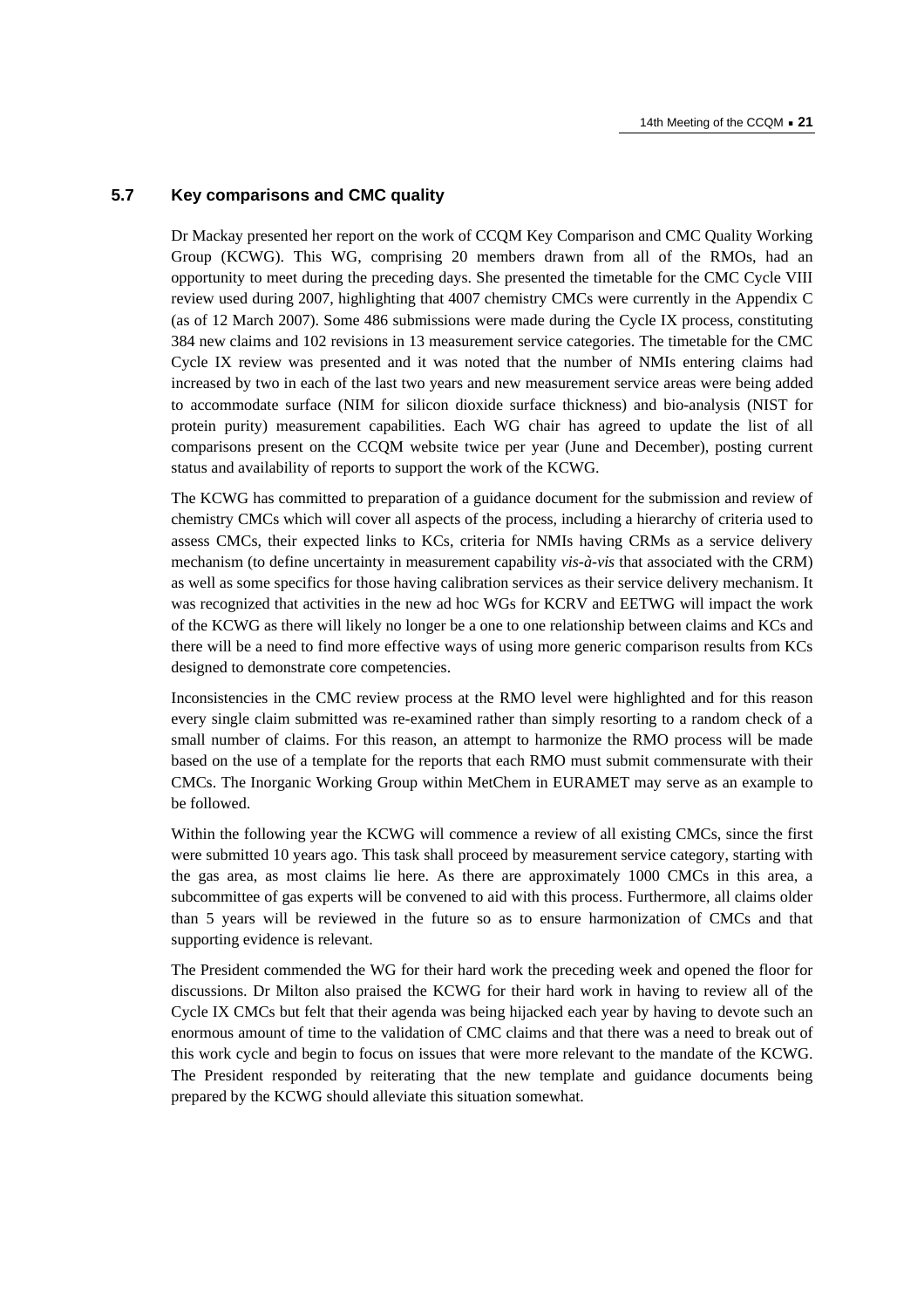A lively debate then ensued. Dr May praised the KCWG members for their excellent work and commented that more meetings of the KCWG per year was not an approach to be undertaken but that more of the burden of work should be taken up by the RMOs. He noted for the record that it was timely to announce and congratulate former CCQM colleague and delegate Dr Hratch Smerjian (NIST) who had been selected for the "wall of fame" as one of NIST's Gallery of Distinguished Alumni. Dr May then went on to state that he opposed any attempts to forge a formal link between CMCs and CRMs because there was no significant justification for it nor had relevant discussions been undertaken with CRM producers. He went on to state that KCs yield the best estimate of the truth but CRMs reflect the results of potentially limitless activity undertaken by an NMI to drive down the uncertainty associated with the result for a measurand by taking advantage of an increased number of results. Dr Mackay agreed that there would likely be differences in the magnitudes of the uncertainties associated with CMC claims for CRM producers and their associated KC data and stated that a request would be made of the producer to submit evidence of the procedures to support lower uncertainty claims. The President argued that the entire process is not transparent to the user of Appendix C. Dr May replied that there were no inconsistencies because the process of value assignment to a CRM is different from a measurement service activity. Dr Emons also disagreed with the President's comment, stating criteria such as that in ISO Guides 34 and 35 serve to make the process transparent. He rationalized that a CRM is not only a "claim", but also a product and that no one else can share any liability or judge it. The President reiterated that he believed the process was still not transparent to the user of this information. Dr van der Veen stated that ISO REMCO was ready to participate in any discussions on this topic. Dr Quinn agreed with Dr May's position stating that the MRA was initiated to provide confidence in the capabilities of NMIs with expectation of their being a one-to-one relationship established between CRMs and CMCs. Dr Chiba expressed concern about the nature of the measurand and noted that many CMCs are method dependent and asked how a measurement could be expressed in a CMC claim, giving examples of those discussed in the SAWG and the BAWG. Dr Mackay noted that this issue will require careful consideration and cited the cas[e of CCQM-K32 whic](http://kcdb.bipm.org/AppendixB/KCDB_ApB_info.asp?cmp_idy=550&cmp_cod=CCQM%2DK32&page=)h utilized a variety of measurement techniques. The President agreed that it is likely that the CCQM will be faced with an increasing number of method dependent CMCs.

# **5.8** *Ad-hoc* **KCRV Working Group**

Dr Milton kindly presented the results of this WG (established by the President in April 2007) on behalf of its chairman, Dr Cox. The terms of reference for the KCRV WG were to examine the various approaches currently in use for the determination of the KCRV and its uncertainty, and to produce a set of guidelines that would be adopted by the CCQM for the calculation of these values. It was clear that harmonization of approaches was necessary but it was indeterminate to what extent this was feasible or desirable. At the January meeting of the WG it became apparent that this task was too extensive to achieve within one year. He noted that document CCQM/08-08 (on restricted access) posted on the CCQM website summarized a set of thirteen basic principles proposed for moving forward but emphasized that further comments were appreciated and that they should be directed to Dr Cox by e-mail. He stressed that there was still a need to understand the link of CMCs to results of KCs, but otherwise the group was moving on to fulfil the remainder of their mandate.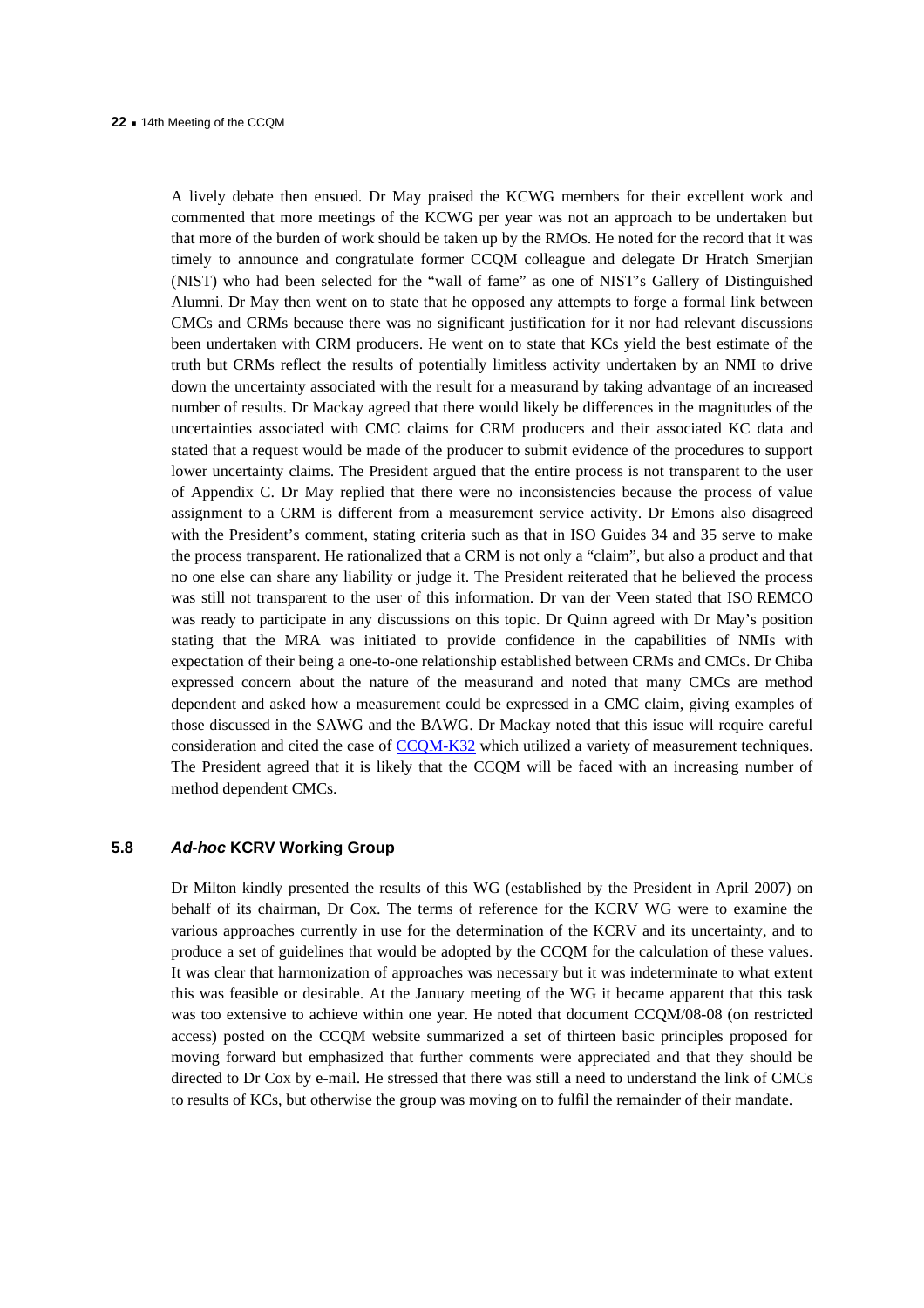The President expressed hope that the work of this *ad hoc* group could be completed within the next year.

#### **5.9** *Ad hoc* **Working Group on Efficient and Effective Testing of CMC Claims**

The President made a brief report on the activities of the EETWG on behalf of Dr Turk. This *ad hoc* group was established by the President in April 2007 and mandated to provide recommendations to the CCQM on how best to deal with the ever increasing problem of the need for more and more key comparisons arising from the current *modus operandi* by developing policies to minimize their number needed to underpin the CIPM-MRA without compromising their effectiveness. The WG proposed a policy of implementing KCs with a view to testing their core competencies. It was proposed that NMIs are to inform analysis WGs of plans to submit CMCs in the next 3-5 years. It was also suggested that the format for proposal of a KC by a co-ordinating laboratory will change so as to include discussion of the relationship of the proposed KC to completed KCs, as well as information on which CMCs will be supported and what analytical skills or challenges will be tested. It was recommended that the KCWG report to the analysis WGs on the adequacy of the existing KCs in supporting CMCs. Tasks remaining to be completed include a summary of core capabilities by each analysis WG, harmonization of the criteria for these approaches amongst the WGs and an investigation into how to deal with uncertainties when multiple KCs, each demonstrating different capabilities, are used to underpin a CMC.

Professor Wallard opened discussions by airing his concerns about the number of outliers having small uncertainties that appear in several KCs and suggested that, in planning future KCs, the WGs pay more attention to the uncertainties that are expected to be returned before the KC is started, giving consideration to what is to be in such budgets and how they will be assessed. Dr May agreed that this process is not done well but when participating in a KC, "you get what you get" if it is not mandatory to first participate in a pilot study comparison. Professor Wallard felt that there should be more science devoted to these aspects of a KC.

## **6 UPDATE ON THE BIPM KCDB**

Dr Thomas expressed concern in her report that the KCDB Excel file available on the BIPM website is not being properly updated, citing examples of six reports apparently approved in October 2007 which have yet to be posted, as well as some KCs being listed as still in the planning stages but which are in fact completed. She reminded the group that if a KC is not in the BIPM KCDB then the search engine locating an NMI comparison will not be found. The CCQM is the only Consultative Committee which is consistently tardy in this manner. Dr Wielgosz agreed that this was a very serious point that appears to be raised every year and since within the CCs there are WGs that meet twice per year and the Excel file that has been developed is there as a tool to help enter data into the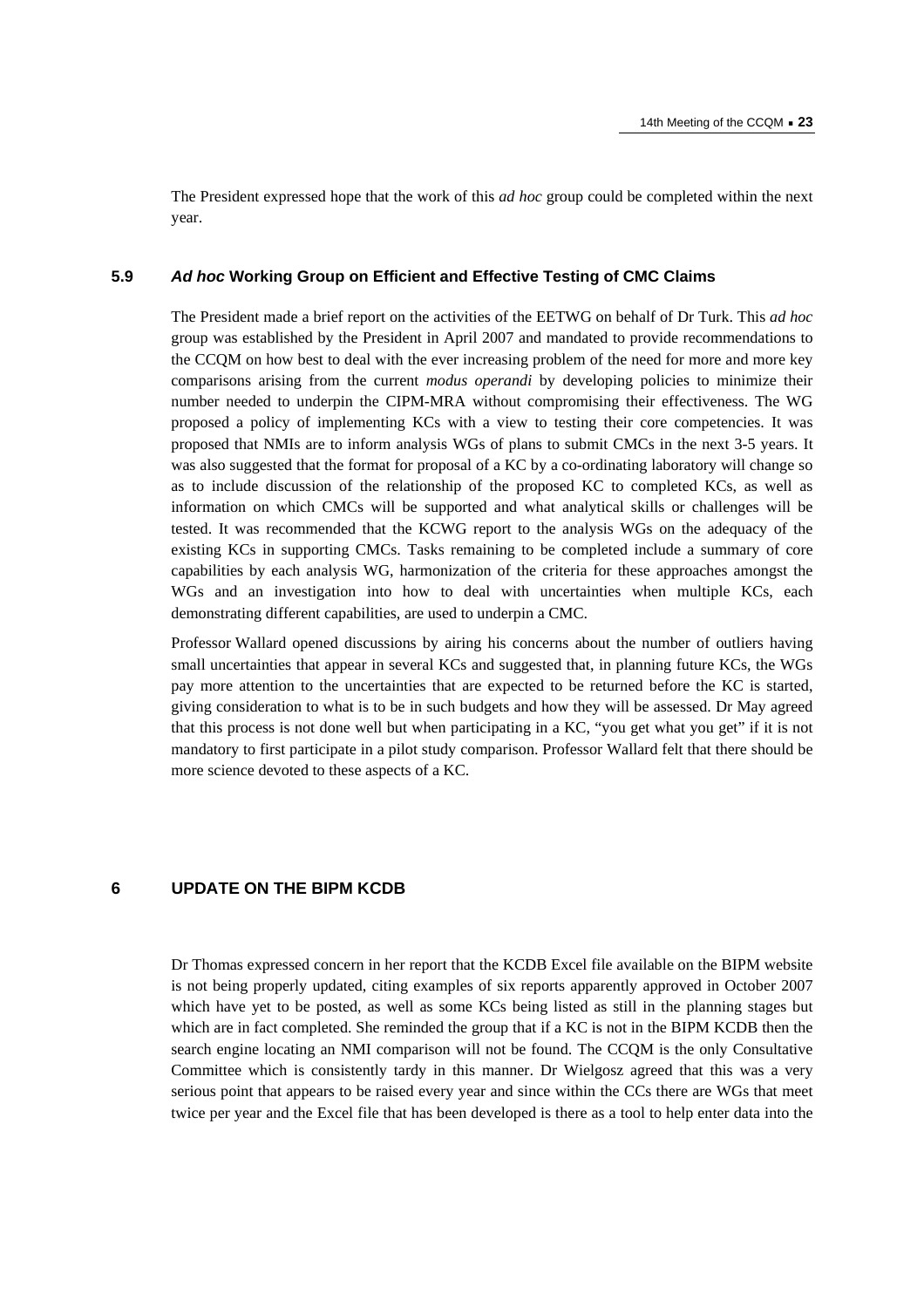KCDB as well as keeping up to date records of pilot studies, and there are few excuses for this situation. He noted that the KCWG Excel file will now be updated twice annually and this may prove to be the most reliable vehicle for maintaining the KCs in an up to date state. The Excel file was posted on the BIPM website and available at http://www.bipm.org/utils/common/xls/ [CCQM\\_KCs\\_PSs\\_140308.xls . Th](https://www.bipm.org/utils/common/xls/CCQM_KCs_PSs_140308.xls)is was confirmed by Dr Mackay in that once a report has been approved by the WG it is sent to the other WGs and subsequently also sent to Dr Thomas. Dr Wielgosz suggested that this last step appears to be lacking and thus Dr Thomas reminded the group to please ensure that this was done.

A second point raised by Dr Thomas was that up to nine different "robots" are interrogating the KCDB (apparently one robot is searching every 10 s under "chemistry, Canada"!) at a rate of up to 100 000 hits per month, apparently in an effort to mine URLs. After correction for these anomalous hits, it is estimated that *bona fide* interrogations amount to some 18 000 visits to Appendix C and 14 000 visits to Appendix B per month.

Dr Thomas concluded with two extraneous items – noting that the BIPM Summer School activities, planned for June to 11 July 2008 will be hosting some 92 students and that the "14th International Congress on Metrology" was planned and would be held in Paris at the Palais des Congrès from 22- 25 June 2009 with an expectation of 800 participants. One plenary session will be devoted to a celebration commemorating the 10th anniversary of the CIPM MRA and an open invitation to attend was extended to all.

# **7 BIPM PROGRAMME ON METROLOGY IN CHEMISTRY**

Dr Wielgosz presented his report on the work carried out during the year by the Chemistry section at the BIPM. He thanked his colleagues for their contribution to the work and then proceeded to summarise the activities undertaken in the fields of organic analysis and gas metrology being coordinated by the BIPM.

- $CCQM-P20.e$  (Purity of theophylline). Two comparison samples had been prepared one (CCQM-P20.e.1) by the LGC, which was characterised by the BIPM, and one (CCQM-P20.e.2) of a spiked material that was both prepared and characterised by the BIPM. Excellent agreement was achieved between the mean as well as weighted mean of participants' data that had not been excluded based on technical grounds and the gravimetric reference value for CCQM-P20.e.2. The uncertainty due to preparation and non-homogeneity had been combined to calculate the uncertainty of the reference value.
- CCQM-20.f (Digoxin). Digoxin, used for the treatment of cardiac conditions, is administered over a narrow therapeutic range and is thus of interest for proficiency testing in the clinical laboratory. This was a larger and more challenging measurand, ideally requiring the use of LC techniques. The material was characterized (by LC-UV and LC-MS/MS) for some nine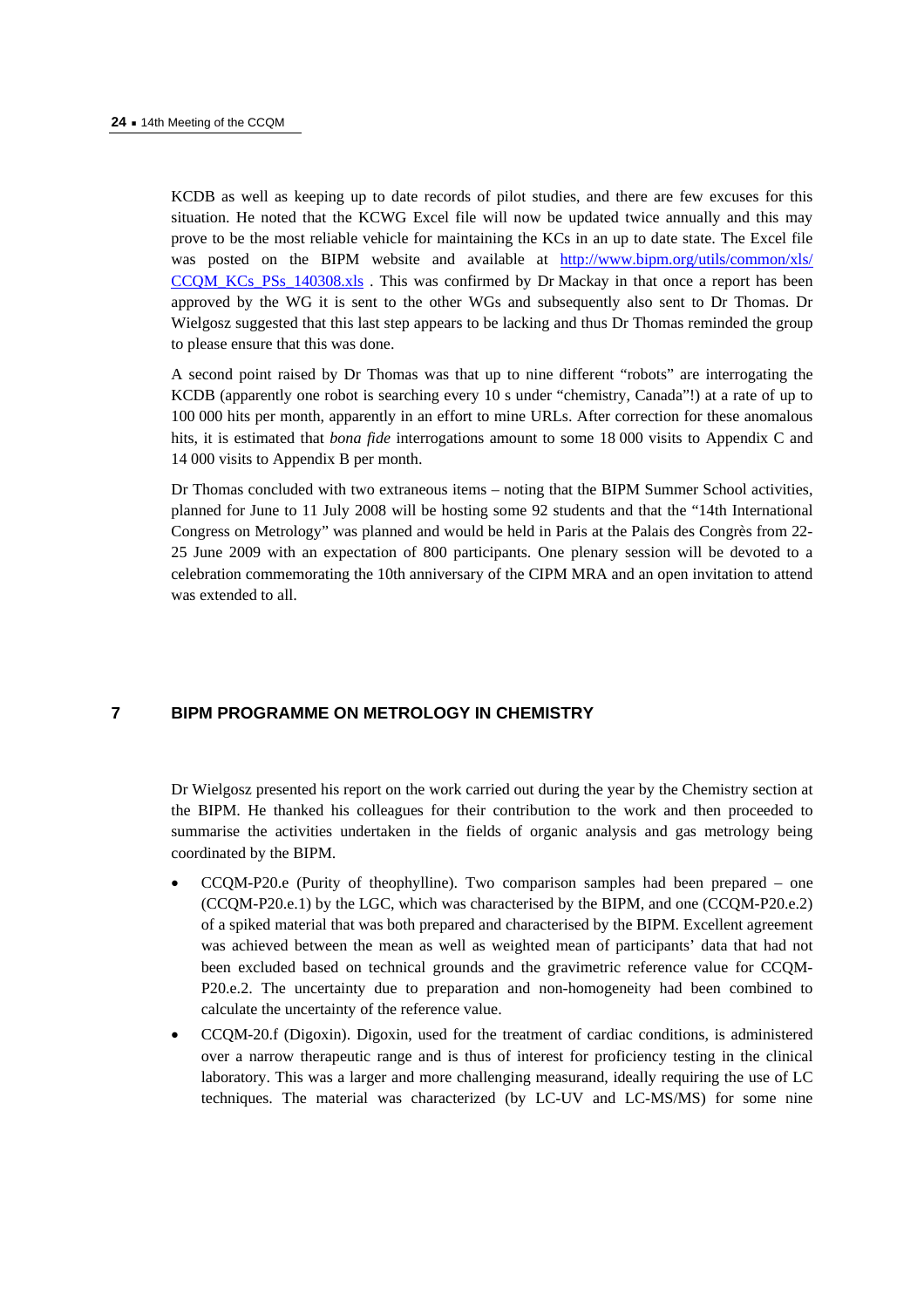identified and unknown impurities, as well as assessed for homogeneity and intermediate-term stability, thereby yielding uncertainty components for these factors. Volatile impurities were quantified by GC-MS, and the water content by Karl-Fisher titration. A number of techniques were used to quantify non-volatile residues. The BIPM result agreed well with two other laboratories, but the majority of laboratories were biased with respect to the BIPM value as they had not accounted for volatile organic compounds (some  $4 \text{ mg/g}$ ) in the material. Some further discussion was needed on how to use asymmetric uncertainties to deal with impurities which were below the limit of detection, and would be covered in the report of the comparison.

The BIPM will coordinate CCQM-K55, the first key comparison for purity assessment of organic primary calibrators, which is intended to demonstrate a laboratory's performance in determining the mass fraction of the main component in a high purity organic material. The OAWG had earlier adopted a model based on "molecular weight versus polarity space'', developed by the BIPM, as a way of classifying measurement capabilities for the characterization of pure organic materials. The BIPM has designed CCQM-K55 to consist of a group of three measurands selected to span these capabilities. The first sta[ge, CCQM-K55.a \(17](http://kcdb.bipm.org/AppendixB/KCDB_ApB_info.asp?cmp_idy=823&cmp_cod=CCQM%2DK55%2Ea&page=) beta-estradiol), is a challenge due to medium structural complexity, intermediate polarity and one wherein related-structure impurities could be quantified by capillary GC or HPLC. The second, CCQM-K55.b, for which oxytetracycline or chloramphenicol are the proposed measurands, will present a medium to high structural complexity measurand of high polarity wherein related structure impurities could be quantified by HPLC but not GC. For the third stage of the comparison, CCQM-K55.c, the measurand will be of low to medium structural complexity and low polarity for which impurities are best quantified by GC. These three comparisons will provide for a broad probing of the "molecular weight-polarity space". Characterisation of [the CCQM-K55.a study](http://kcdb.bipm.org/AppendixB/KCDB_ApB_info.asp?cmp_idy=823&cmp_cod=CCQM%2DK55%2Ea&page=) material, as well as planning for the latter stages of the comparison, was underway at the BIPM. The future comparison programme at the BIPM would also be extended to cover calibration solutions.

Dr Wielgosz then turned attention to the gas metrology programme, beginning with a discussion of how to link a CMC claim with performance achieved [in BIPM.QM-K1 \(O](http://kcdb.bipm.org/AppendixB/KCDB_ApB_info.asp?cmp_idy=733&cmp_cod=BIPM%2EQM%2DK1&page=)zone), noting that in addition to the obvious need for agreement of a participant's KC result with the KCRV, that the claimed uncertainty in the KCDB be at least equal to the uncertainty provided for the KC. However, this latter issue was compounded by the fact that the uncertainty that can be achieved varies with the amount content of the measurand. He then proceeded to present a suggested template for such a CMC claim b[ased on BIPM.QM-K1 that w](http://kcdb.bipm.org/AppendixB/KCDB_ApB_info.asp?cmp_idy=733&cmp_cod=BIPM%2EQM%2DK1&page=)ould take this into account.

Attention was then turned to activities planed for the period 2009-2012:

- [BIPM.QM-K1 \(Ozon](http://kcdb.bipm.org/AppendixB/KCDB_ApB_info.asp?cmp_idy=733&cmp_cod=BIPM%2EQM%2DK1&page=)e): is the first "on-going" key comparison to be organised by the BIPM. The protocols have been agreed and published and Draft B reports circulated. Results of this key comparison would be updated regularly following bilateral comparisons at the BIPM.
- $CCQM-P110 (NO<sub>2</sub> in nitrogen): this study presents a difficult analytical challenge due to the$ reactive chemistry involved in sample handling as well as tests the capability of spectroscopic methods to measure gases. A workshop on FTIR measurement will be undertaken to consider the traceability and uncertainty achieved with optical methods of analysis. It is anticipated that cylinder preparation would start at the end of 2008 with their distribution to participants in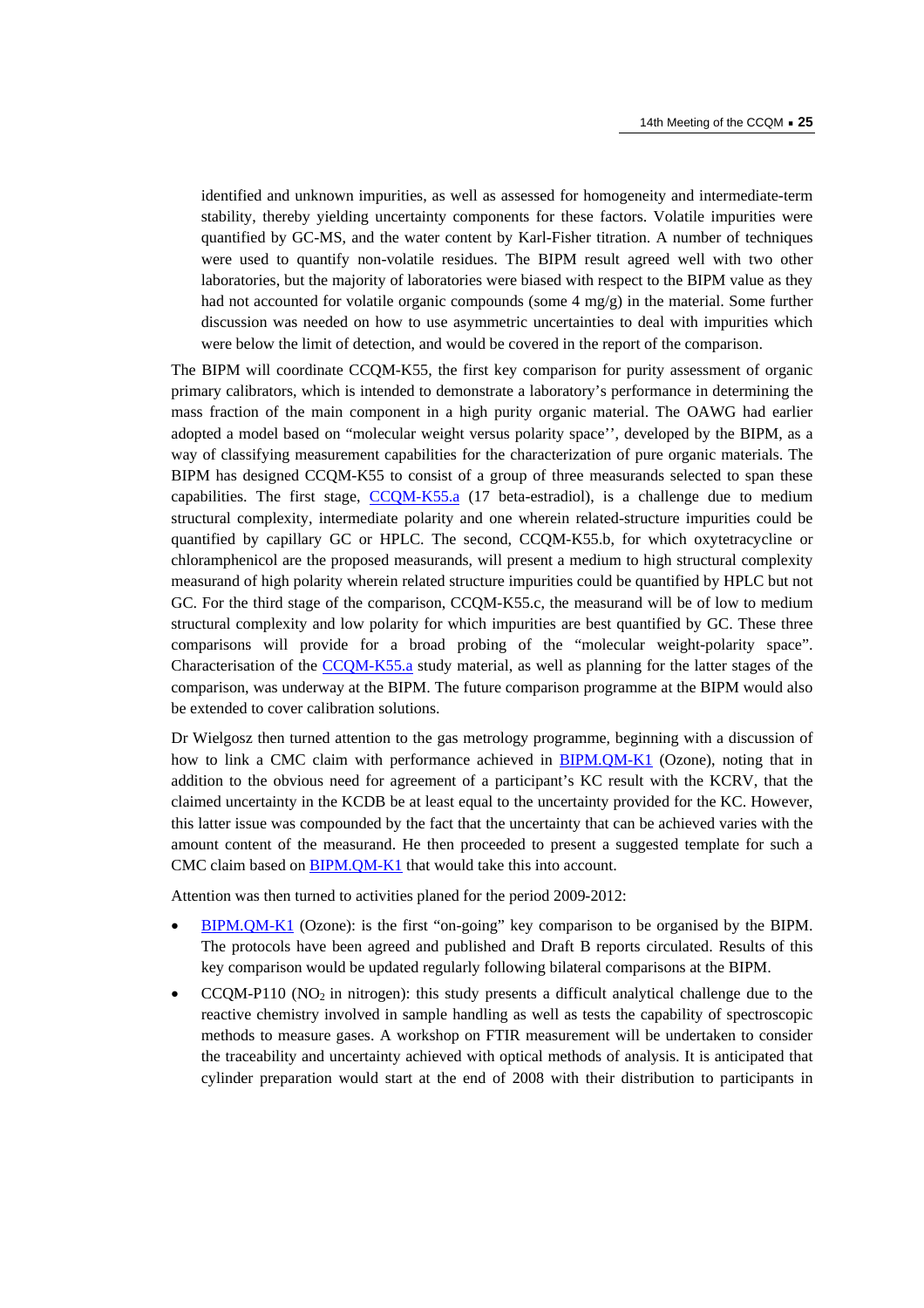October, 2009. Analysis of mixtures is due to be completed by December 2009 and a Draft A report issued in April 2010 commensurate with the workshop.

Dr Wielgosz then briefly summarised the 2009-2012 BIPM gas metrology programme by highlighting the activities and capabilities of the ozone reference standard comparison facility as well as international comparisons in support of green house gas monitoring and, air quality measurements, including work on  $CH_4$ ,  $O_3$ ,  $NO_2$  and  $CH_2O$  gas standards.

Coordination activities with a number of agencies were then summarized, including those with the JCTLM, Codex Alimentarius commission, USP, ENFSI, WMO and ISO REMCO.

A successful meeting on activities and challenges for traceability in laboratory medicine was held in Beijing in 2007; a report was made to the Codex Committee on Methods of Analysis and Sampling (CCMAS) in March 2008 which addressed position papers on method selection criteria, harmonization of analytical terminology (VIM3 (JCGM 200:2008) and ISO 3534), uncertainty in sampling and measurement uncertainty in relation to the Horwitz equation. A conference on Measurement Uncertainty was supported in Budapest in March 2008 wherein a workshop on method performance and analytical uncertainty was organized, treating statistics from collaborative trials amongst other topics. The BIPM also participated in an electronic working group with CCMAS, focusing on guidance on measurement uncertainty.

Dr Wielgosz concluded his presentation with a brief announcement of the availability of visiting research scientist opportunities existent at the BIPM for 2008/2009 in both the gas metrology and organic analysis laboratories.

Dr Brown (NPL) commented that with respect to the VIM3 being such an important document, would it be made freely available on the BIPM website. Professor Wallard replied that there was a commitment from ISO to provide the BIPM with the final version for posting on the BIPM website. Dr Kaarls expressed hope that this would indeed transpire.

Mrs Parkes asked whether ISO/TC 34 was active in the Codex Alimentarius in relation to work on sampling and detection of GM foods. Dr. Wielgosz replied that the secretary of ISO/TC 34, Mr J.- B. Finidori was the ISO representative to the CCMAS.

Dr May commended Dr Wielgosz and his team for their work on the organic purity project.

Dr Besley commented that, with respect to the organic purity programme, the "light shines" on perhaps three selected compounds, but how far can it be extrapolated – does the laboratory performance extend to other areas? Dr Wielgosz replied that this still needs to be examined in more detail as there is a learning curve as we move from easy to more difficult systems, but that we will be in a better position to address that question following completing of the three comparisons. Dr May commented that the programme has just recently been designed to probe the weight-polarity space and an answer to this question will have to wait until 2011 when the three studies have been completed.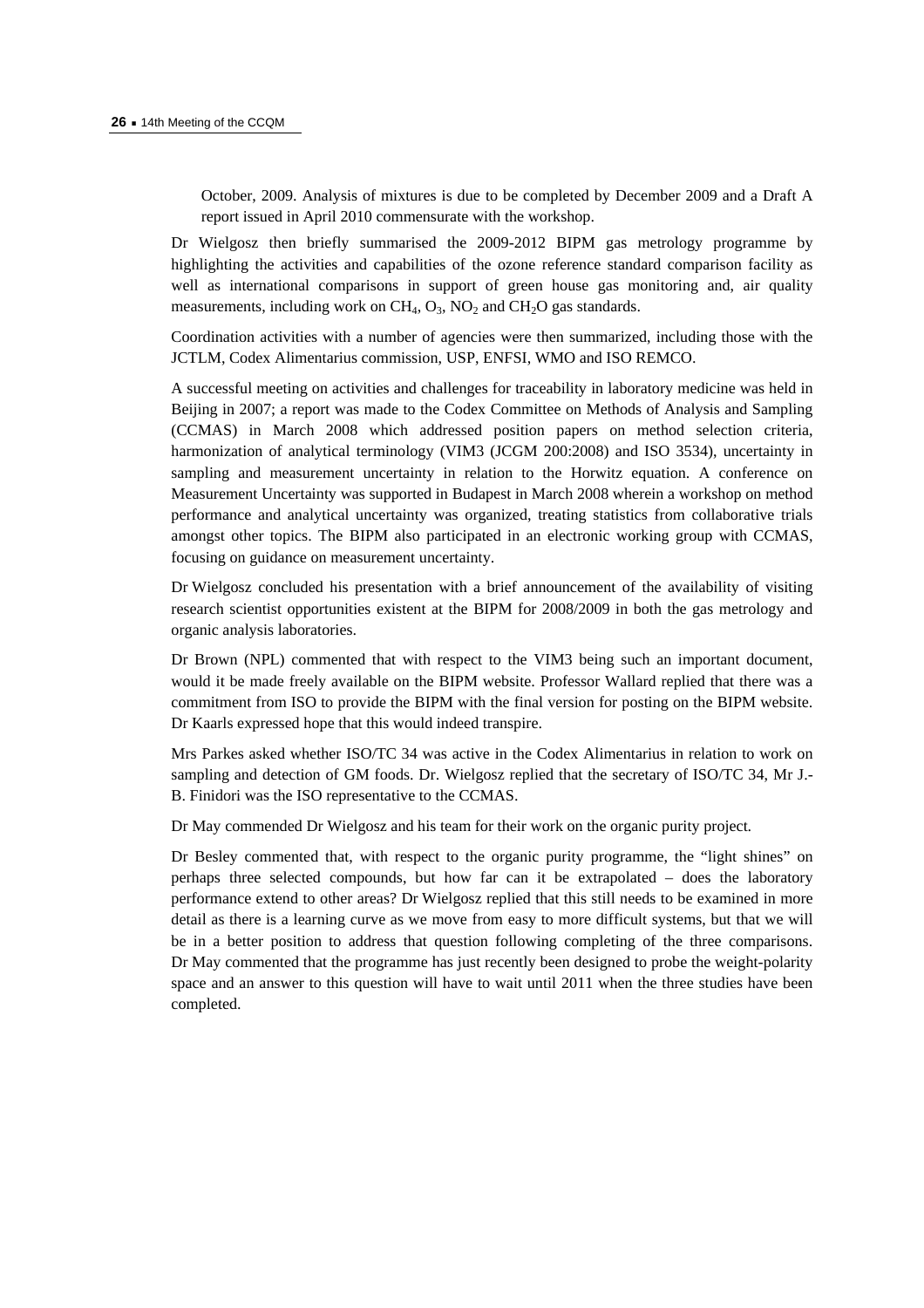#### **8 REPORTS ON RMO ACTIVITIES**

# **8.1 APMP**

Dr Kato, chair of the Technical Committee on Metrology in Chemistry (TCQM), presented a report on activities of the APMP. At the end of 2007, the APMP comprised 32 Members from 21 Economies. A total of 676 CMC claims are accorded to APMP in Appendix C and 219 new claims were submitted for Cycle IX. Dr Kato proceeded to summarize TCQM key comparisons and pilot studies underway in 2007-08. In addition to eight pilot studies earlier completed in 2007, three key comparisons, notably  $\overline{APMP.QM-K1.c}$  (NO in N<sub>2</sub>),  $\overline{APMP.QM-K1.d}$  (SO<sub>2</sub> in N<sub>2</sub>) and  $\overline{APMP.QM-A}$ [K4.1 \(et](http://kcdb.bipm.org/AppendixB/KCDB_ApB_info.asp?cmp_idy=820&cmp_cod=APMP%2EQM%2DK4%2E1&page=)hanol in N<sub>2</sub>) were in Draft B or final report stages and three pilot studies, APMP.OM-S1 (N<sub>2</sub>) in He), APMP-QM-P10 (Cd and Pb in Herb) and APMP-QM-P11 (Total As and organo-As in swordfish) were in Draft B or running, with  $\triangle PMP-QM-S2$  (O<sub>2</sub> in N<sub>2</sub>) planned and three others proposed.

Dr Kato summarized a number of APMP meetings held during 2007, including the 23rd General Assembly in Sydney in October, the 5th gas CRM workshop in Xi'an in May, the International MiC Symposium in Xi'an in June, an International Symposium on Chemical Metrology in Hong Kong in June and several meetings (March and November) of the Asian Collaboration on CRMs.

#### **8.2 COOMET**

Dr Kustikov presented a report on behalf of Prof. Konopelko, the Chairman of TC1.8, the Physical Chemistry Committee of the COOMET. He noted that two new members had joined in 2007: Armenia and Azerbaijan, and described the main objectives of COOMET activities. With the exception of surface analysis, the five NMIs within COOMET have been active in key comparisons co-ordinated by the OAWG, GAWG, BAWG, IAWG and EAWG. Currently, there are 250 CMC claims for chemistry in Appendix C with more than 90 % contributed by the VNIIM.

Dr Kustikov then detailed several COOMET projects, including No. 379/RU/06 (Moisture content in cereals and cereal products) involving the determination of moisture in wheat grain with results submitted in November 2007. The KCRV was based on the median of results from five participants. A subsequent comparison had been proposed based on the success of the pilot study. Project No. 378/RU/06 (Particle size measurements) was undertaken using an aqueous suspension of latex spheres and involved VNIIM and VNIIFTRI using optical microscopy techniques.

[COOMET.QM-K1.a \(Ga](http://kcdb.bipm.org/AppendixB/KCDB_ApB_info.asp?cmp_idy=864&cmp_cod=COOMET%2EQM%2DK1%2Ea&page=)s mixtures: CO in nitrogen), co-ordinated by VNIIM is link[ed to CCQM-](http://kcdb.bipm.org/AppendixB/KCDB_ApB_info.asp?cmp_idy=864&cmp_cod=COOMET%2EQM%2DK1%2Ea&page=)[K1.a a](http://kcdb.bipm.org/AppendixB/KCDB_ApB_info.asp?cmp_idy=864&cmp_cod=COOMET%2EQM%2DK1%2Ea&page=)nd involved four laboratories. Samples were gravimetrically prepared and distributed in November 2007 with results returned in January 2008. A Draft A report is expected imminently.

A second key compariso[n, COOMET.QM-K23.b \(Sy](http://kcdb.bipm.org/AppendixB/KCDB_ApB_info.asp?cmp_idy=865&cmp_cod=COOMET%2EQM%2DK23%2Eb&page=)nthetic natural gas), also co-ordinated by VNIIM is linked t[o CCQM-K23.b a](http://kcdb.bipm.org/AppendixB/KCDB_ApB_info.asp?cmp_idy=776&cmp_cod=CCQM%2DK23%2Eb&page=)nd will involve 6 participants with distribution of the samples in April 2008, results by June 2008 and a Draft A report expected in October 2008.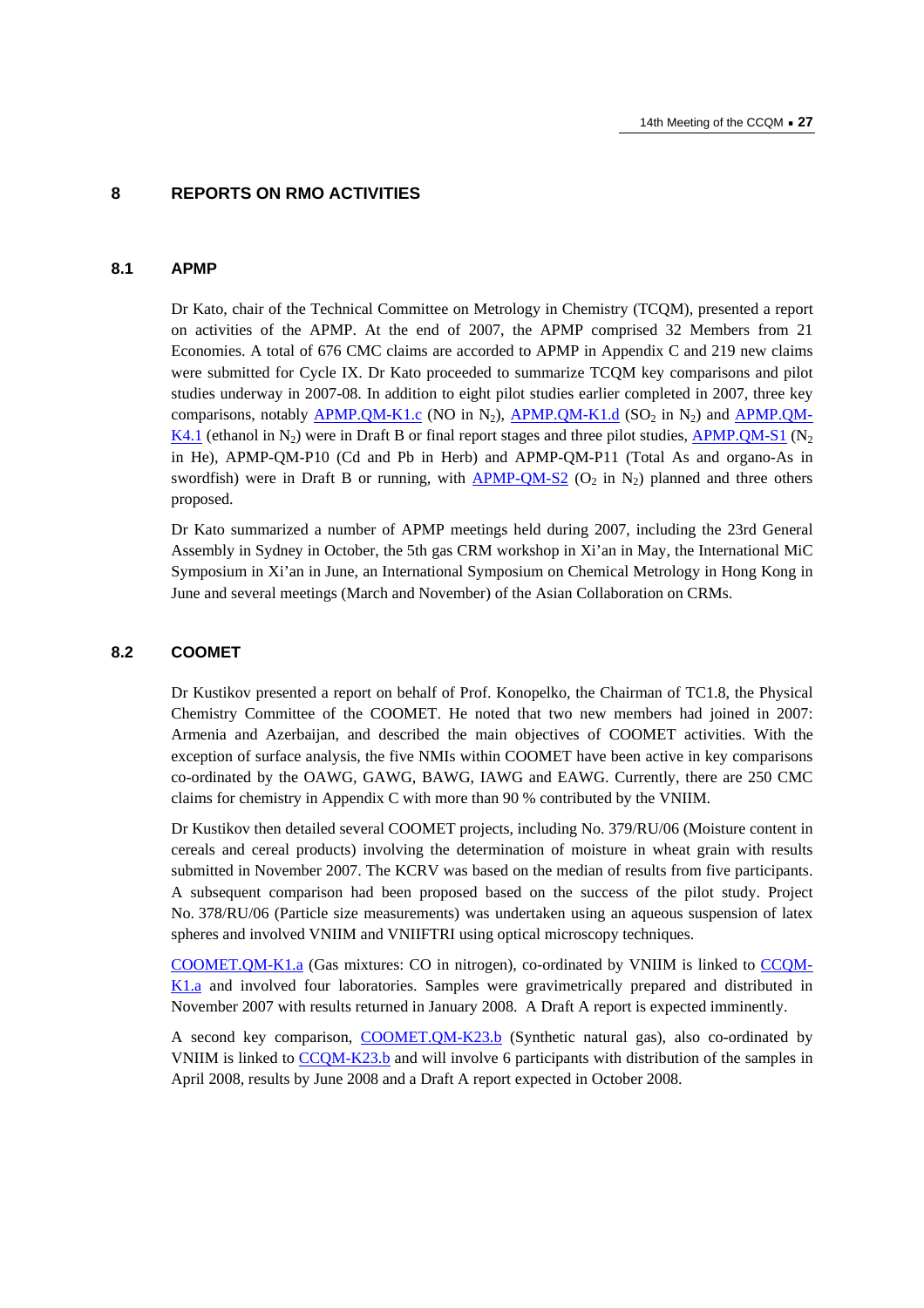Dr Kustikov finished his presentation with a summary of planned meetings for 2008 which included the 18th COOMET Committee meeting in Minsk in April, the annual meeting of TC 1.8 (Physical Chemistry) in May in St. Petersburg and the 3rd international conference on "Metrological Assurance of Physico-chemical Measurements" in Kiev in November 2008.

Dr Milton enquired about the current status of review of the Quality System of COOMET laboratories and Dr Kustikov replied that this had now been achieved using an on-site peer review process.

#### **8.3 EURAMET**

Dr Güttler summarised the work of the MetChem committee of EURAMET, noting that a transition had occurred this past year as a consequence of the 2006 20th EUROMET General Assembly in Vienna recommending the creation of EURAMET e.V. as a legally incorporated society under German law. Its inaugural meeting was held on 11 January 2007 in Berlin. The TC for Metrology in Chemistry comprises Dr Güttler as chair and sub-committee representatives R. Wessel, F. Ulberth, C. Quetel and P. Spitzer for gas, organic, inorganic and electrochemistry, respectively. EURAMET comprises 21 European countries and has a commitment of 250 million euro over seven years.

He also provided an update on the iMERA (implementing Metrology in the European Research Area) project being carried out by EURAMET, which had involved the development of detailed 'road-maps' for their work and a call for expressions of interest in joint research projects amongst the NMIs. The results of these proposals were announced in January 2008 and funding was received for technical programmes in health (T2.J02, T2.J10 and T2.J11) as well as in SI and fundamentals (T1.J1.2, the Avogadro Project). The first EURAMET TC chemistry meeting was held in Istanbul in March, 2008 in which a workshop was convened of iMERA and Cycle IX CMCs were discussed.

#### **8.4 SADCMET**

Mrs Prins presented a review on behalf of Dr Louw, the chair of the SADCMET Working Group on Quantity of Matter. SADCMET involved 14 countries and was collaborating with other African metrology organisations under AFRIMETS.

NMISA is still the only NMI within SADCMET to have participated in key comparisons and to have submitted CMCs covered by the CCQM. The NMISA submitted eleven new CMCs and three extensions of scope for Cycle IX and it is expected that Kenya and Egypt will soon be submitting CMCs. She also provided a summary of the current metrology facilities in various countries within Africa. A total of fourteen international comparisons were undertaken in 2007 along with two proficiency testing schemes covering water and aqueous ethanol. Reference materials for aqueous ethanol solutions, sodium fluoride and several primary gas mixtures have been produced. SADCMET activities planed for 2008/2009 include regional proficiency testing (PT) exercises for water quality, aqueous ethanol solutions and CO in stack gases. Future conferences of note included MSSA in Botswana in July 2008, a chemical metrology workshop in Kenya in August 2008 and NanoAfrica in South Africa in February 2009. She concluded by informing the meeting that, in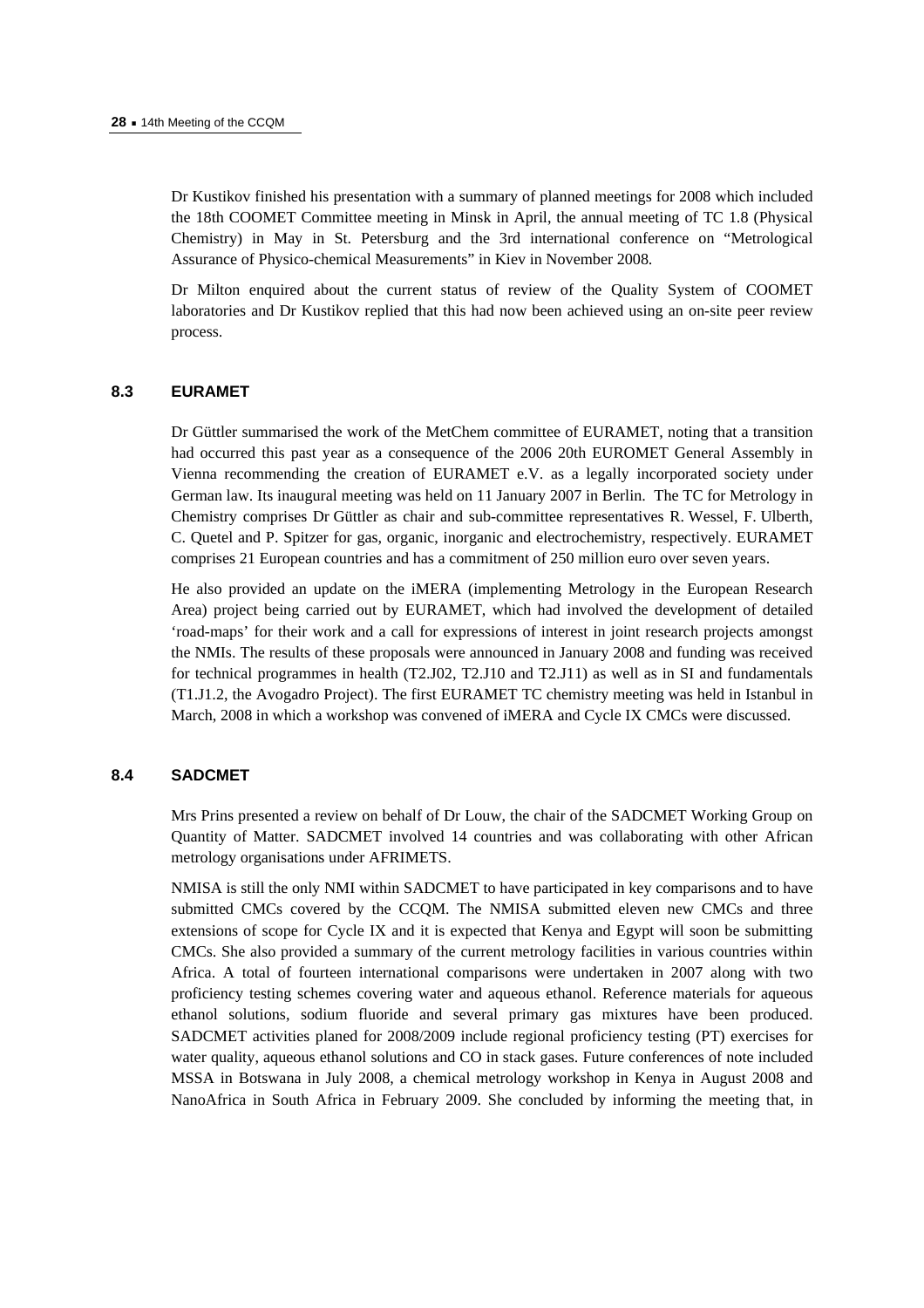future, all other sub-regional metrology organizations (i.e., MAGMET, SOAMET, NAFRIMET, CEMACMET, EAMET and SADCMET) will be members of AFRIMETS.

Dr Fajgelj (IAEA/IUPAC) noted that because of the large size of Africa, significantly more effort should be expended in ensuring that closer cooperation with other agencies was achieved.

#### **8.5 SIM**

Dr May presented his report on the chemical metrology working group of the SIM. He noted that, as with SADCMET, SIM comprises 20 countries covering a large geographical region constituting five sub-regions. There are some fifteen NMIs and DIs which regularly participate in SIM intercomparison studies, seven countries that actively participate in CCQM meetings, four NMIs that have CMCs, two countries with CMCs in the current Cycle IX review and one country that will contribute CMCs in the next few years. The SIM programme in chemical metrology is implemented through a cooperative arrangement between the OAS/SIM and the German Government. The principal activities of the group involve outreach and awareness, proficiency assessment activities and training in CMC preparation and review.

Dr May noted communication activities over the past year during which several conferences hosted workshops and technical seminars, notably the SIM Chemical Metrology Working Group meetings in Ecuador in May 2007, the General Assembly in Ottawa in September 2007 which celebrated SIM's Chemical Metrology Working Group's tenth anniversary.

Dr May elaborated on plans for a change in the operational structure within SIM as it is recognized that the needs and metrology in chemistry programmes vary widely among SIM countries. As a consequence, these needs were to be better met through WG sub-groups populated according to the level of development and needs within each country which would stimulate and facilitate cooperation among countries of a similar level of development in a more direct manner than can be achieved with all, in one large group. Thus, sub-group I will comprise NMIs or DIs participating in the CIPM-MRA and having CMCs. Sub-group II will comprise NMIs with no CMCs and subgroup III will comprise those countries having no NMI for chemical metrology activities. The primary needs of sub-group I are key and supplementary comparisons to support their CMCs; those of sub-group II are awareness seminars, assistance with the preparation of CMCs and proficiency assessment studies while those of sub-group III are awareness seminars, assistance in framing arguments for obtaining sustainable government support and for conducting needs assessments with relevant customers.

Dr May concluded by summarizing 2008-2009 programme plans for CARIMET, CAMET and SURAMET.

Mr Squirrel framed a general question of relevance to all reports from the RMOs in that he encouraged closer cooperation and communications between the RMOs and the corresponding regional accreditation agencies because of the limited resources.

Dr May qualified that there was nothing unique about this proposed sub-structure arrangement and argued that every RMO in the world comprised a mix of NMIs having varying experiences. He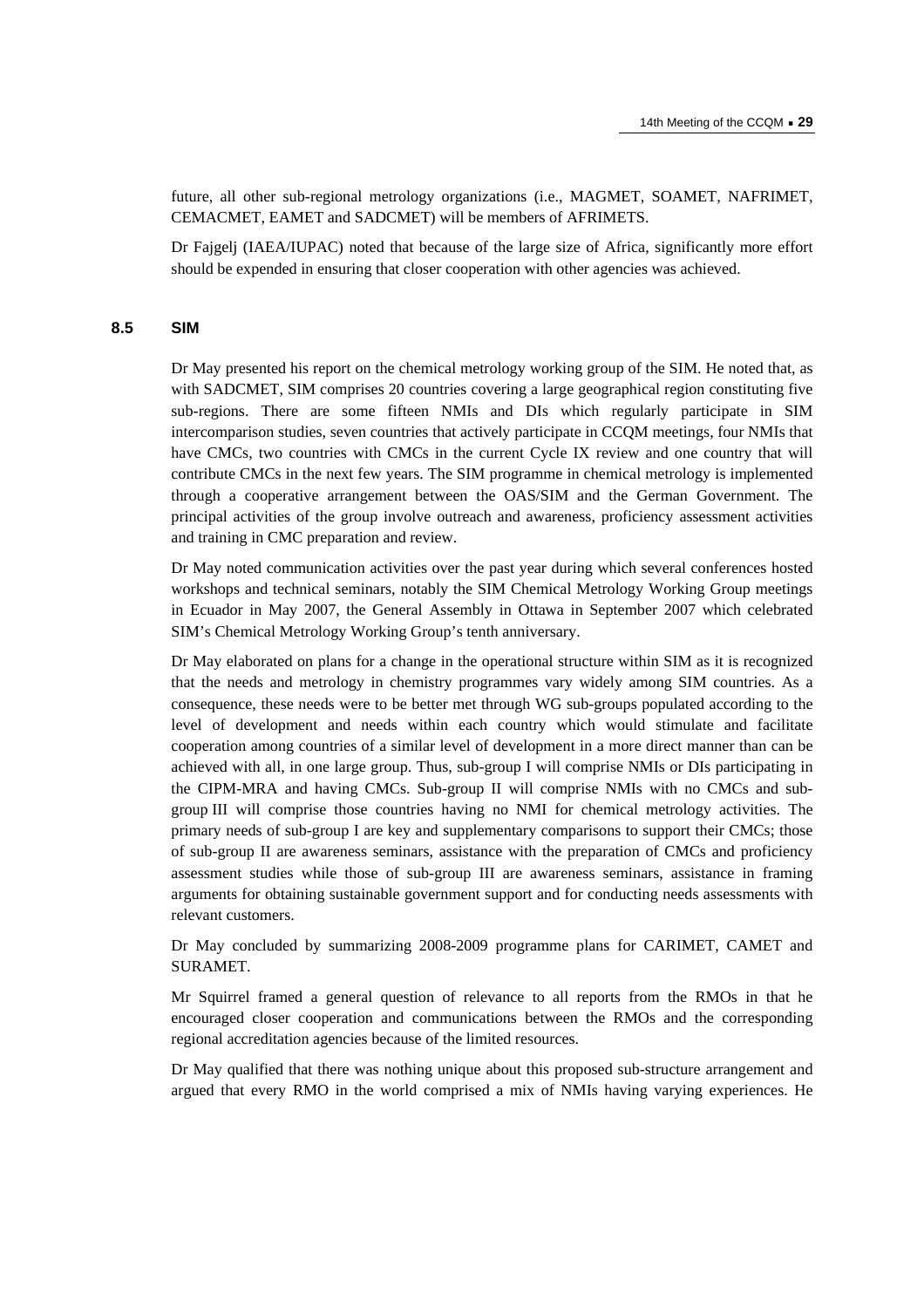offered an invitation to other RMOs that may be interested in the programme that is going to be developed within SIM to examine the process.

Dr Güttler (PTB) noted that CMC claims from SIM make reference to their pilot studies that are difficult to examine and accept for substantiation of CMC claims. He asked if it would be feasible to run both such pilot studies and supplementary comparisons in the future. Dr May replied that it was a question of engaging laboratories with no experience in such exercises and this could be done by giving assurances of public anonymity to avoid embarrassment if results were poor. The newly proposed sub-group structure would eliminate this problem because key comparisons would not be involved and parallel pilots could be available to substantiate performance claims but in such cases the laboratories would have to agree to release of the results publicly. Key comparisons would thus continue to be available to support CMC claims.

# **9 METROLOGY FOR BIOFUELS**

The President extended a warm welcome to Dr Jornada, President of INMETRO, who proceeded to introduce the topic of metrology with respect to biofuels. He drew attention to a briefing document distributed to all Delegates, a White Paper prepared by a tripartite Task Force comprising Brazil, the US and the EU on "Internationally Compatible Biofuel Standards". Dr da Jornada noted that this was a challenging new opportunity for metrology and proceeded to outline general problems, developments and co-operations in this field. Biofuels are central to major global concerns and will have a significant impact on energy and the environment with respect to sustainability, security of fuel supply and competitiveness. Many world governments are responding to these concerns: the EU will require 10 % of all fuels to be derived from biomass by 2020; the US Energy Independence and Security Act calls for development of ethanol and biodiesel production. World production of biofuels has reached some 60 billion litres in 2007 and specifications as to energy content/purity/origin are now of interest. This fast rising global commodity will bring with it new international/national regulations and the large economic consequences will demand uniformity of quality for measurements to support its use and trade. Some of the anticipated metrology needs include net energy, harmful impurities, other physico-chemical characteristics (e.g., jellation temperature) and provenance. Practical needs will include CRM development, PT organization, instrument development, basic scientific research and measurements relating to impact (environment, engine corrosion, health). Possible roles of the CIPM were presented, including encouragement of CMCs to support this area, development of recommendations to guide regulators, accreditors and standards bodies, development of measurement methodologies and the fostering of exchange of information amongst NMIs.

Dr da Jornada concluded by describing INMETRO's activities for biofuels, noting the release of a CRM for ethanol in water, participation in CCQM-K27 (Ethanol in aqueous matrix) as well as a programme to identify provenance based on ESI-MS techniques. He briefly elaborated on a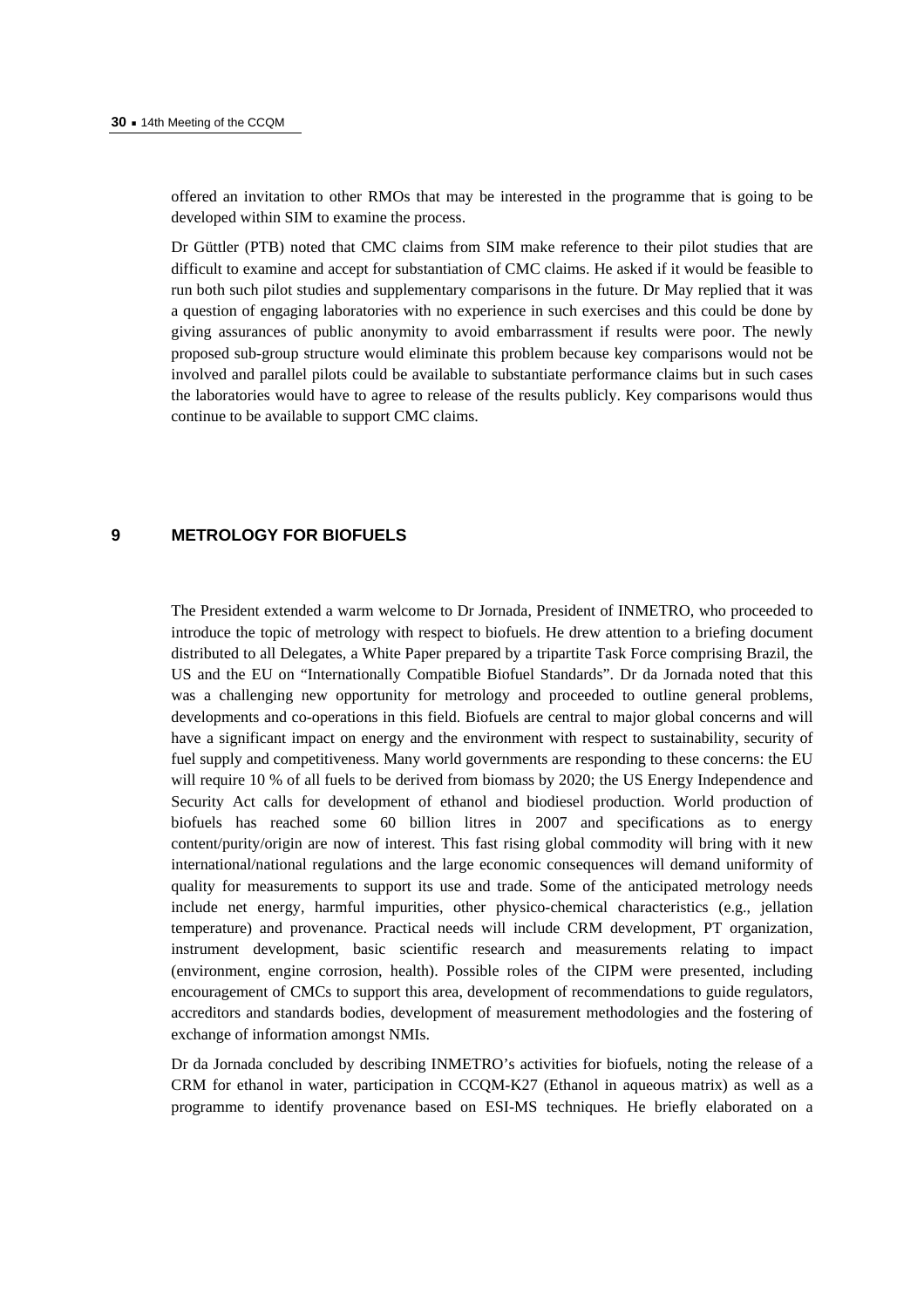collaboration between NIST and INMETRO to develop CRMs for these purposes, a bioethanol by INMETRO and a biodiesel by NIST, and an invitation to IRMM to join these activities. A Tripartite Agreement for Biofuels was established in June 2007 amongst Brazil, EU and the US will allow the biofuel issue to move forward by creating a task force to prepare a report on metrology and biofuels with recommendations to the CIPM/BIPM and NMIs and begin sharing such findings with other standards bodies, such as ISO.

The President summarized by noting that many points raised were for the CCQM regarding establishment of comparability and traceability of measurements in this field but there was a need to have a clearer understanding of what was to be measured, including ranges and target uncertainties. Both the IAWG and the OAWG should be engaged in these activities as it is not seen to be a complex problem. As Secretary to the CIPM, he will ensure that this topic is discussed at its next meeting.

Dr Emons agreed that biofuels was commanding significant attention in the EU and that there was a need to understand both the metrology issues and the politics surrounding this matter. Notwithstanding the need for reliable measurements, discussions between the CIPM/BIPM and relevant standards organizations was called for in an effort to ensure harmonization with, for example ASTM and ISO.

Dr Sommer (PTB) viewed the whole field as not being particularly challenging but suggested that physical and chemical measurements need to be combined so as to include both solid/liquid and gaseous biofuels. He stressed that the area needs international coordination efforts and noted that there would be a workshop in November in Strasbourg organized by PTB and LNE for stakeholders to determine the future needs in biofuels. He further suggested that a task force or *ad hoc* group to coordinate activities should be established. The President concurred, stating that this was feasible.

Dr Siekmann remarked that the German Ministry of the Environment needs to withdraw the 10 % ethanol content in fuels because of an excessive risk of engine damage in vehicles. The question is whether this is the result of the ethanol itself or contaminants.

Dr Sargent indicated that some of the parameters already identified can be tackled and it will be possible to co-ordinate a joint session of the OAWG and IAWG during the fall of 2009 when the meeting is hosted by INMETRO.

The President stressed that it was necessary to know what parameters required measurement, what CRMs were needed to support this and once this was known, other stakeholders could be rationally identified. The international conference on "Accelerating Innovation in 21st Century Biosciences" scheduled for October 2008 at the NIST would be useful for this purpose as energy is a target for discussions.

Dr Emons emphasized the need to have organized communication channels, suggesting that, in this regard, the CIPM would be an exceptionally useful portal to other organizations since the importance of biofuels will only continue to expand.

The President suggested that a workshop could be organized in much the same manner as had been undertaken in the past for foods but there was a necessity to avoid duplication of work underway that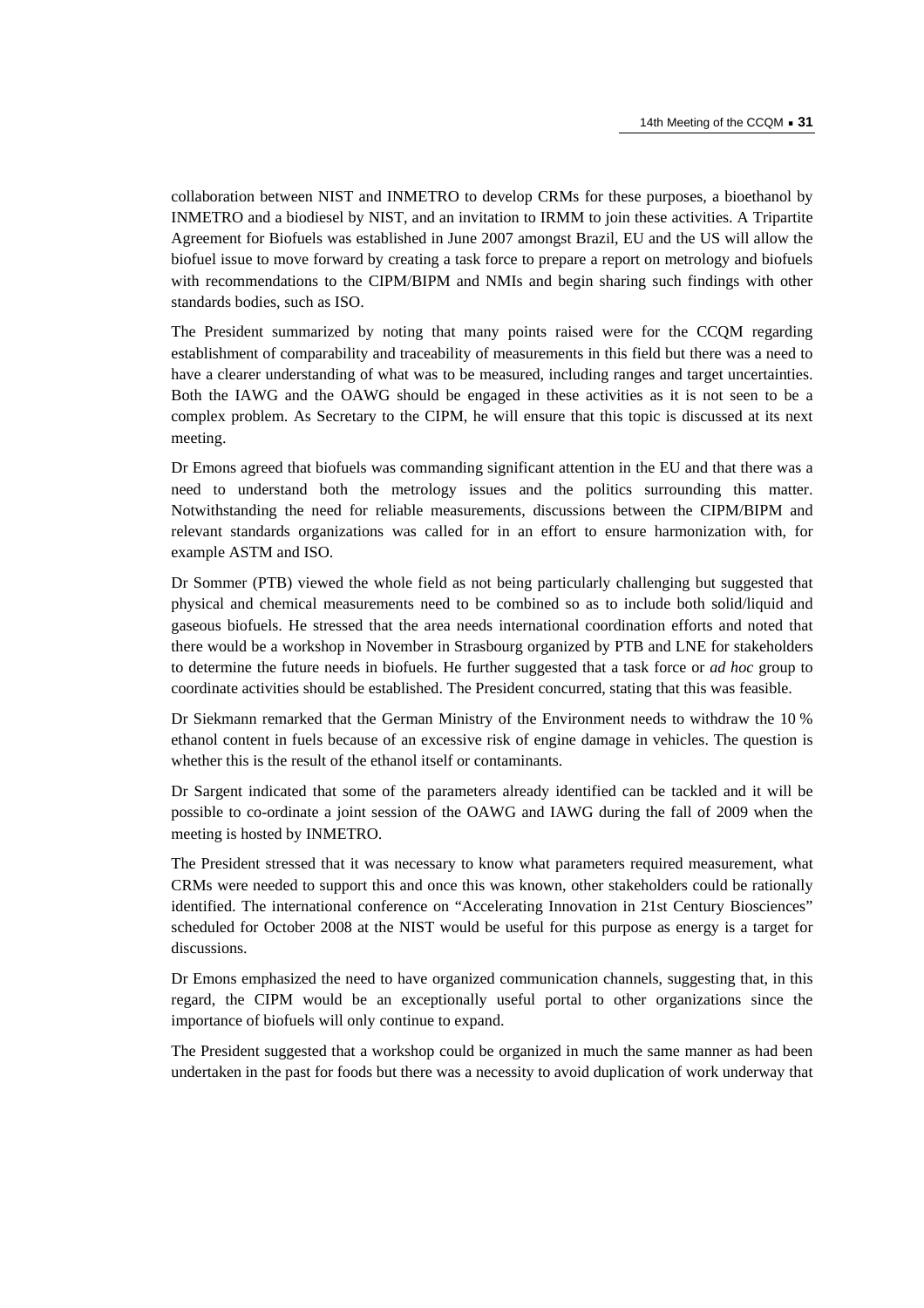could have another route forward. Dr da Jornada indicated that Brazil could organize a workshop in 2009.

Dr Charlet (LNE) stated that further information could be made available to those interested in the PTB/LNE workshop in Strasbourg and the President asked that this be co-ordinated through the CCQM Executive Secretary, Dr Wielgosz.

# **10 REDEFINITION OF THE MOLE**

Dr Milton presented a progress report on behalf of the *ad hoc* working group focussing on the redefinition of the mole. He briefly summarized the background of this issue, noting that the CCQM had passed a Recommendation in 2005 relating to the re-definition of the kilogram which emphasised the importance of resolving any outstanding discrepancies between available values of Planck's constant as derived from measurements made with moving-coil watt balances and that derived from the "Avogadro experiment" involving X-ray crystal diffraction on a silicon artefact. In 2006, the CCQM had received a comprehensive presentation from Prof. Ian Mills, the President of the CCU, in which he had elucidated many of the options for wording possible re-definitions of the kilogram, the kelvin, the ampere and the mole. The CCQM and the other CCs had been asked to give their views on these proposals and, as a consequence, the President asked Dr Milton to assemble and chair an *ad hoc* WG in April 2007, which ultimately consisted of Drs Milton, Kaarls, Wielgosz, Besley, Prof. De Bièvre and Dr Salit. Consultations had been held with Prof. Mills and a paper submitted to the CCQM after a meeting of the group in Sydney during the fall of 2007. Resolution 12 of the 23rd CGPM meeting in 2007 recommended that NMIs and the BIPM, amongst other things, initiate awareness campaigns to alert user communities to the possibility of such redefinitions and their implications.

Dr Milton reiterated his view from the 13th CCQM meeting that there was no fundamental objection to moving to a definition of the mole based on a fixed value for the Avogadro constant since it is, in fact, an amount of substance. He proceeded to outline the relationship between atomic mass and the fundamental constants, noting that the new definition will result in moving from a fixed molar mass of carbon with no associated uncertainty at present to a system wherein the uncertainty of the atomic mass unit is also picked up by the molar mass unit and that of the Avogadro constant then assigned zero uncertainty. Dr Martin and Prof. Mills are intending to publish a paper on this and issue a wording of the revised definition of the mole, noting that other stakeholders, such as the ACS and IUPAC, would be fully engaged in the process and, as a consequence, refrained from presenting such a definition at this time.

Dr Quinn congratulated Dr Milton on his presentation and noted that while these matters were in one sense very simple, they were also very subtle, and the more widely it is discussed the more people will think about it and the clearer it will become. He continued on to note one additional important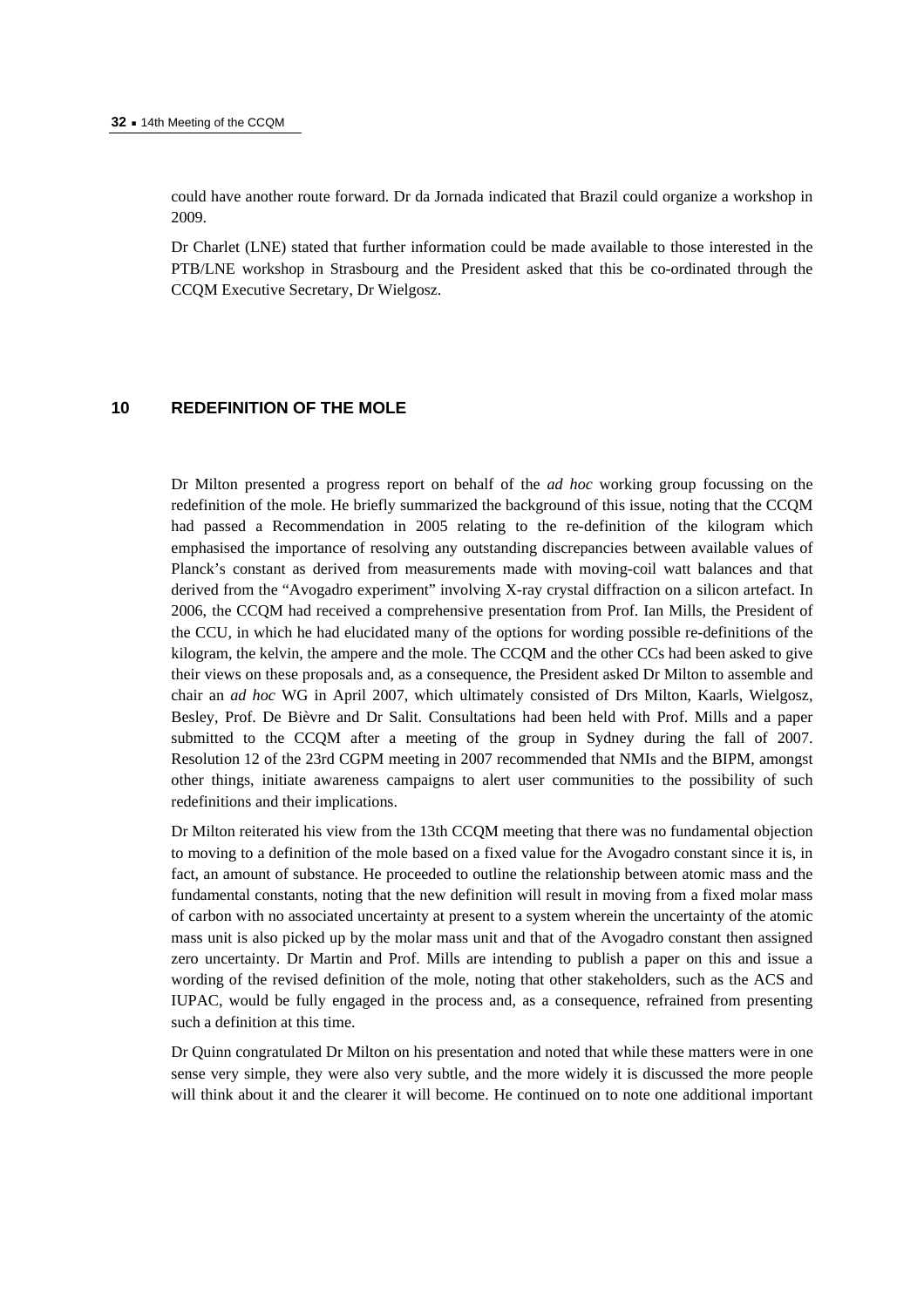point not directly mentioned was that by redefining the mole based on fixing the value of the Avogadro constant we are deliberately breaking the link with mass, decoupling it from the kilogram, and this is important and helpful because, in his view as a physicist, there has always been slight confusion between the amount of substance and mass when units were defined on the basis of the fixed mass of carbon.

Professor De Bièvre admitted that, during the considerable time he has devoted to giving consideration to this matter over the past few years, he could not agree more with Dr Quinn's remark on the concept of breaking the link between amount of substance and mass (and defending that against physicists) since, in principle, the amount of substance is a base quantity. Therefore, the new definition will result in a more simplified approach overall as all academics are currently confused over the current definition of the mole in any case.

# **11 A EUROPEAN NETWORK OF FORENSIC SCIENCE INSTITUTES (ENFSI)**

The President welcomed Dr Bertler, chairperson of the Quality and Competence Standing Committee, ENFSI, and representative of the European Network of Forensic Science Institutes, who presented an overview of activities in the forensic science community. The ENFSI was founded in the mid-90's as a forum for information exchange and currently fifty-four members from 31 countries strive to ensure the quality of development and delivery of forensic science throughout Europe. She outlined the structure of the network and the aims of the various expert working groups which foster harmonization of methods, promotion of quality assurance, engage in training seminars, author best practices manuals and exchange information to promote the science. In addition, two standing committees, i.e., the European Academy of Forensic Science and Quality and Competence Committee constitute the organization. The latter develops policies and provides advice to the expert working groups and ENFSI members. All member laboratories have achieved (24 to date), or are taking steps towards achieving accreditation to ISO/IEC 17025 or ISO/IEC 17020 with ILAC-G19:2002 (Guideline for Forensic Laboratories) serving as a guide. Dr Bertler noted that appropriate CRMs are rarely available and thus in-house reference materials and standards are frequently utilized. Proficiency testing/collaborative exercises are typically arranged by the expert groups. Harmonization of techniques is required for collection and comparison of information as there is an increasing need for compatible databases with the rise in "internationalism" of crime. Future activities will focus on accreditation of more forensic laboratories, education of stakeholders, tackling the issue of compatible databases, sampling techniques, reference materials, proficiency tests and uncertainty of both quantitative and qualitative measurements.

The presentation generated significant discussion amongst the Delegates. The President noted that there was an obvious need for traceability in international forensic results and in response to his question about linkages with the global community it was noted that a Memorandum of Understanding (MoU) has been signed for the regional members and that this will eventually be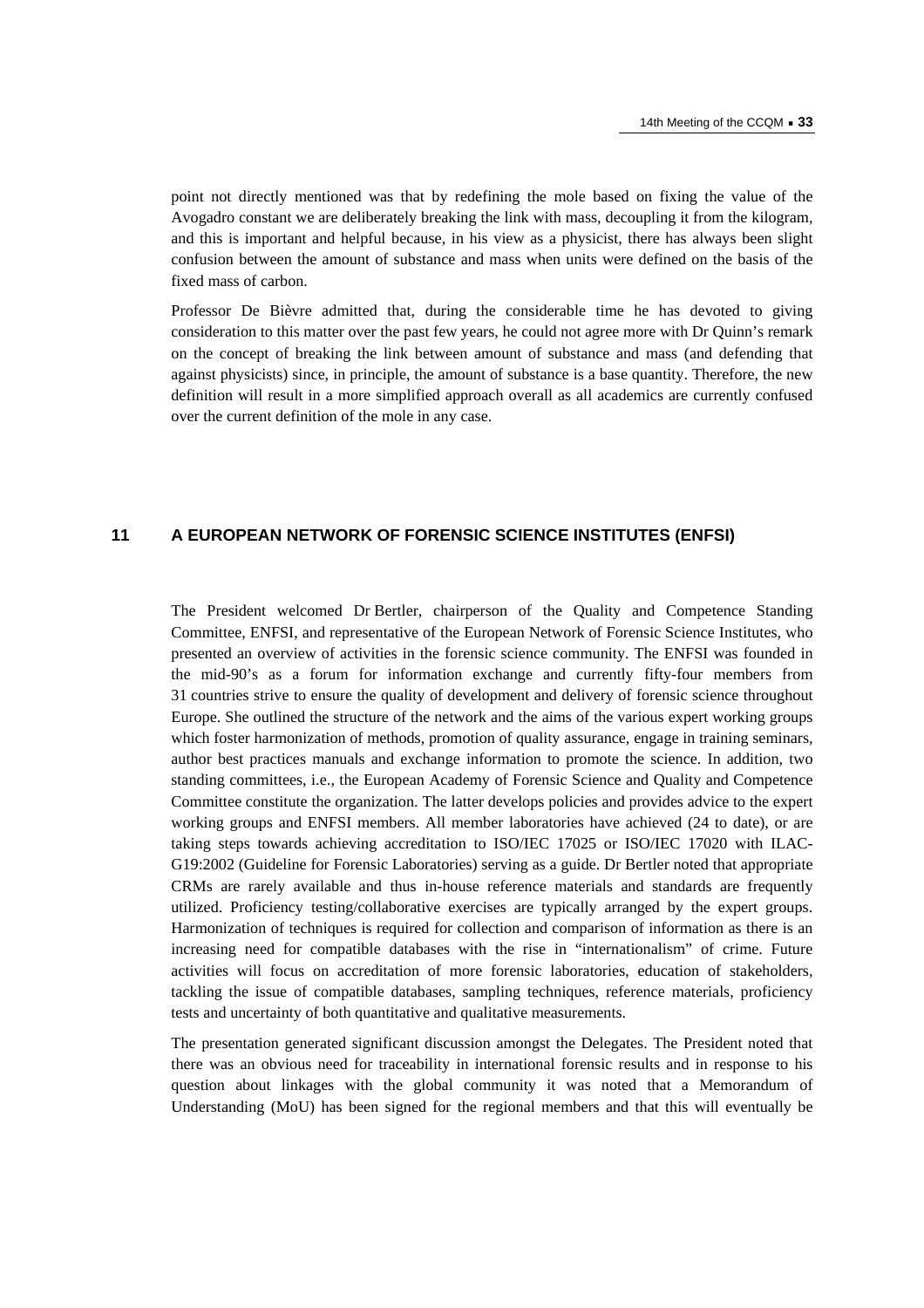extended to an international level. Dr Güttler commented that there are clearly long- and short-term goals to be achieved but that the availability of reference materials is long term in nature and wondered if there was any priority list of needs available. Dr Bertler responded that this issue will normally be undertaken by the expert working groups but, as a whole, common ones such as those relating to terrorism (e.g., fingerprints) are required but there was no overall priority list exists within ENFSI. The President remarked that such a situation makes it difficult to obtain support from the CCQM and it would be better to establish what is needed. Mrs Parkes remarked that, in an effort to share information, the BAWG could invite ENFSI to working group meetings when DNA is topical. The President noted that such invitations should be encouraged for the other WGs of the CCQM. Dr Bertler invited the BIPM to attend the next board meeting of the ENSFI. Dr Güttler suggested that there was a need to expand the communications between ENFSI and the CCQM WG members, noting that this could be accomplished through their websit[e at www.enfsi.eu. Dr B](www.enfsi.eu)esley questioned the extent to which the uncertainty in forensic measurements is considered by the court systems. Dr Siekmann noted a parallel situation between the activities of the ENSFI and the global network of anti-doping laboratories in that both desire traceability; the PT schemes currently undertaken by WADA may be a valuable resource for the ENFSI in that the prepared samples might be shared. In regard to the issue of uncertainty, Dr Emons asked how this is handled in the many forensic situations for which a simple presence/absence testing is conducted. Dr Bertler replied that proficiency testing is still needed to support such testing and the issue is in the early stages of consideration, whereupon Dr Emons noted that several other organizations are also working on this issue (a WG in ISO REMCO for example) and suggested that joint activity would be beneficial. Professor Wallard expressed a desire for such partnerships. Mr Squirrell noted that defence lawyers are more frequently making reference to traceability of results. Dr Dybkaer added that a large report on quantitative analysis and uncertainty, some 2-3 years old, is available from the EC.

# **12 CODEX ALIMENTARIUS COMMISSION REPORT**

The President welcomed Dr Doyran from the Codex Alimentarius Commission to the meeting. She outlined the background to the Codex Alimentarius Commission and explained that it was a joint organisation involving the Food and Agriculture Organisation (FAO) and the WHO. She then presented her report on the work of the Committee on Methods of Analysis and Sampling which hosted its 29th meeting in Budapest, March 2008. Several of the highlights included:

- guidelines for evaluating acceptable methods, which is expected to be finalized within four years;
- guidelines to governments for settling disputes over analytical results (to require QA in the laboratories, report of uncertainties, use of methods recommended by CODEX or otherwise validated methods, and possible arbitration by a third party laboratory using reserve samples);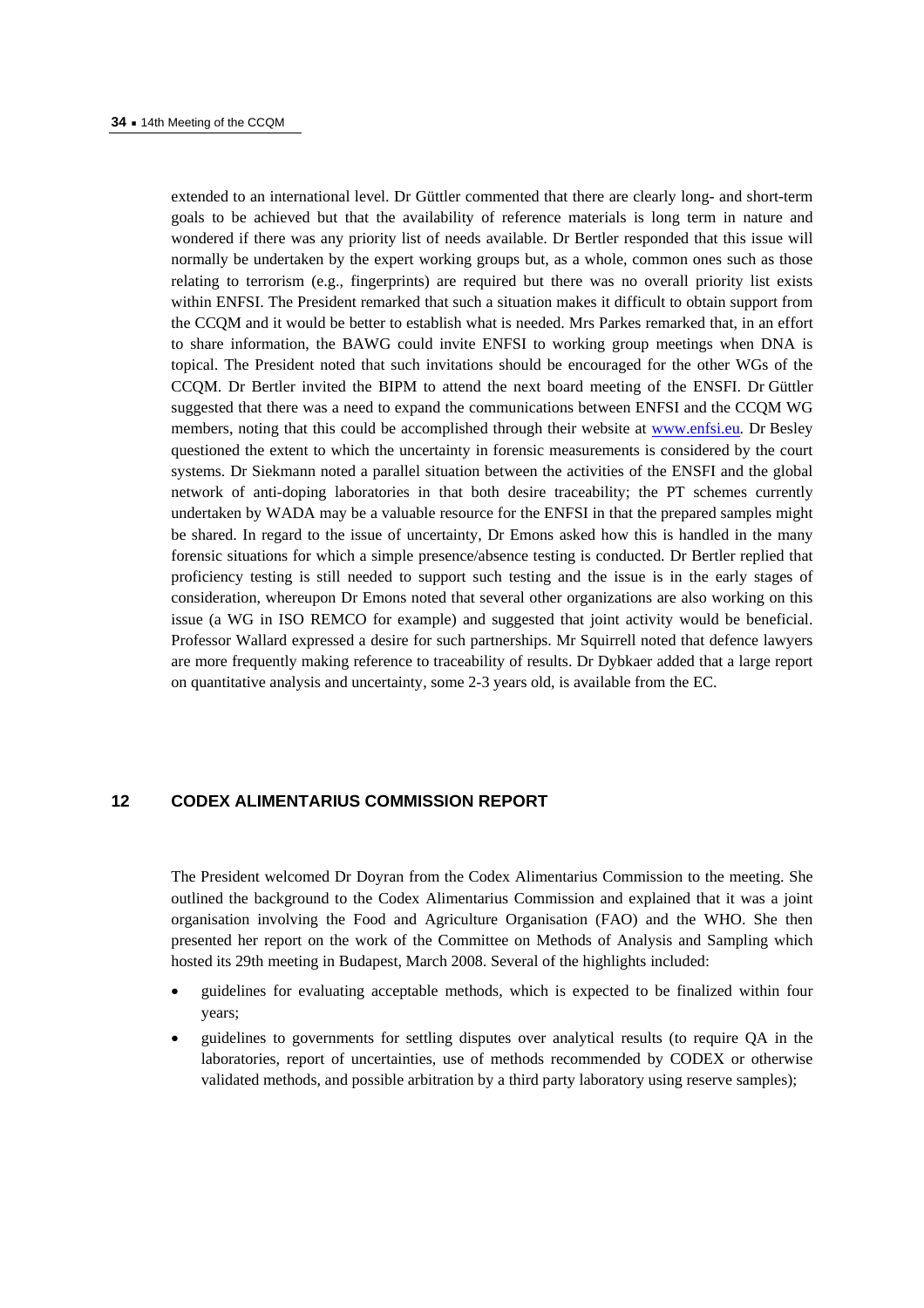- guidelines for measurement uncertainty, including an appropriate approach for sampling uncertainty which would encompass the work of other organizations (EURACHEM, NordTest);
- draft guidelines on analytical terminology, which were revised in 2003 and are undergoing rerevision to take into account terminology in the VIM3; this is expected to be completed in 2009;
- criteria for the methods for detection and identification of foods derived from biotechnology, an emerging area distinct from the considerations of labelling, to provide a document addressing definitions, method development to formal validation, method acceptance criteria, collaborative trial requirements and validation of PCR and protein based methods, units of measurement, uncertainty, reference materials and sampling;
- the conversion of methods for trace elements into criteria: new criteria were finalized for adoption by the Commission concerning applicability, limits of detection and quantitation, precision, recovery and trueness and the examination of current methods to ensure that they meet the new guideline criteria.

The President remarked that he was pleased with the cooperation between the BIPM and the Codex Commission. He asked that the Codex Commission inform the BIPM of what its priorities were. Dr Fajgelj commented that it was pleasing to see that CCMAS was adopting terms from the VIM3 and harmonizing terminology.

# **13 THE JOINT COMMITTEE ON TRACEABILITY IN LABORATORY MEDICINE (JCTLM)**

# **13.1 JCTLM WG1**

Dr Wielgosz presented an update on the work of the JCTLM and its WG1 on Reference Materials and Measurement Methods. Its mandate is to review nominated higher-order reference materials and methods for publication in the JCTLM database. A number of technical review teams, and another dealing with quality systems carry out the work of WG1. The list of materials is divided into two parts – one for which SI traceability is available, and one for which it is not. A searchable database on the JCTLM website contains some 202 CRMs (50 % from North America), 139 approved traceable and validated reference measurement procedures (RMPs) and 98 laboratory reference measurement services (RMS, 90 % from Europe). Approximately 725 visits per month were registered for the database, primarily from the IVD industry and hospitals.

Dr Wielgosz then proceeded to summarize the activities of the JCTLM for 2007, which included reviews of nominations for CRMs, methods and reference measurement services, Executive Committee and WG meetings as well as the symposium on "Activities and Challenges for Traceability in Laboratory Medicine" held in Beijing in October, the formation of a task group on Laboratory Network Accreditation and participation in the review of ISO TC 212 WG2 Standards. It was noted that ISO standards for higher order RMs and RMPs include ISO 17511, 18153, 15193,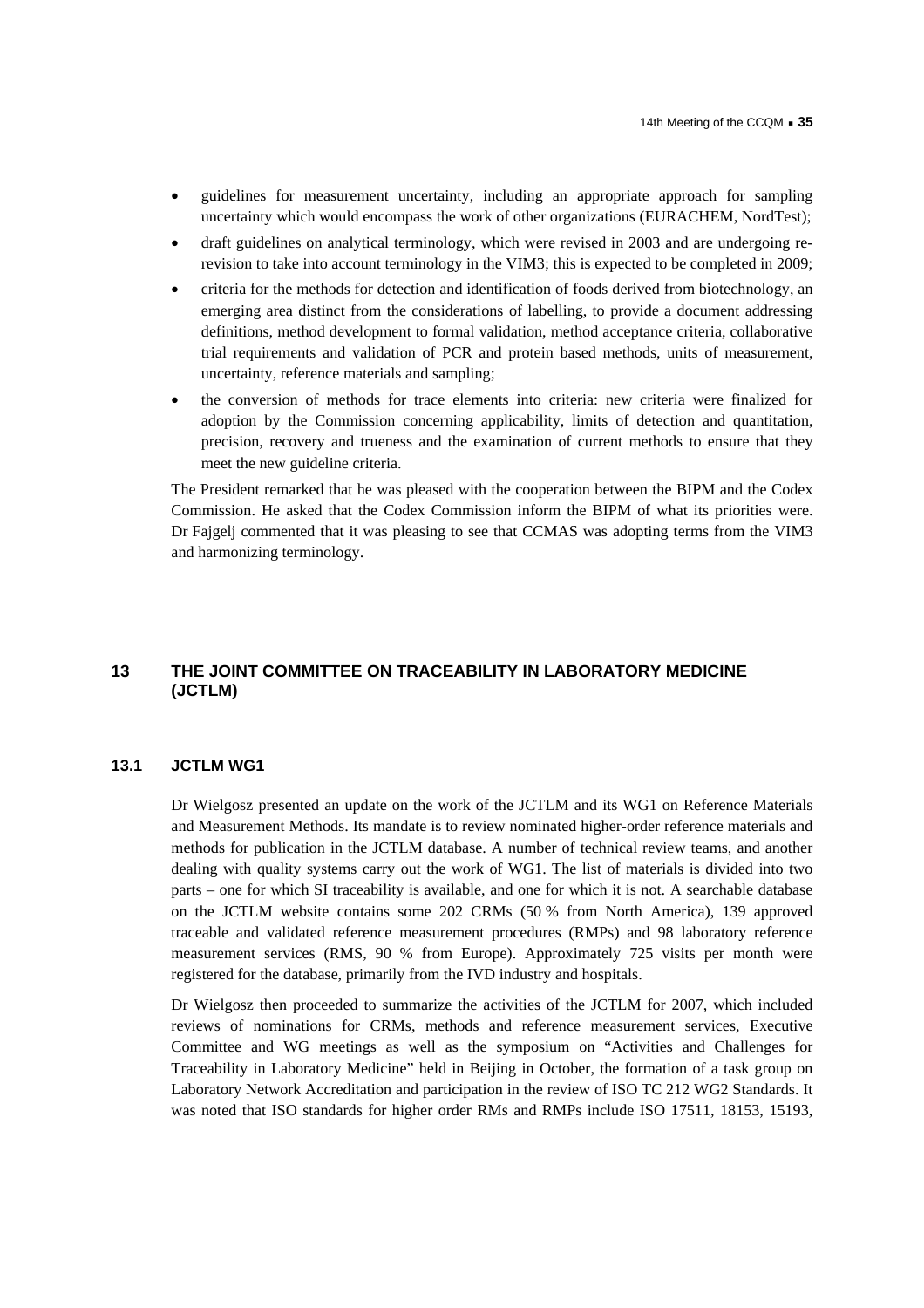15194 and 15195. A tutorial on the use of the JCTLM database illustrated which higher order RMs can be used by an IVD manufacturer for calibration along with its traceability and listed reference methods with potential laboratories capable of delivering the measurement service.

After highlighting a liaison with the EC Enterprise and Industry Directorate-General, noting that their draft comment on the compliance of RMs needed to be modified to cover all manadated written standards, he then turned to a consideration of activities for 2008, mentioning the development of national activities on traceability in laboratory medicine, accreditation of laboratory networks, and discussions aimed at ensuring consistency of the BIPM KCDB and the JCTLM database for CMCs and RMSs.

Dr Wielgosz concluded with an outline of requests to the CCQM for experts from NMIs to participate on JCTLM teams addressing drugs, vitamins and non-peptide hormones and a request for any NMIs offering CMCs or reference measurement services to please submit them for review and publication in the JCTLM database; currently only PTB is registered. He noted that both the WG1 Cycle V call for CRMs and RMs and WG2 Cycle III call for RMS nominations close as of 30 May 2008 and that meetings of both WGs are scheduled for Washington in July 2008 with an Executive and Stakeholders meeting at the BIPM in December 2008.

# **13.2 JCTLM WG2**

Professor Siekmann described the work of WG2 of the JCTLM, which is concerned with reference measurement laboratory services. He reported that of the 197 services from 21 laboratories covering 74 measurands which had been nominated in 2007, 104 services, 14 laboratories and 32 measurands had been recommended for approval by the review teams for listing on the JCTLM database. The primary reasons for rejection were that either no metrologically acceptable reference procedure was used or there was no evidence of (annual) participation in PT schemes or a quality assessment of the laboratory in accordance with ISO/IEC 17025 and 15195 (or an NMI being listed in Appendix C). He then outlined the procedure for listing or delisting a laboratory and the information that reference laboratories were asked to submit to the working group. In 2003 the IFCC created a proficiency testing system for use by such reference laboratories (EQAS) and the number of measurands has risen from 94 to 168 by 2008. He noted that reference laboratories have acceptance limits that are set at one-quarter those limits achieved by commercial laboratories operating in Germany.

He presented the results of ring trials (Youden plots) amongst laboratories conducting measurements of glucose, cortisol, thyroxin and the enzymes ALT and AST in human serum. The results of these comparisons were available from the DGKL webs[ite \(http://www.dgkl-rfb.de:81\). P](http://www.dgkl-rfb.de:81)rofessor Siekmann then discussed the calibration and measurement hierarchy in laboratory medicine with NMIs showing competence via the MRA with KCDB results being positioned at the top, followed by reference or calibration laboratories demonstrating competence via ISO/IEC 17025 and 15195 who use JCTLM methods and participate in ring trials, followed by routine testing laboratories that are accredited to ISO/IEC 15189 and regularly participate in PT exercises. Thus a traceability link is established though the use of reference methods and reference materials. It is therefore important that NMIs list their reference measurement services in the JCTLM database.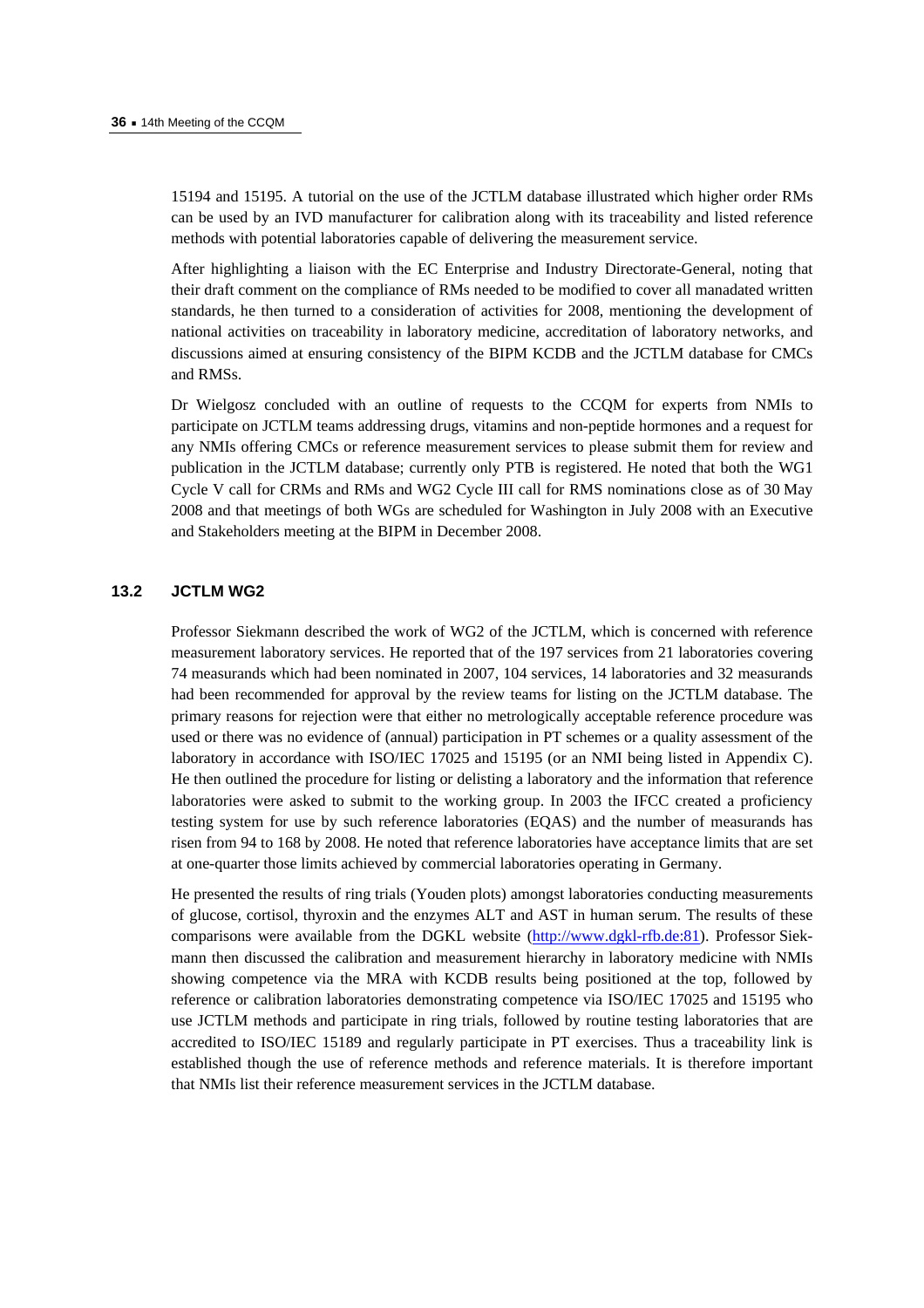Dr Milton remarked that the Youden plots were interesting but wanted to know why there appeared to be a bias between field laboratories and reference laboratories. Professor Siekmann replied that some rather large deviations occurred because of the commercial test kits that were used and in trying to address this problem it became evident that some 2-3 years were needed because it was necessary to inform the EU authorities and the FDA and then wait for manufacturers to correct the problem.

In response to Dr Dybkaer's question of what happens if a competent laboratory exists but can provide no evidence of participation in PT schemes, Prof. Siekmann stated that such a laboratory would be requested to submit a nomination for its procedure and any information on new measurands. He acknowledged that it was also possible that only one laboratory may be available to make a particular measurement and, as such cases do exist, this being all the more reason why NMIs should participate in such studies to provide a second set of data for comparison.

The President remarked that this was similar to the case of the CCQM undertaking a bilateral comparison when a new NMI wishes to exhibit capability and thanked Prof. Siekmann for his presentation.

# **14 WORLD HEALTH ORGANIZATION – NIBSC**

Dr Gray presented a report on 2007/2008 standardization activities of the National Institute for Biological Standards and Control, the major WHO laboratory. She prefaced her remarks by briefly outlining the objectives of the WHO (attainment by all people of the highest possible level of health) and noted that it was mandated to develop, establish and promote international standards for biological products. In this respect, WHO produces both norms and physical standards for biological products, noting that NIBSC produces and holds >95 % of the WHO standards. In 2007, thirteen new international standards were established in the fields of antigens, blood products, cytokines, growth factors, endocrinological substances and diagnostic reagents; these have been released and are currently being evaluated. She briefly summarized the preparation/activity and status of each of them. New projects proposed for 2008 in the areas of virology, bacteriology, immuno/ endocrinology, haematology, genetic reference materials and haemostasis were then presented.

The development of the first international standard for parathyroid hormone 1-84 (PTH) was singled out for significance as it exemplifies the pressing requirement for an international standard that is calibrated in mass or molar units, reflecting the current trend for peptide measurements away from activity units. This has become a reality due to developments in instrumentation and concepts of traceability which make such links to the SI possible. This need is recognized by WHO and for wellcharacterized biologicals this will be successful as the measurand can be specified; limitations will continue in those situations where the ability to define the biological reagent remains unclear.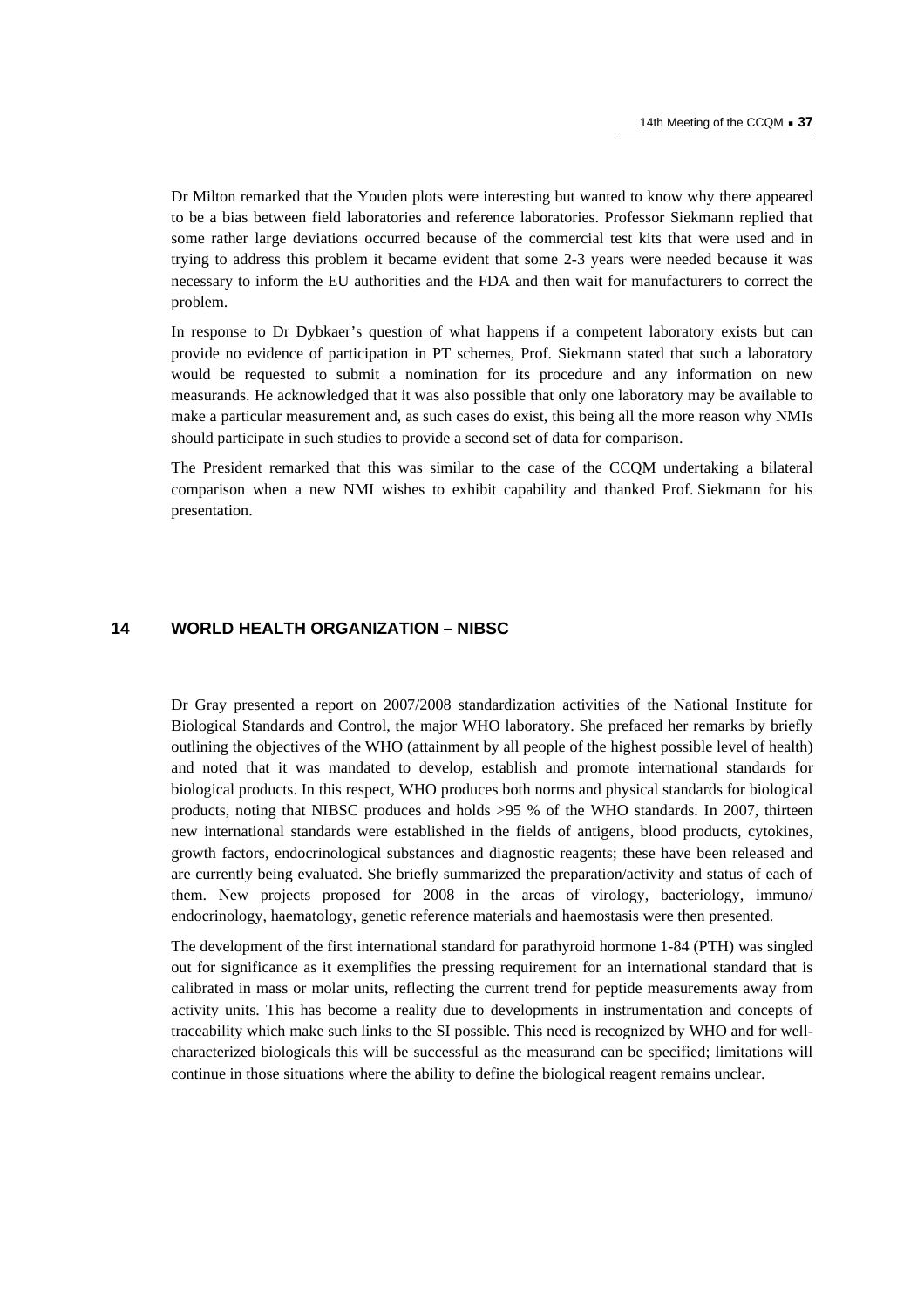Dr Wielgosz questioned the general move to mass basis for PTH and asked how reproducible the identity of PTH was in that if a second batch of PTH was to be prepared would it possess the same mass to activity ratio as the current one, to which Dr Gray stated that, although it was not her area of expertise, this remained to be determined.

Mr Squirrell asked how new standards, released each year in October, were correlated to the activity of the old batch, noting that this is likely to change, thus altering calibration and response characteristics. Dr Gray replied that this was a recurrent question that there was no clear answer for it other than to state that the new batch of calibrant defines a new International Unit but the new batch is calibrated against the old one in an effort to maintain continuity. However, she did admit that there may be circumstances in which some drift in the unit may occur and in such case the end user is informed. This effectively means that the activity as defined by the old standard will no longer be used.

Dr Mitani asked how to implement suggestions and recommendations from WHO so as to ensure that standards can be made traceable to NMIs, to which Dr Gray replied that project leaders for NIBSC studies are always looking for collaborative laboratories such that the range of measurement methods used is as wide as possible, suggesting that NMIs contact NIBSC to get onto their circulation list for future studies. The President agreed that this would certainly be a good recommendation.

# **15 WORLD METEOROLOGICAL ORGANIZATION – GAWG**

Dr Milton presented a short report describing progress in the collaboration between the GAWG and the WMO-GAW. It had been proposed several years earlier that certain NMIs active in the GAWG would provide the central calibration laboratory for the GAW with calibration standards for volatile organic compounds (VOCs). The collaboration thus principally concerns the provision of standards for VOCs at the parts-per-billion level, which are of interest to the GAW because of their role in the generation of ozone in the troposphere. Measurements of such VOCs were required to be stable to better than 1 % per year; 10 such compounds were selected for study (ethane, propane, iso-butane, acetylene, 2-methyl butane, n-pentane, isoprene, benzene and toluene) out of some 30. Results for the first technical international comparis[on, EUROMET.QM-S2, inv](http://kcdb.bipm.org/AppendixB/KCDB_ApB_info.asp?cmp_idy=797&cmp_cod=EUROMET%2EQM%2DS2&page=)olving NMi VSL, NIST, KRISS and NPL (co-ordinating laboratory), showed no significant bias with those from the GAW being equivalent to the results from the NMIs and no drift over a 12-month period from the gravimetric values within the 95 % CI.

Dr Milton then outlined the next steps to the collaboration which would address additional VOCs (terpenes, dimethylsulfide, formaldehyde, methanol, acetonitrile, ethanol and acetone) and engage in discussions with GAW on how delivered SI-traceable values could be understood by their users in terms of their current "scale" so as to normalize results to historical values. A draft Memorandum of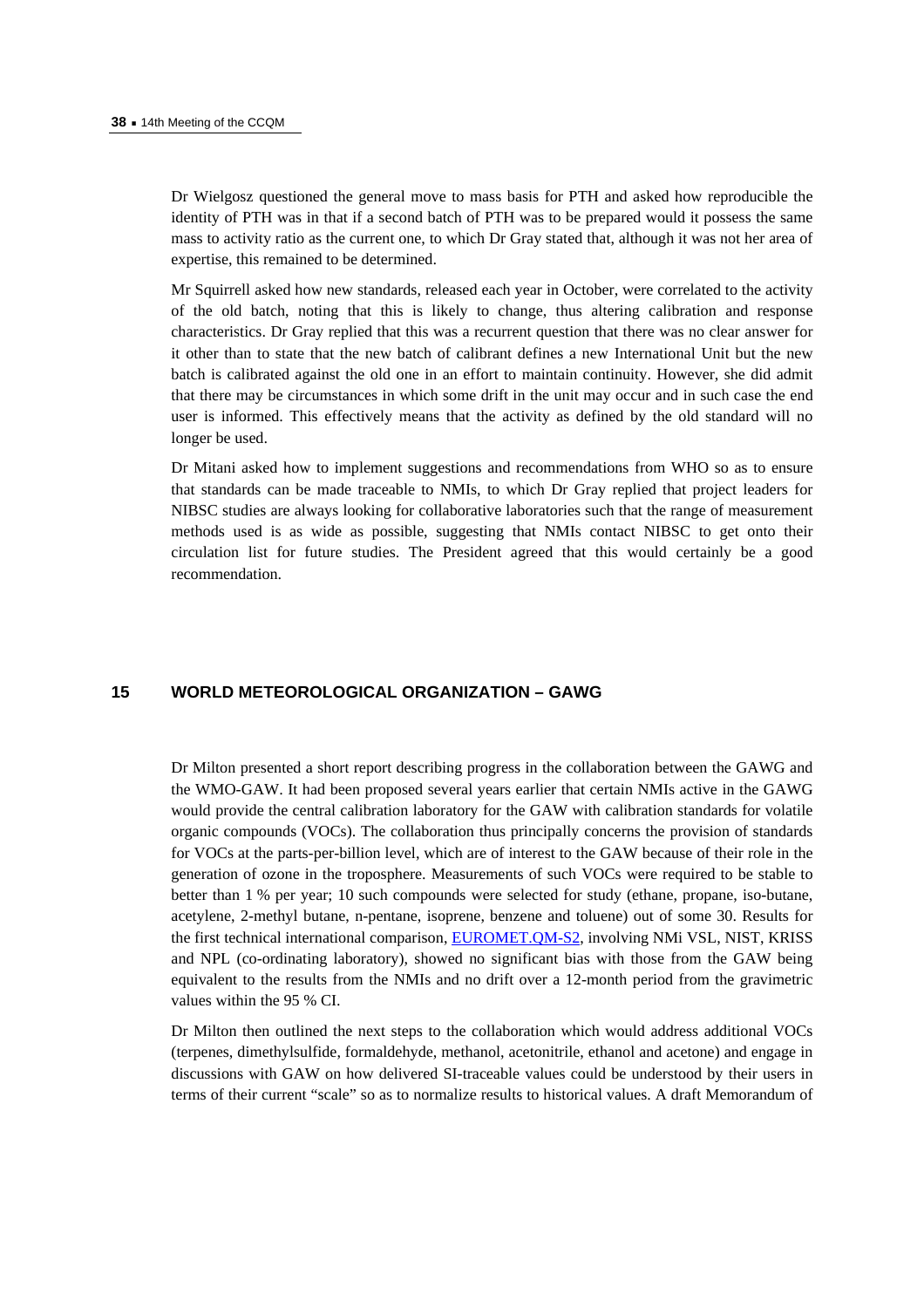Cooperation initiated by the NIST between those NMIs active in the provision of low concentration VOC gas standards (KRISS, NIST, NMi VSL and NPL) and the WMO-GAW remains under preparation as a result of the need to clarify objectives and deliverables. A workshop on VOCs is scheduled for July 2009 at EMPA. A BIPM/WMO workshop on 'Measurement Challenges for Global Observation Systems and Climate Change Monitoring' is being organized and will be held in Geneva with the intention of bringing together a number of relevant CC groups and WMO experts.

# **16 ISO REMCO**

Dr van der Veen, chairman of ISO REMCO, presented a short update of activities by stakeholders (standardisation bodies, NMIs and international and regional liaison partners) and clients (ISO committees, reference material users and producers and accreditation bodies). He briefly outlined the structure of REMCO, summarized developments in the revision and drafting of new ISO Guides, as well as activities relating to development of new reference materials to support qualitative measurements (chemical weapons, colour, fraud detection and drug testing). Qualitative measurements account for some 95 % of the testing activity in industry for which compliance/noncompliance decisions are taken and although some CRMs do exist for this purpose, guidance on good practice is lacking. ISO Guide 30 (Terminology) has been reviewed with terminology based on the VIM. A new guide on quality-control reference materials (ISO Guide 80) is close to completion and will address "in-house" preparation of RMs and distinguishes between certified RMs and noncertified RMs. ISO Guide 33 is under revision and will provide a wider scope in covering applications of RMs as well as addressing calibration (formerly covered in Guide 32). ISO Guide 34 was subjected to limited revision to improve the text and provide more explanation based on assessors experience and feedback and will undergo a final vote this fall. ISO Guide 79 provides for an introductory guide to RMs/CRMs and a discussion on its exact contents is on-going but an opportunity will be taken to develop a rule book for CRM users, legislators, regulators and standards developers. A report on the 30th meeting of ISO REMCO is available in *Accred. Qual. Assur.*, 2008, **13**, 53-55.

Dr Fajgelj commented on the Committee structure, noting that with most members of the steering and working groups present at the current CCQM meeting, it is difficult to understand why issues relating to harmonization of definitions such as RM and CRM amongst the two bodies persist, generating an unhealthy state of affairs. Furthermore, stakeholders include the members of the BIPM and as ISO REMCO documents are circulated to various standardization bodies this should be done more comprehensively in the future by involving the BIPM directly. The President agreed with the regrettable nature of this situation and expressed hope that this would soon be resolved.

Dr Wielgosz asked a more general question of how the ISO system deals with different vocabularies and the harmonization of different definitions, to which Dr van der Veen replied that ISO does not deal with harmonization and noted that there are several terms with different meanings freely being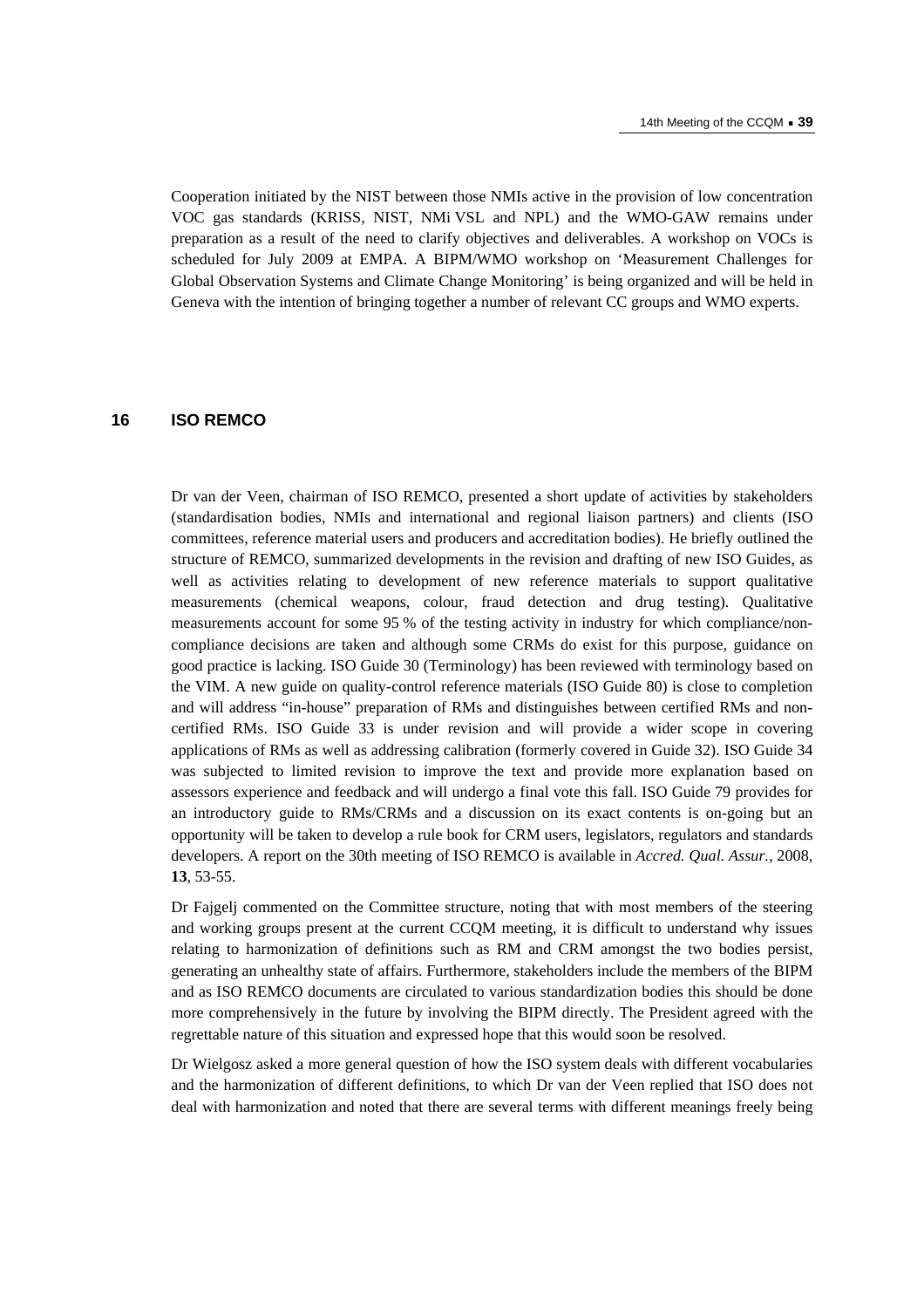used by each Technical Committee and as there is no hierarchy of vocabularies, they all have the same status. However, it is recognized that there is a need to accomplish this in connection with the VIM to eliminate these differences. Dr Emons noted that the same questions arose at a recent workshop on nanotechnology where there are three to five different definitions for the same term and that the problem exists within and among organizations, highlighting the need for closer ties to the BIPM to effect such harmonization. The President commented that within the ISO organization there is clearly room for better infrastructure. Mr Squirrell said that such issues have been continually raised but there appears to be no progress in these matters. He noted that a new group, the Technical Interface Group (TIG), had now been set up by ISO to specifically address this shortcoming of communications between groups and is meeting next week. He strongly recommended that someone from metrology be represented on the TIG. ILAC is extremely concerned about resolving this situation and feels that the TIG may be able to finally provide a vehicle to address this and that it is a positive move forward by ISO, especially if the BIPM obtains formal membership on the TIG.

# **17 INTERNATIONAL ATOMIC ENERGY AGENCY**

Dr Fajgelj reported that the IAEA would be hosting the joint meeting of the IAWG and the EAWG in October and that a workshop on uncertainty of measurement of stable and light element isotope ratios would be organized with IUPAC.

# **18 INTERNATIONAL UNION OF PURE AND APPLIED CHEMISTRY**

Dr Fajgelj presented his (and Prof. De Bièvre's) report on activities, announcing that the 41st IUPAC World Chemistry Congress and 43rd IUPAC General Assembly had convened in August 2007 in Turin. He noted that all copies of *Pure and Applied Chemistry* since 1964 were now freely available electronically, that the 3rd edition of "Quantities, Units and Symbols in Physical Chemistry" had been published in 2007 and that the on-line version of the "Gold Book" addressing general terms had been updated but would no longer be available in hard copy. IUPAC is proposing 2011 to be the International Year of Chemistry. Required approval by UNESCO and the UN is pending. In the case that this approval is not granted, IUPAC still plans to go ahead and organize a Year of Chemistry. IUPAC is looking for support by other organizations having interest in chemistry, including the BIPM and the CCQM.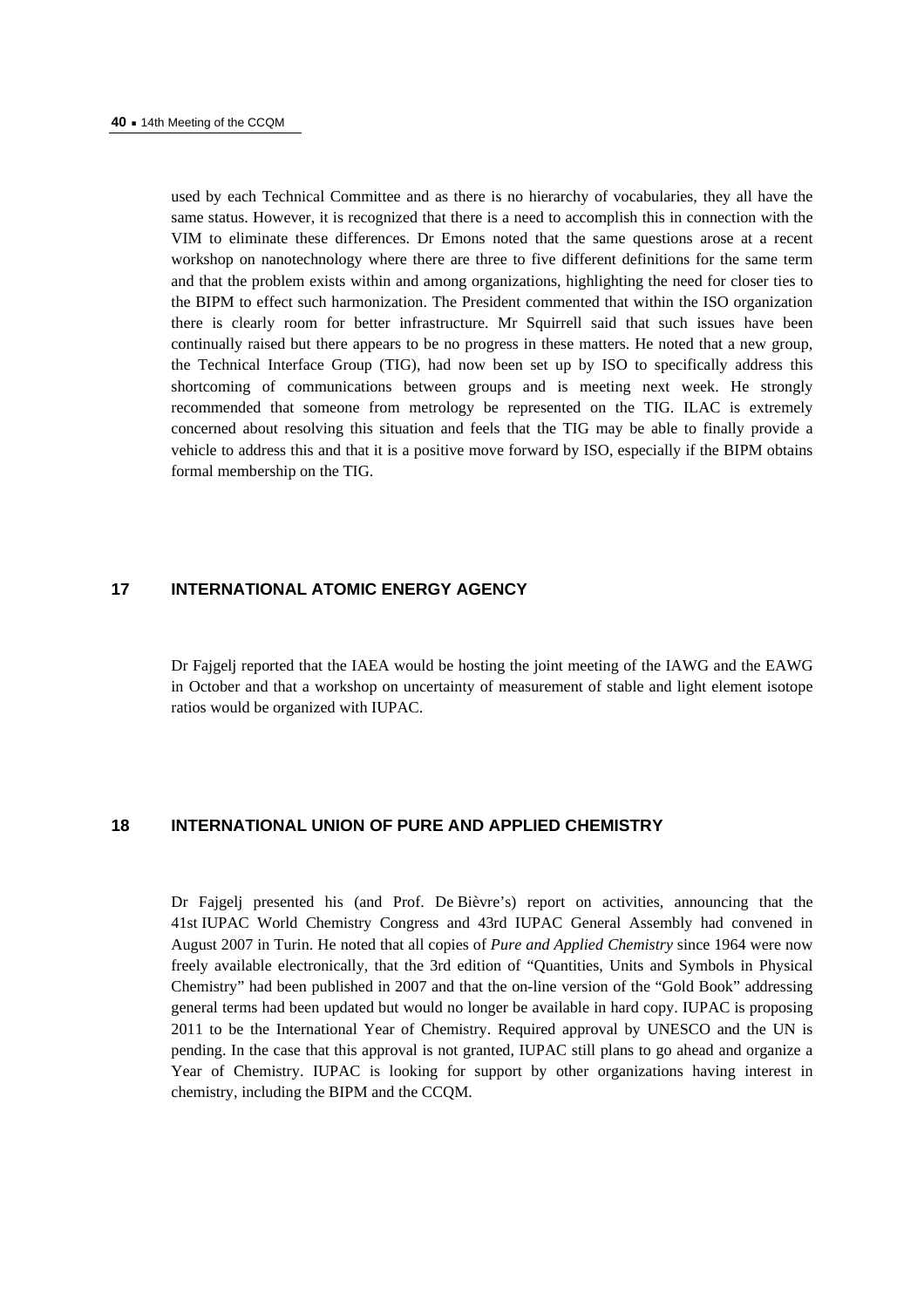Professor De Bièvre then proceeded to provide some information about the work of the Commission on Isotope Abundance and Atomic Weights (CIAAW), summarizing a number of recently approved documents that present the most recently published and evaluated data. The CIAAW convenes every two years (2007 in Pisa, 2009 in Glasgow). Data for atomic weights have been reviewed and approved in 2005 and appeared in *Pure and Applied Chemistry* in 2006. The latest data for isotopic compositions of the elements appears in the *Journal of Physical and Chemical Reference Data* in 2005. Professor De Bièvre emphasized, through reference to several selected Commission approved documents, that the atomic weights should not be considered as "fundamental" constants of nature. He concluded by announcing that the IUPAC project "Metrological Traceability of Measurement Results in Chemistry" is nearing completion. Its aim is to demonstrate the scientific basis of metrological traceability and provide practical examples of traceability chains in chemical measurements. A final draft of the document was presented to the IUPAC General Assembly in Turin and sent for comments to 14 international organizations, including the CCQM. Although it was posted on the IUPAC website from October 2007 to February 2008, Prof. De Bièvre emphasized that comments were still welcomed.

Dr Milton asked for clarification of what the next process would be for this traceability document after all comments had been received, to which Prof. De Bièvre replied that work is continuing but that by the end of the summer it would be completed and ready for publication in *Pure and Applied Chemistry*, as no second draft was anticipated. Dr Milton asked if there would not be a second chance for comments on the "final" draft. Dr Fajgelj stated that based on these discussions and the concerns noted that they will reconsider what will be done with a possible second draft but did not commit to the process. The President noted that while the position of IUPAC was clear it would be in their best interests to consider this. Dr Wielgosz noted that the BIPM was one of the organizations that did send comments, noting that the original draft did contain some fundamental errors and felt that there should be an opportunity for a second round of comments on a revised version. Dr Fajgelj reiterated that IUPAC may reconsider their policy regarding the next step of the process, to which Prof. De Bièvre agreed that it was important enough to ensure that all expert comments were taken into account.

# **19 INTERNATIONAL LABORATORY ACCREDITATION COMMITTEE**

Mr Squirrell provided some information on behalf of ILAC, noting that 128 members in 18 countries comprised 98 accrediting bodies of which 59 are signatories to its multi-lateral agreement. Some 30 000 laboratories are now accredited (mostly to ISO 17025) with approximately 10 000 of these undertaking chemical measurements. That being said, there remains a much larger suite of unaccredited laboratories. Approximately 50-60 % of NMIs are accredited for their routine calibration services and the ILAC is attempting to develop an international MRA for reference materials producers to give them a sense of elevated recognition that they deserve.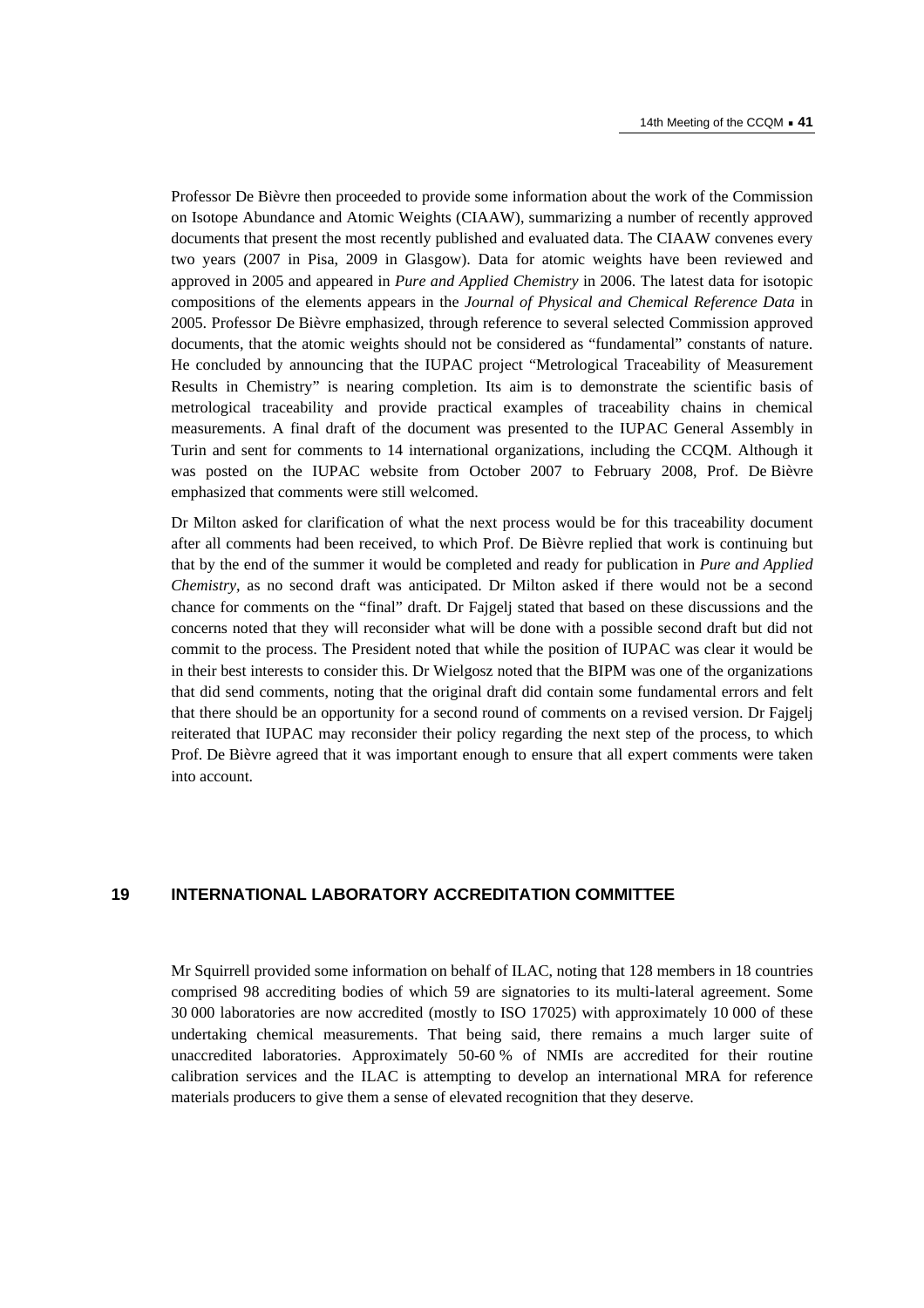Mr Squirrell then presented a general overview of the 2001 MoU, outlining collaborations between the BIPM and ILAC, noting that activities between the Regional Cooperation of Accreditation Bodies (RCAB) and RMOs need to be strengthened. He remarked that ILAC was able to participate in the APMP meeting last year in Sydney and had been invited to the CGPM. Specific task groups were working on issues relating to CMCs, ISO REMCO and several ISO TCs. He then turned to a consideration of the CMC issue.

He was pleased that BMCs and CMCs were now considered to be the same but cautioned that there was still a need for more understanding on this matter and of what exactly goes into the CMC database, which needs to be used more frequently by assessors. Situations must be avoided wherein the CMC for an NMI has an uncertainty greater than that of an accredited laboratory. There are also cases where the CMC and the results of a key comparison are not in agreement and this needs closer examination. He noted that some NMIs go through an accreditation process and some do not, opting for an on-site peer review as well as review of KC and PT performance. ILAC is thus working on guidance documents addressing harmonized assessment processes for those NMIs that choose accreditation that will take account of RMO processes so as to avoid any duplication of efforts. Improved communications between the RMOs and the RABs would achieve a better understanding of the issues. He concluded by remarking that the close cooperation between ILAC and the BIPM has produced several positive results of benefit to both parties and that ILAC is most appreciative of the opportunities for discussions on issues of interest to both organizations.

Dr Fajgelj commented on the output of peer reviews of NMIs and specifically the IAEA and would like to see a more formal document to recognise successful peer review. Professor Wallard welcomed the very positive report and noted that the greatest change has been the move from very high level agreements, such as those relating to the issue of BMC and CMC, to move further downstream wherein within the next few years the real benefits will arise. The recent third meeting between the RMOs and RABs was very positive and showed a commitment and agreement to making policy documents and he expressed hope that the next few years will show continued progress to demonstrate competencies in traceability systems in laboratories.

# **20 CITAC**

The President welcomed Dr Kuselman, the current chair of CITAC, who proceeded to provide a brief overview of their structure and board, noting that it was created in 1993 and currently comprises some 34 members with 4 representatives from 25 countries. The primary mission of CITAC is to globally improve traceability and comparability of the results of chemical measurements by dissemination of information accumulated by NMIs. A multi-faceted strategy was delineated to achieve this goal, including close cooperation with many organizations, societies and institutions, publication of scientific papers addressing metrological principles, organization of seminars, symposia and workshops, assisting analytical laboratories with needed tools, clarifying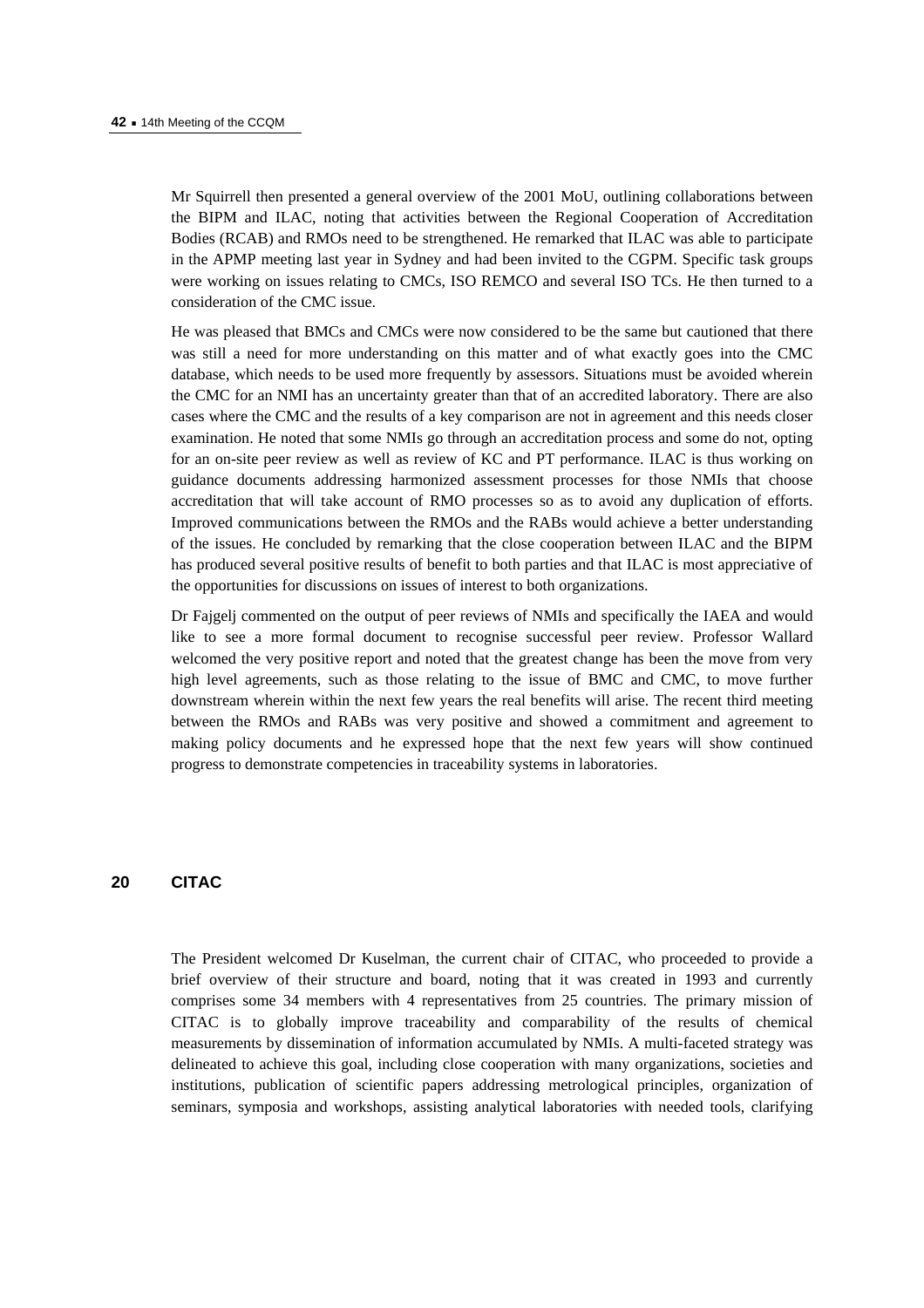concepts and disseminating them globally. Three new CITAC Guides were under development, including: EURACHEM/CITAC Guide "Assessing performance in qualitative analysis. "The expression of uncertainties in qualitative analysis and testing"; EURACHEM/CITAC Guide "The fitness for purpose of analytical methods – a laboratory guide to method validation and related topics"; and IUPAC/CITAC Guide "Selection and use of proficiency testing schemes for a limited number of participants". He concluded by announcing the CITAC Award to highlight authors of remarkable papers and its nomination procedure and highlighted the new CITAC logo.

# **21 CCQM WORKSHOPS**

The President summarized a number of announcements and discussions relating to workshops that had been aired during the past two days of the meeting, including the special workshop with the pharmacopoeia community 4-5 December 2008; the biofuels related meetings in Strasbourg organized by PTB/LNE for November and the NIST meeting in October. He welcomed the final reports from the KCWG and EETWG within a year from now and indicated that these would be supported by appropriate workshops. The President then welcomed further suggestions; none were raised.

# **22 CCQM RECOMMENDATIONS**

The President summarized by stating that there were no special major Recommendations or Draft Resolutions that needed to be conveyed to the CIPM or CGPM.

# **23 ANY OTHER BUSINESS**

Dr Fajgelj returned to the issue of neutron activation analysis to note that in the minutes of last years' meeting it was agreed that this technique would be added to the list of potential primary methods of analysis but that he felt this decision should be formulated in a more prominent manner.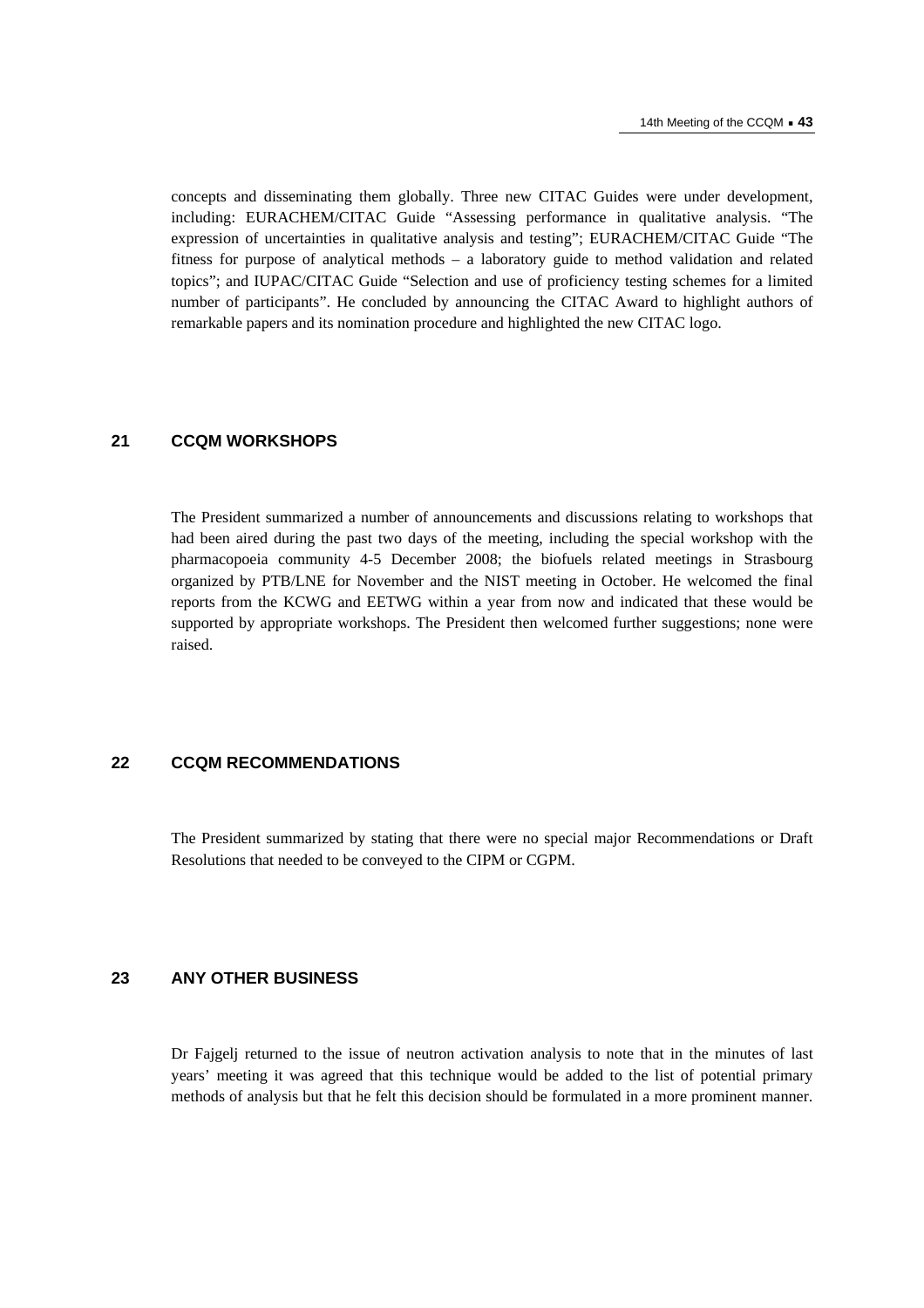The President agreed that this was in the minutes of the last meeting and that they had been accepted and further reminded all Delegates that a year ago he had promised to return to this list of potential primary methods and that in consideration of their metrological importance he would indeed do this.

Dr Besley expressed concern that the last few CCQM meetings devoted too much time to the BIPM key comparison database and associated comparisons and not enough time on strategic issues. However, he did find evidence in this meeting which may suggest a move back to more scientific issues being discussed and he encouraged this trend. He pointed out that CIPM-MRA issues must not be permitted to take over our primary tasks by overemphasizing their importance.

Dr Sargent suggested that the activities of the CCQM need to be more widely publicized and suggested the idea of a newsletter to highlight them.

Professor De Bièvre praised the IAWG and OAWG for the high quality of their work being done, suggesting that it should be more openly available to the public and urged that publication should be encouraged. He added that he would be pleased to help facilitate this by offering the services of *Accred. Qual. Assur*.

Dr Mitani was of the opinion that there was a need for more discussions on the issue of CMCs and the preparation of guidelines with respect to use of key comparisons.

Professor Wallard mentioned IUPAC's interesting proposal to have the International Year of Chemistry in 2011 and noted the similarity to the re-launch of World Metrology Day on 20 May for which UNESCO had to again be consulted. World Metrology Day is now in its fourth year and has surpassed all the Director's expectations. This year's 20 May poster will appear in some 90 languages with the theme of Olympic Sport.

# **24 DATE OF NEXT MEETING**

The next meeting of the CCQM Plenary was fixed for 23-24 April 2009 at the BIPM with the prior days reserved for meetings of the CCQM WGs and a workshop.

#### **24.1 Coordination of CCQM working groups meetings**

The President was grateful to INMETRO for extending an invitation to host a meeting of the CCQM WGs during the week of 26-30 October 2009 in Rio de Janeiro (Brazil). This will be the first time that the CCQM will meet in South America. Hopefully, there would be no conflict with APMP or SIM General Assemblies and details would be developed and provided in the coming year.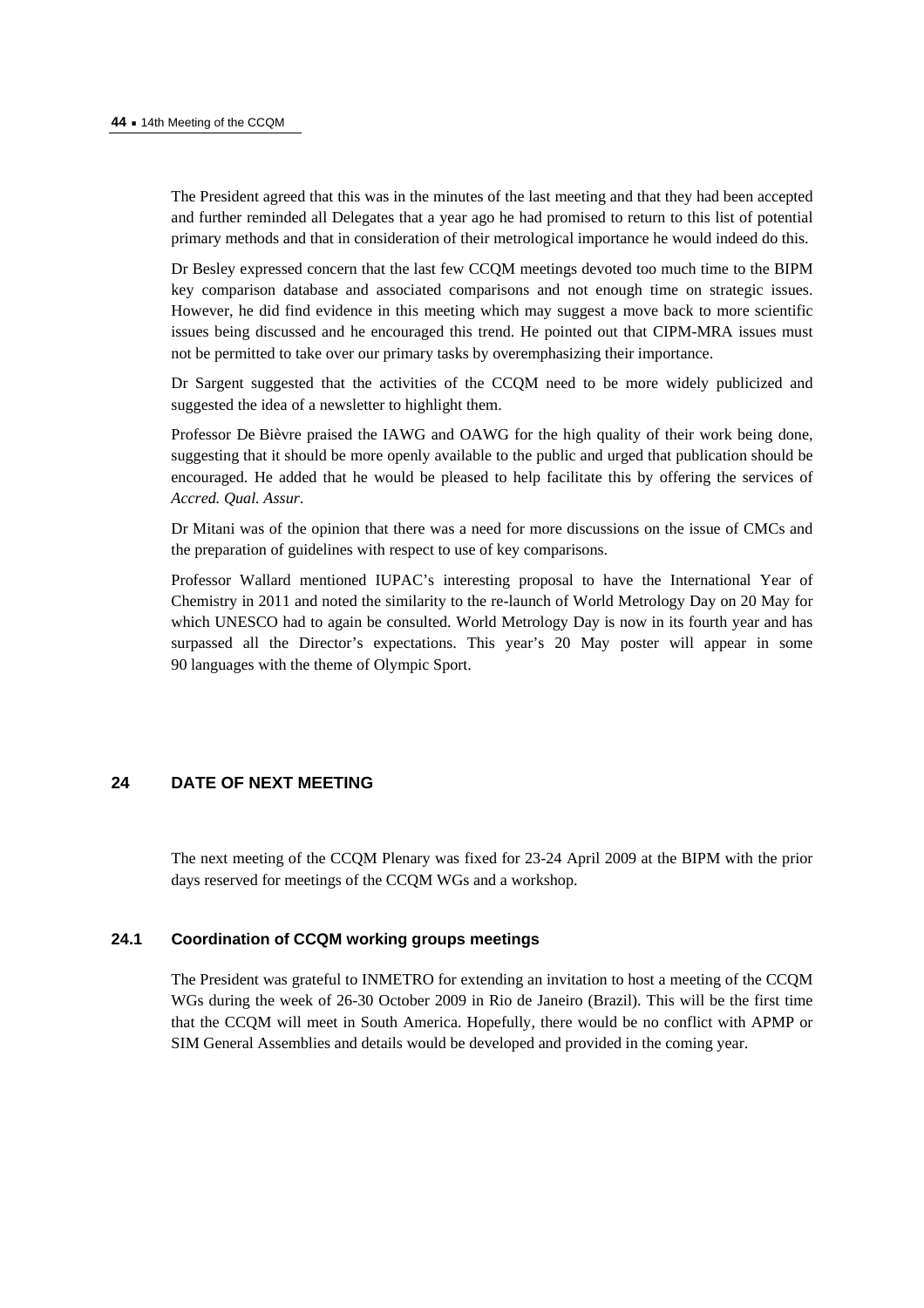# **24.2 Closure**

The President closed the meeting by thanking all participants for their contributions to a successful plenary and prior week of meetings and expressed best wishes for safe travel to all participants.

> R.E. Sturgeon, rapporteur 22 April 2008, revised July 2008